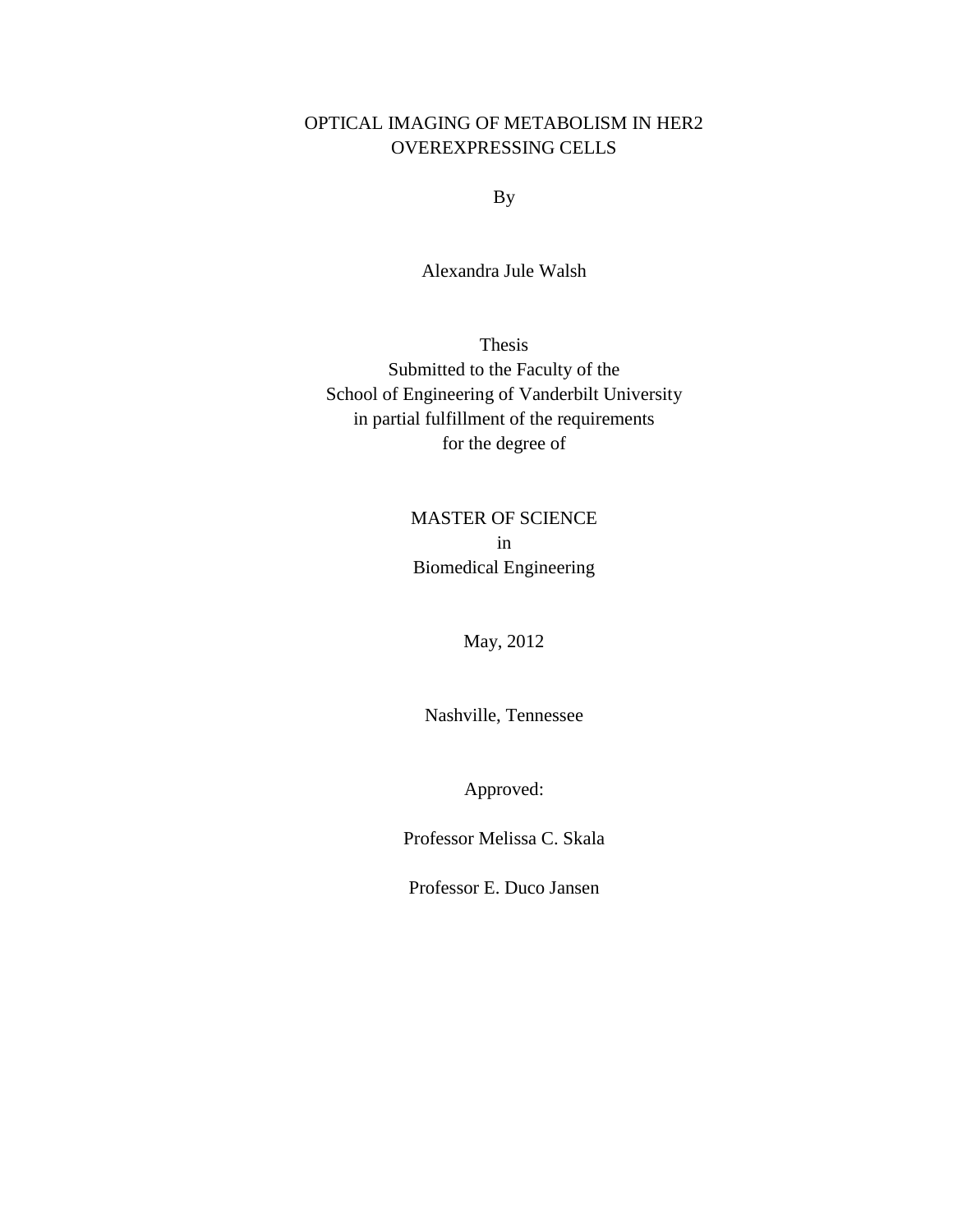#### ACKNOWLEDGEMENTS

I would like to thank the funding sources that provided the equipment and supplies necessary for this project, including the Breast Cancer SPORE Developmental Project Award and Provost Graduate Fellowship. Experiments were performed in part through the use of the VUMC Cell Imaging Shared Resource (supported by NIH grants CA68485, DK20593, DK58404, HD15052, DK59637 and EY08126). Flow Cytometry experiments were performed in the VUMC Flow Cytometry Shared Resource. The VUMC Flow Cytometry Shared Resource is supported by the Vanderbilt Ingram Cancer Center (P30 CA68485) and the Vanderbilt Digestive Disease Research Center (DK058404).

Additionally, I would like to thank Professor Cook for her expertise on HER2 and for providing cells. Also, I would like to think Dr. Arteaga and Dr. Rexer for development of the herceptin and lapatinib resistant cell lines. Many thanks to Madison Olive and Matthew Sundermann for help with cell culture.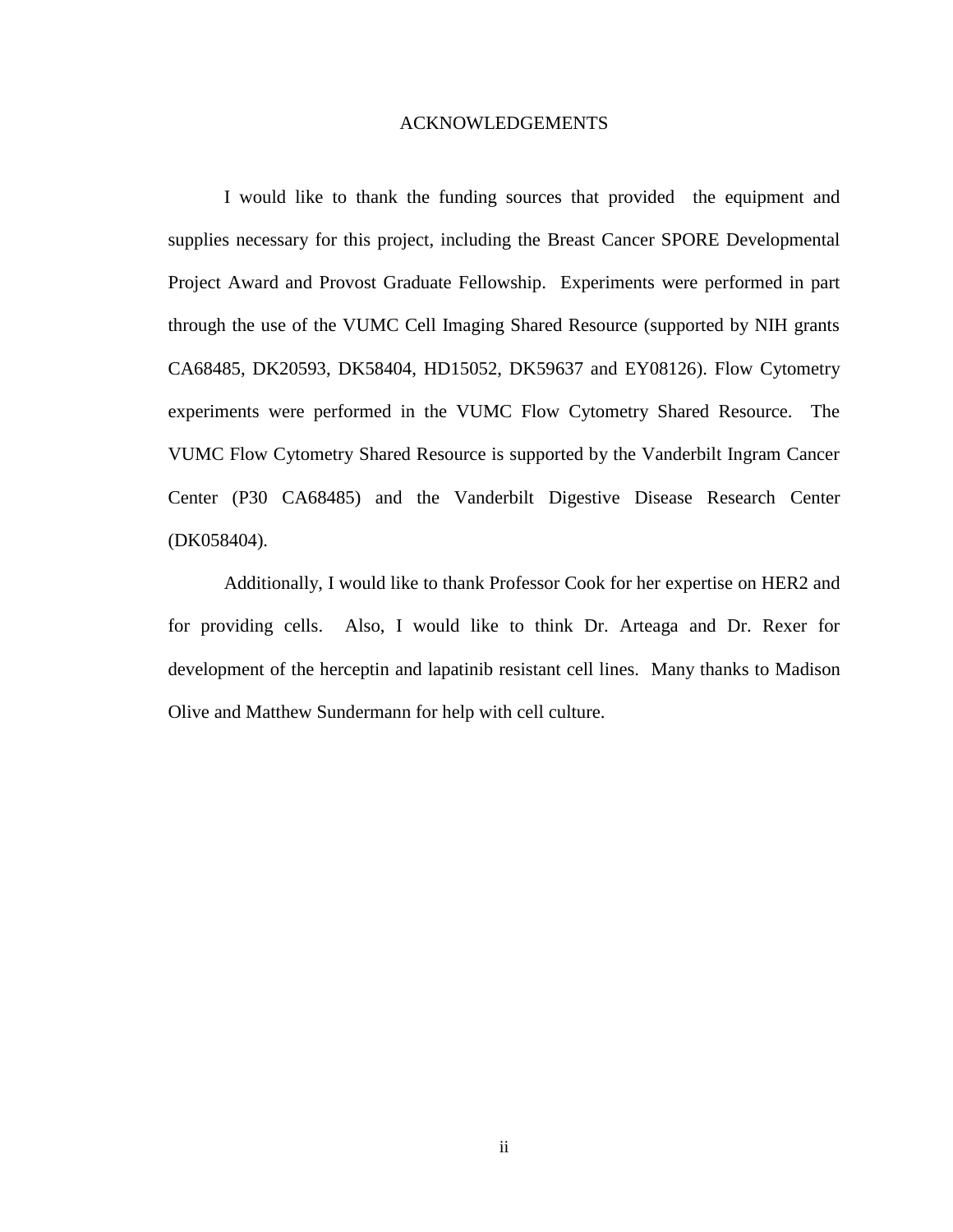| <b>CHAPTER</b>                                                 |  |
|----------------------------------------------------------------|--|
|                                                                |  |
|                                                                |  |
|                                                                |  |
|                                                                |  |
|                                                                |  |
|                                                                |  |
|                                                                |  |
|                                                                |  |
|                                                                |  |
|                                                                |  |
|                                                                |  |
|                                                                |  |
|                                                                |  |
|                                                                |  |
|                                                                |  |
|                                                                |  |
|                                                                |  |
|                                                                |  |
|                                                                |  |
|                                                                |  |
|                                                                |  |
|                                                                |  |
| 2. OPTICAL IMAGING OF METABOLISM IN HER2 OVEREXPRESSING BREAST |  |
|                                                                |  |
|                                                                |  |
|                                                                |  |
|                                                                |  |
|                                                                |  |
|                                                                |  |
|                                                                |  |
|                                                                |  |
|                                                                |  |
|                                                                |  |
|                                                                |  |
|                                                                |  |
|                                                                |  |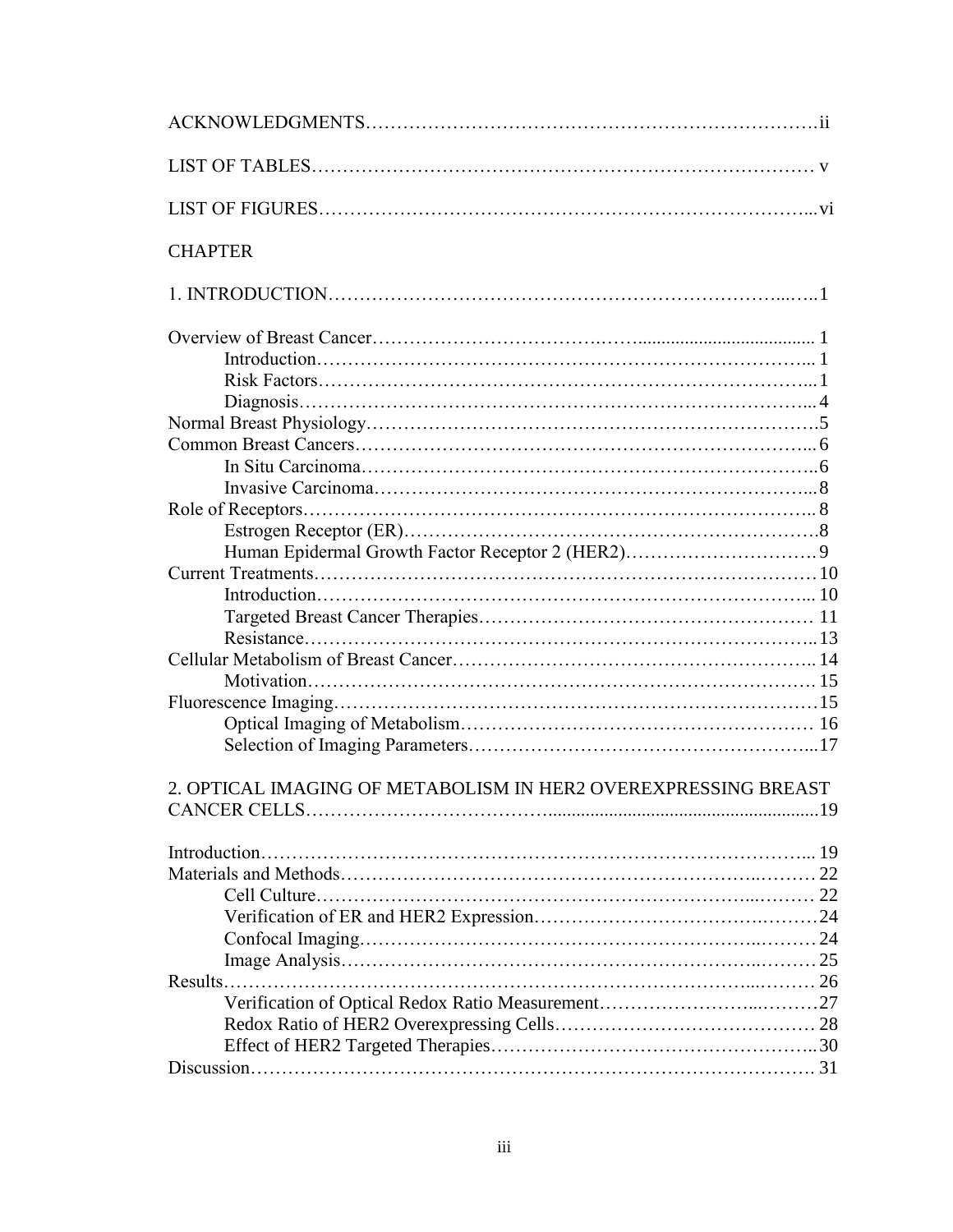|--|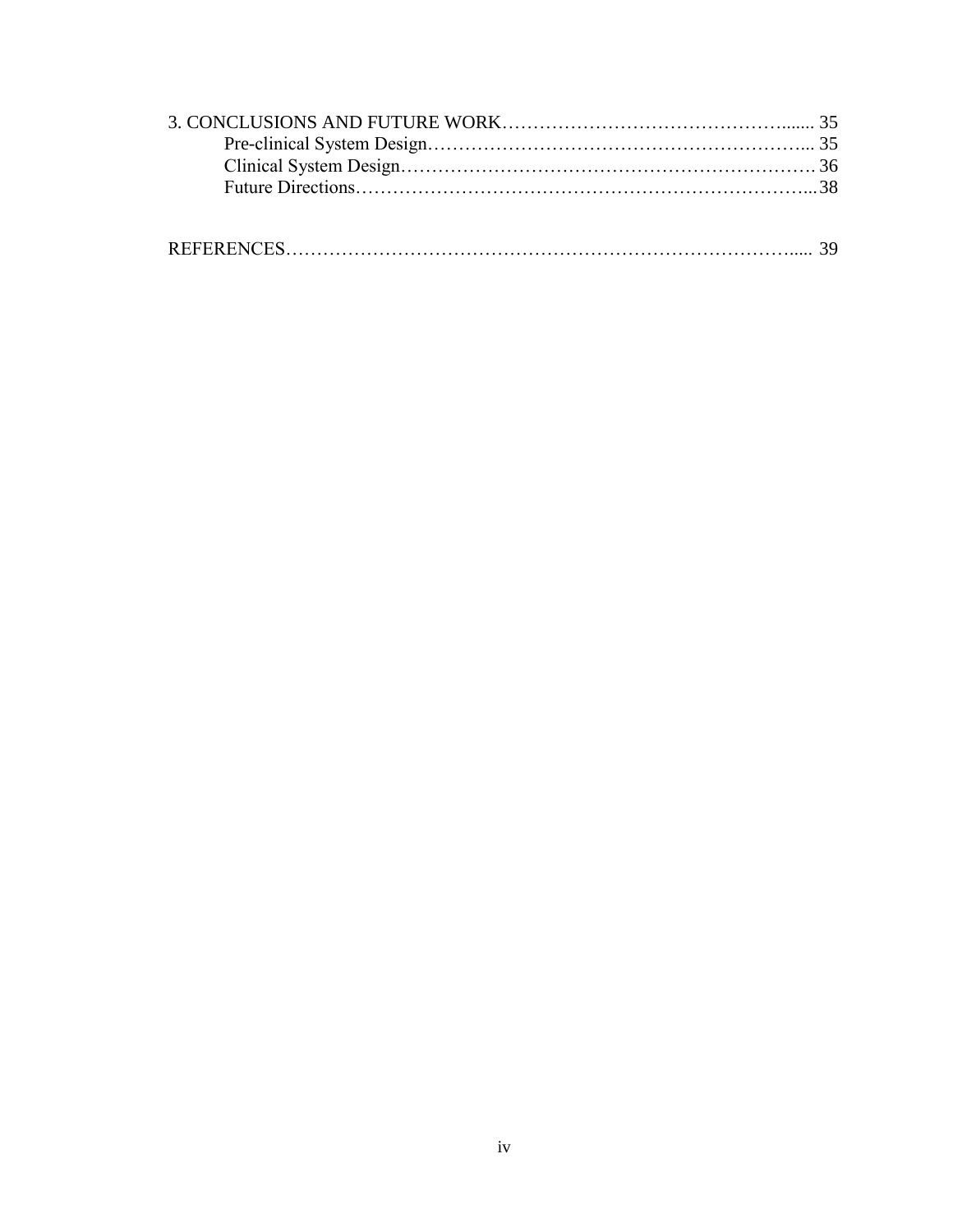# LIST OF TABLES

| Table | Page |
|-------|------|
|       |      |
|       |      |
|       |      |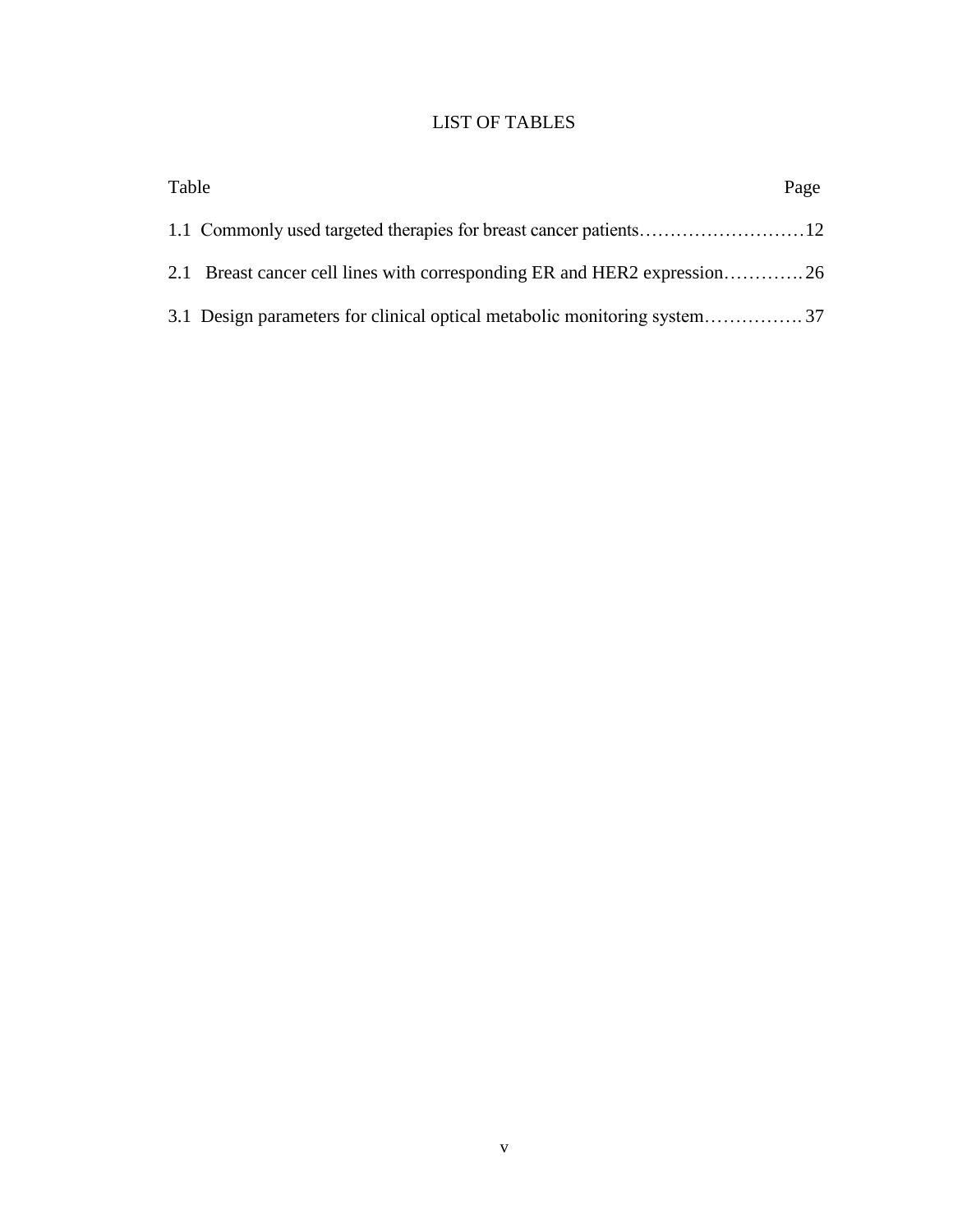|  |  |  | <b>LIST OF FIGURES</b> |
|--|--|--|------------------------|
|--|--|--|------------------------|

| Figure | Page |
|--------|------|
|        |      |
|        |      |
|        |      |
|        |      |
|        |      |
|        |      |
|        |      |
|        |      |
|        |      |
|        |      |
|        |      |
|        |      |
|        |      |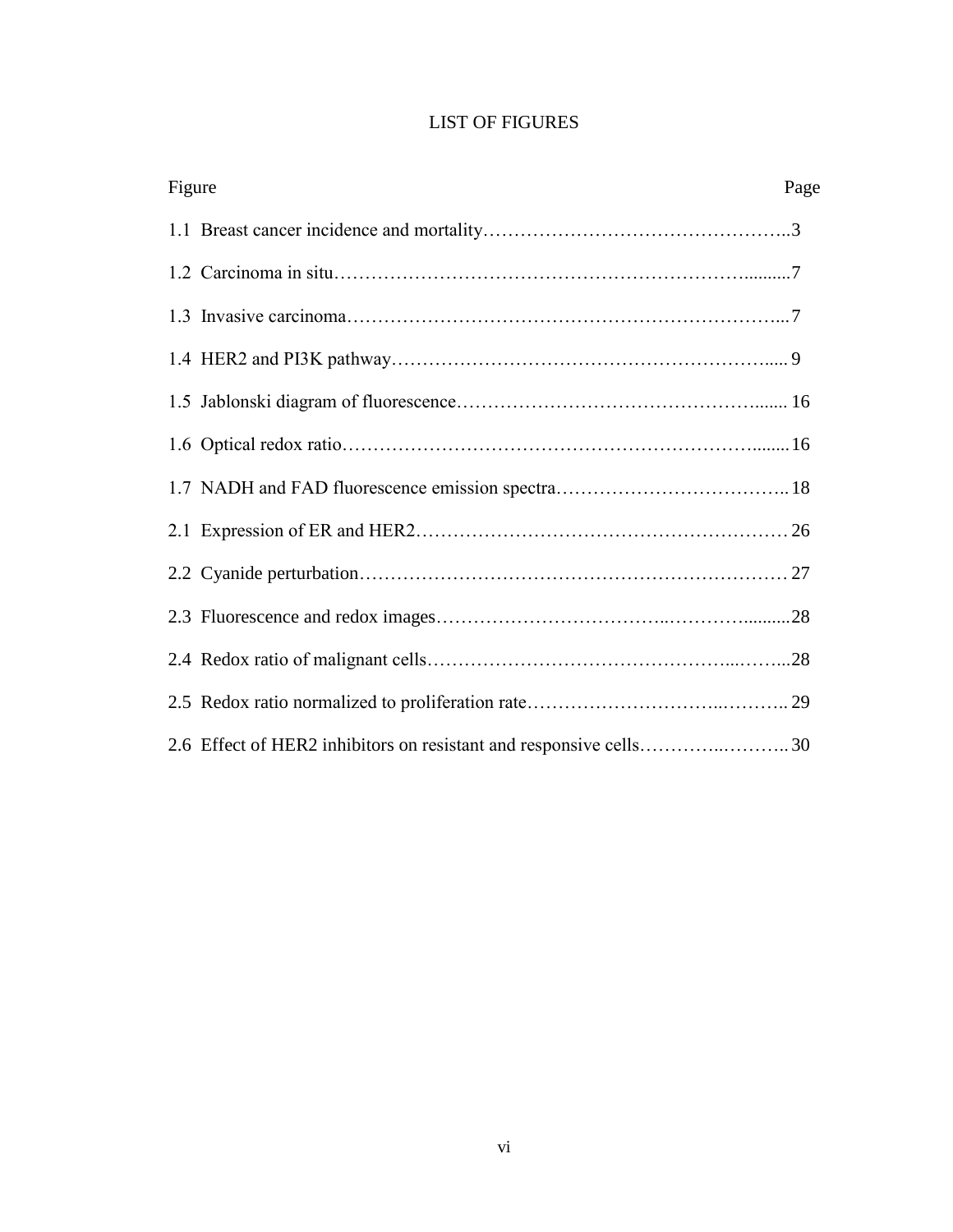## CHAPTER 1

# INTRODUCTION

## **Overview of Breast Cancer**

## Introduction

According to the National Cancer Institute, 207,090 new cases of breast cancer are discovered each year [\(1\)](#page-44-0). The incidence of breast cancer has increased by about 2% each year for the last few decades [\(2\)](#page-44-1). While primary breast cancer tumors themselves are usually painless and have relatively few major complications, the tumors can metastasize and travel throughout the body, causing malignant tumors in essential organs which can result in death. The National Cancer Society estimates an average of 39,840 deaths from breast cancer annually [\(1\)](#page-44-0). The probability of death from breast cancer varies widely across patients with differing tumor size, estrogen receptor status, and age of diagnosis [\(3\)](#page-44-2). Breast cancer treatment and prognosis are greatly correlated with tumor expression of certain receptors, such as the estrogen receptor (ER) and the human epidermal growth factor receptor 2 (HER2).

#### Risk Factors

Breast cancer can occur in both genders; however, it is more prevalent in women than men [\(2\)](#page-44-1). Genetic, hormonal, and dietary factors are thought to contribute to the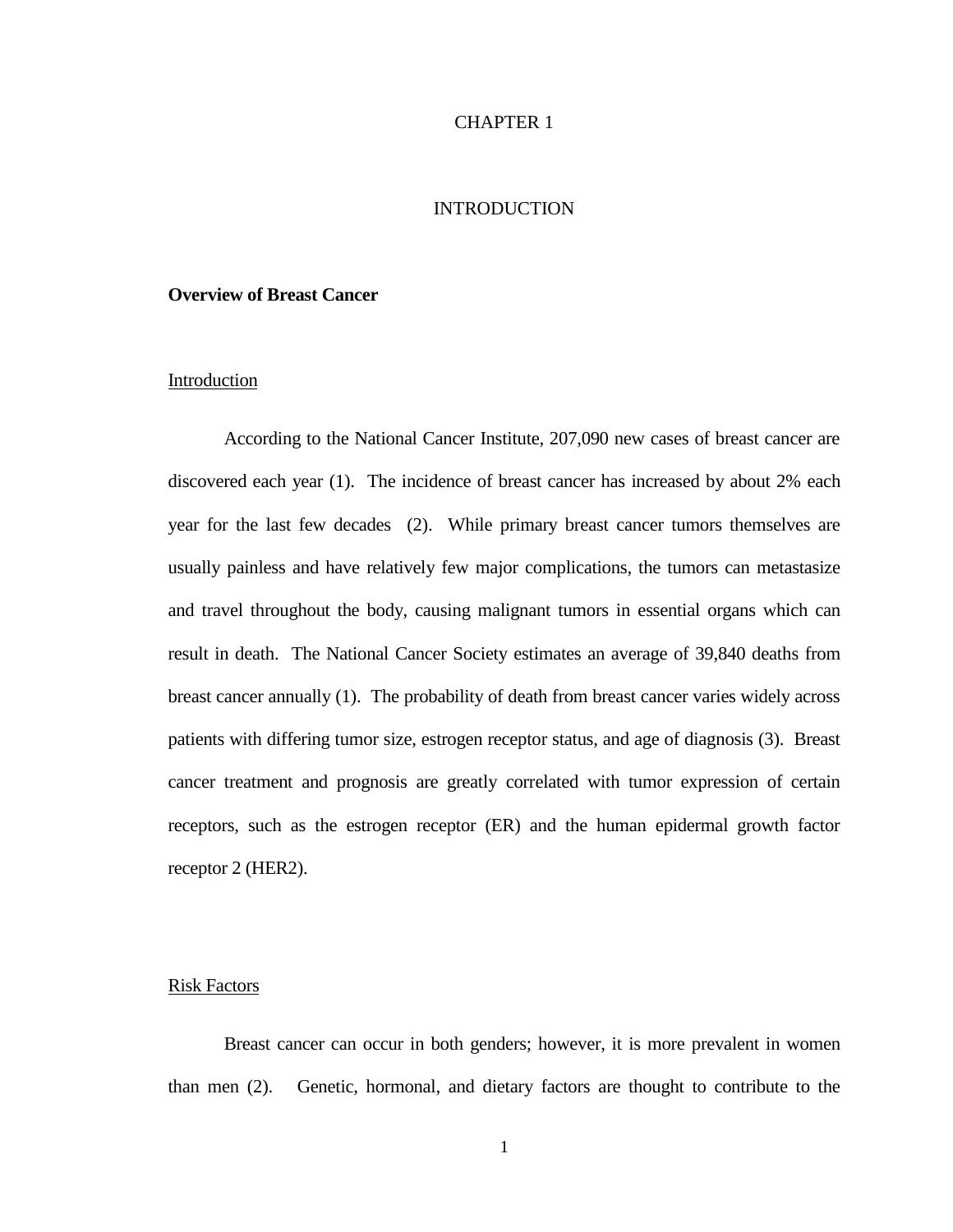likelihood of the development of breast cancer [\(4\)](#page-44-3). Numerous studies have investigated the effect of environmental factors versus genetic factors and the indications for development of breast cancer.

Breast cancer can be caused by genetic mutations. The high incidence of breast cancer among first degree relatives: grandmother, mother, aunt, daughter, or sister, suggests a strong genetic factor; however, families are likely to also live in similar environments and lifestyles [\(2\)](#page-44-1). Five to ten percent of all women with breast cancer have a mutation of the BRCA-1 and BRCA-2 genes [\(5\)](#page-44-4). Individuals with either but not both mutations do not have an increased incidence of breast cancer [\(5\)](#page-44-4). The estimated lifetime risk of developing breast cancer for women with both mutations is estimated between 40-85% [\(5\)](#page-44-4).

In addition to genetic predisposition, many environmental factors are correlated with an increased or decreased risk of breast cancer. Breast cancer has a much higher incidence in developed countries [\(2\)](#page-44-1). Additionally, breast cancer occurs more frequently among women of professional or managerial professions as compared with manual labor workers [\(2\)](#page-44-1). Obesity has also been linked to an increased risk of postmenopausal onset of breast cancer [\(2\)](#page-44-1).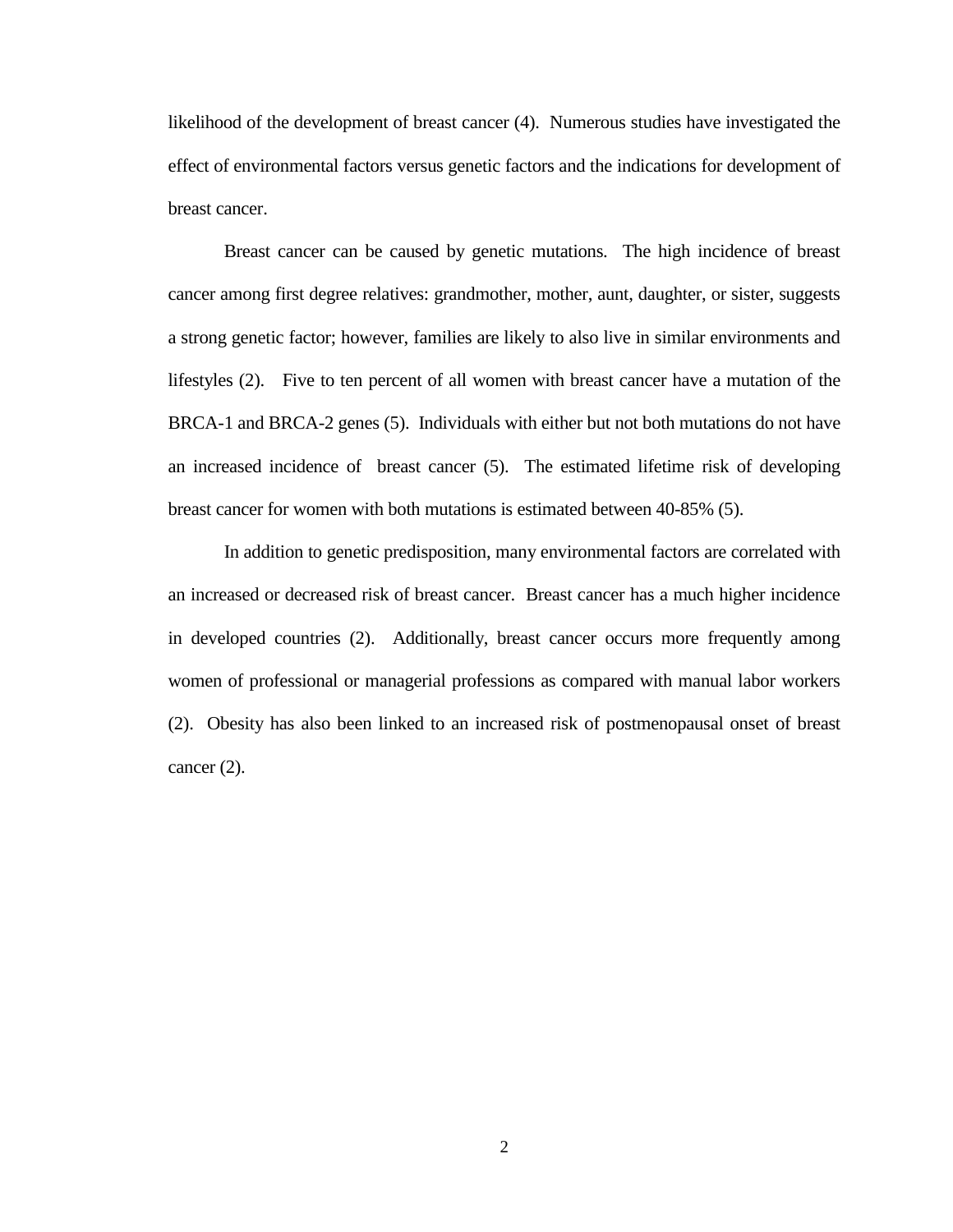



**Figure 1.1: Breast cancer incidence and mortality**. Incidence (1a) and mortality (1b) of American women with breast cancer across five ethnic groups: whites, Hispanics, African Americans, Asians/Pacific Islanders, and American Indians/Alaskan Natives [\(1\)](#page-44-0).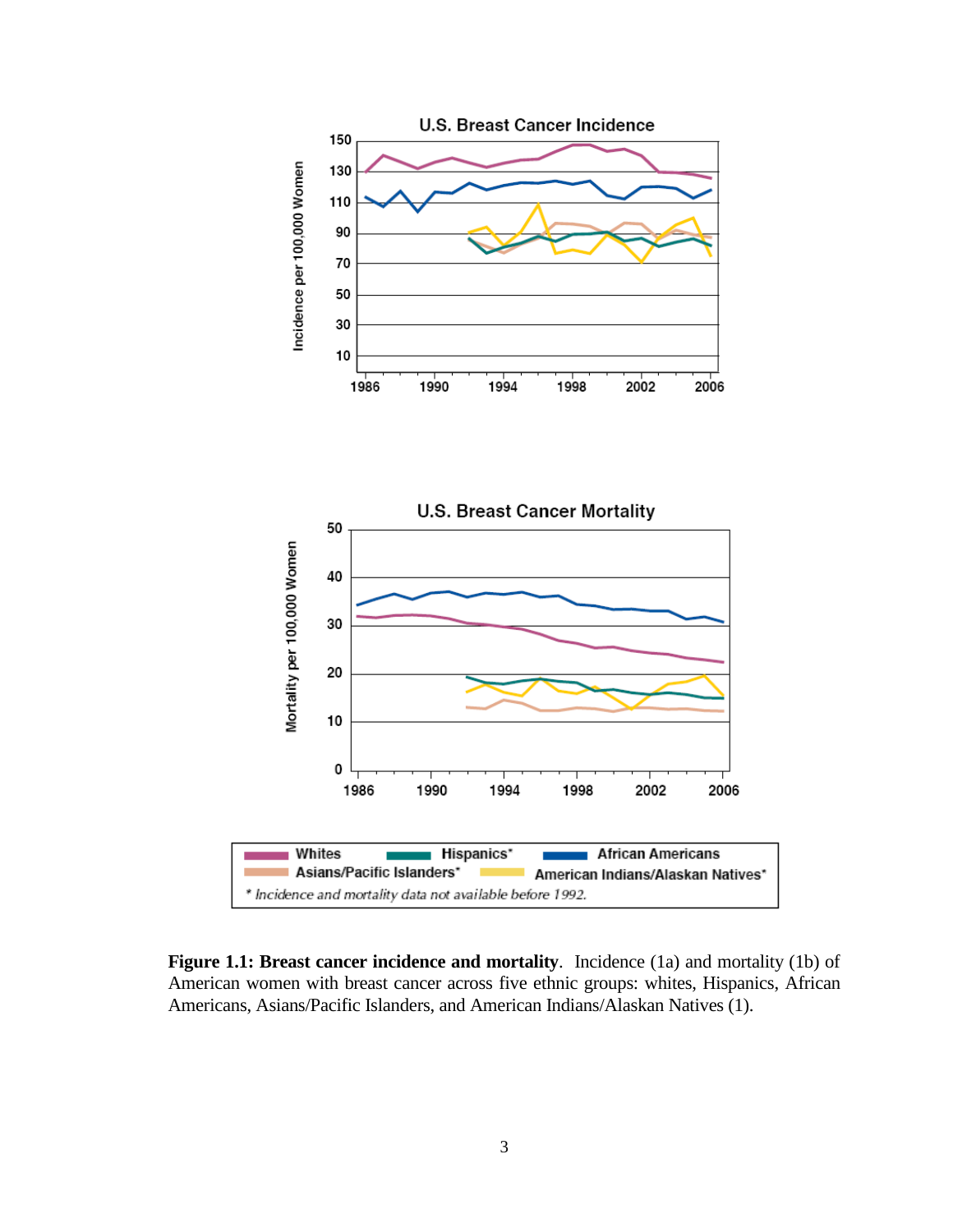Breast cancer incidence and mortality rates are linked with ethnicity (Fig. 1.1). According to reports from the National Cancer Institute, white American women have the highest incidence of breast cancer [\(6\)](#page-44-5). However, African-American women have the highest mortality rates from breast cancer [\(6\)](#page-44-5). Incidence and mortality of breast cancer is lowest in Hispanics, Asians/Pacific Islanders, and American Indians/Alaskan Natives.

Several risk factors have been correlated with higher risk for breast cancer development. Incidences of breast cancer increase with age [\(2\)](#page-44-1). A prior history of benign breast disease is correlated with later onset of breast cancer [\(2\)](#page-44-1). Also, radiation, from atomic bombs or medicinal purposes, such as tuberculosis treatments, is a direct cause of breast cancer [\(7\)](#page-44-6). Many other factors have been investigated as indicators contributing to the development of breast cancer; however, often studies are inconclusive whether environmental factors are causal or incidental.

#### **Diagnosis**

The diagnostic process for breast cancer has evolved to include many procedures and imaging modalities. The initial suspicious lump is generally discovered by the patient or doctor during a physical examination [\(2\)](#page-44-1). Symptoms of breast cancer include presence of a lump or thickening of the breast, change in the size or shape of the breast, changes in the skin of the breast, and fluid discharge [\(7\)](#page-44-6). Usually the lump is painless, but on retrospect, the patient may remember mild discomfort from the area [\(2\)](#page-44-1). Due to increased rates of survival and treatment outcomes with early cancer detection, women aged 50 to 74 are encouraged to have biennial screenings for breast cancer .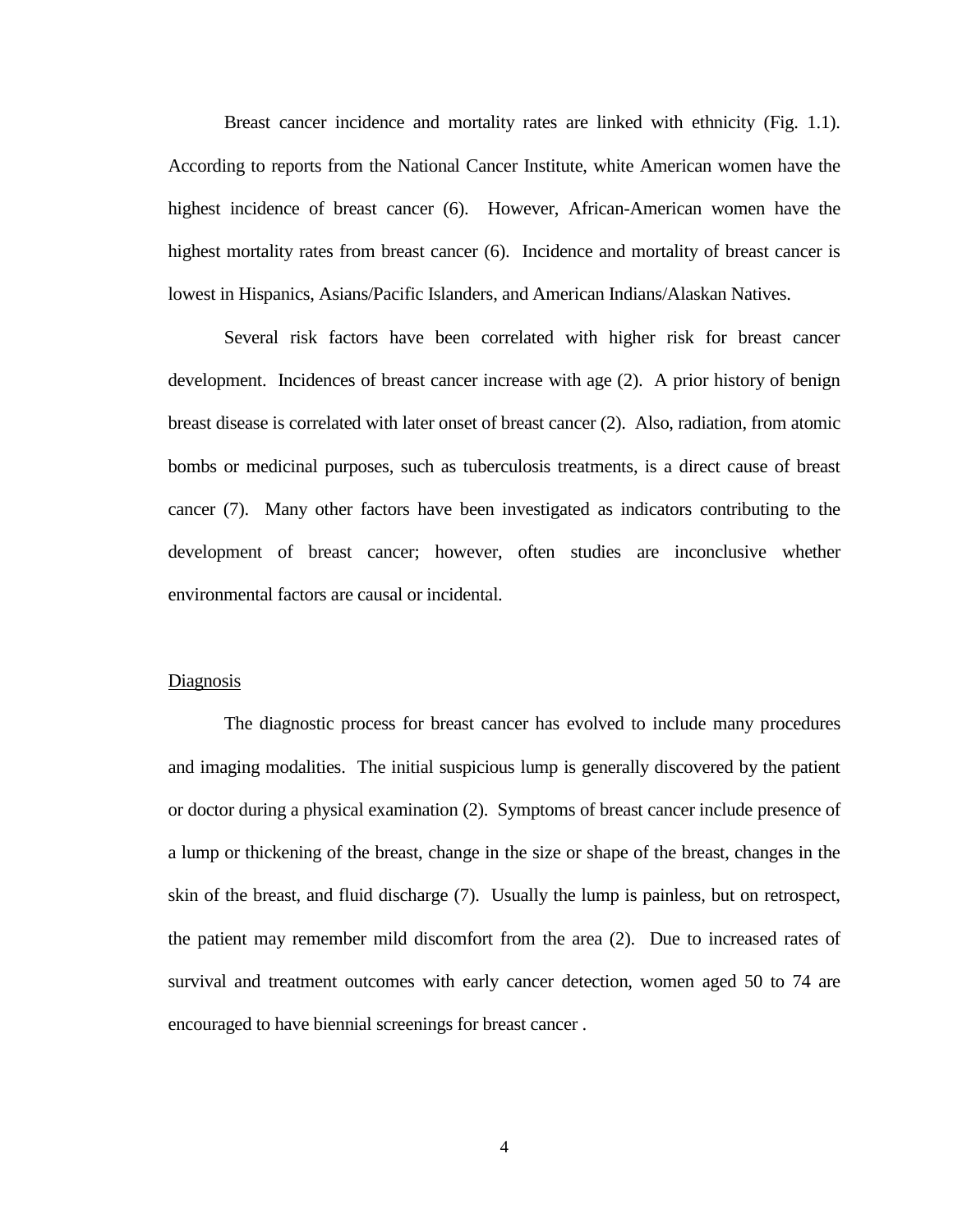Several imaging modalities are used to detect lumps in the breast that are too small to be found in a physical exam. A mammogram is an x-ray image of the breast tissue which can show lumps and calcified tissues [\(7\)](#page-44-6). Ultrasound can be used to image calcified tumors.[\(7\)](#page-44-6). MRI images are also used to distinguish normal breast tissue from benign lesions [\(7\)](#page-44-6).

Fine needle aspiration and core needle biopsy procedures extract cells of suspicious lumps for histological analysis. In fine-needle aspiration, a needle is used to extract a small amount of liquid from the cyst or lump to determine the pathology of the suspicious lesion [\(2\)](#page-44-1). Fine-needle aspiration is performed on large tumors and fluid filled tumors. A core needle biopsy is used to extract cells of lesions that are less than 2 cm for histological analysis [\(2\)](#page-44-1). Open surgical biopsy can also be performed if the lump is too small for the needle biopsies or if the needle biopsies are inconclusive [\(2\)](#page-44-1).

Histopathology of the biopsied tissue provides characterization of the tumor and guides therapy selection. Pathologists inspect the cells for the presence of abnormal or cancerous cells. The biopsied cells are also stained for expression of ER and HER2 to determine if the patient is eligible for targeted therapies.

#### **Normal Breast Anatomy**

The normal breast consists of several structures including the fatty connective tissue, secretory lobes, and ducts. Breasts contain 15-25 lobes which are the tubulo-acinar glands [\(8\)](#page-44-7). The lobes are arranged radially at different depths around the mammary papilla [\(8\)](#page-44-7). Each lobe can be divided into lobules. A lobule is a system of ducts, the alveolar ducts [\(8\)](#page-44-7).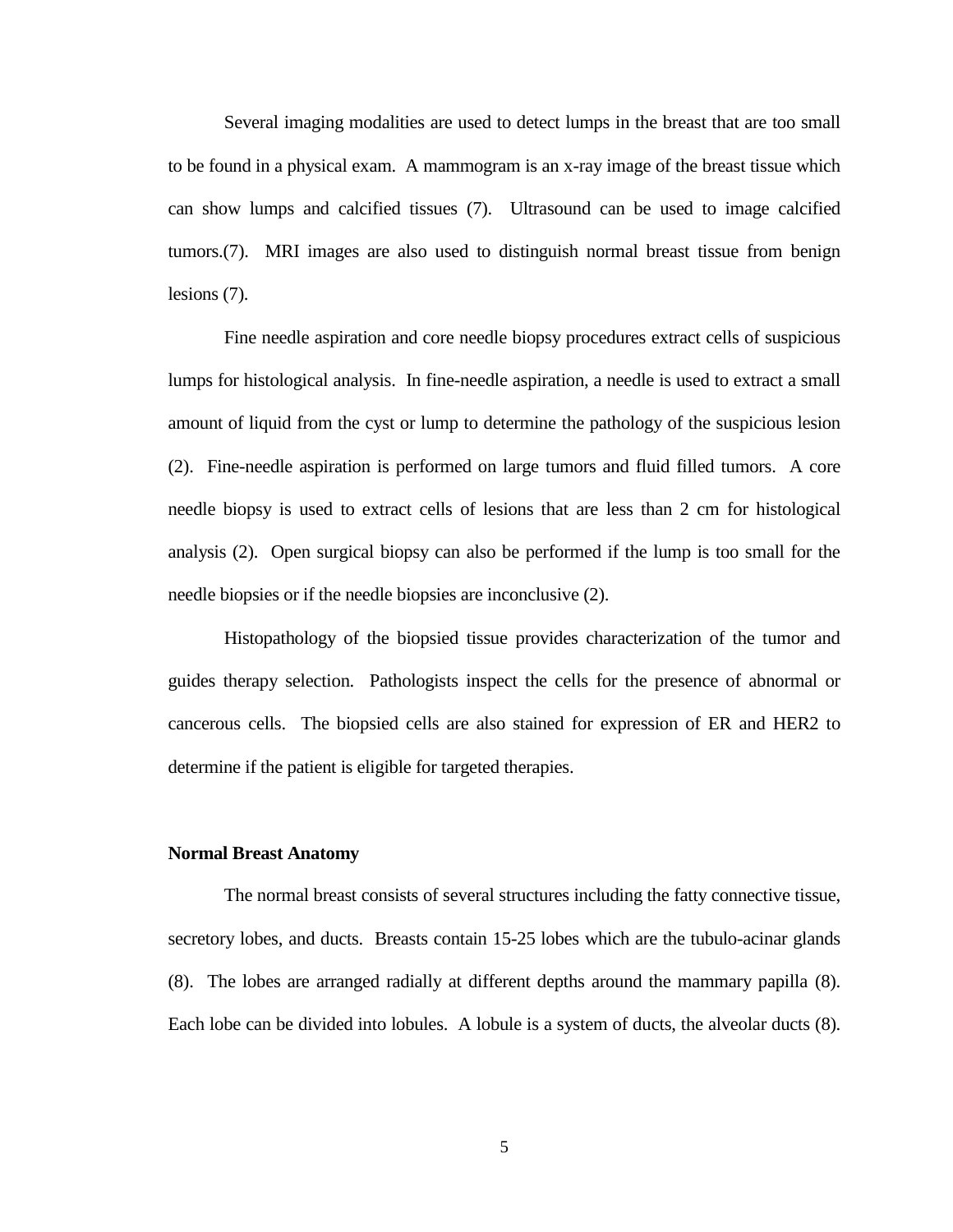Lobules are separated by loose connective tissue and lobes are separated by dense connective tissue and adipose tissue [\(8\)](#page-44-7).

## **Common Breast Cancers**

A carcinoma is a malignant tumor derived from epithelial cells [\(2\)](#page-44-1). In breast tissue, epithelial cells line the ducts, acini, or lobules which are the locations where breast cancer can develop [\(2\)](#page-44-1). When examined microscopically, cancer cells exhibit changes within the cell different from normal epithelial cells [\(2\)](#page-44-1). When viewed macroscopically, the changes within the cells cause alterations in the arrangement of cells in relation to each other leading to the tumor appearance [\(2\)](#page-44-1). Breast cancer can be divided into two main categories: in situ carcinoma and invasive carcinoma. In situ carcinoma is where the proliferating, malignant cells are confined by the basement membrane surrounding the ducts. Invasive carcinomas are cases where the proliferating cells invade the breast stroma and tissue spaces [\(2\)](#page-44-1).

## In Situ Carcinoma

In situ carcinoma is commonly expressed in association with invasive carcinoma; however, in situ carcinoma can present independently of invasive carcinoma in cases where the cancer cells are contained within the basal membrane of the duct (Fig. 1.2) [\(2\)](#page-44-1). Between 1 and 5 % of breast cancer cases are independent in situ carcinoma, but this number is expected to increase as women are screened at increasingly younger ages [\(4\)](#page-44-3). In situ carcinoma includes four classifications of breast cancer, ductal carcinoma, 59% of in situ carcinomas, lobular carcinoma, 28% of in situ carcinomas, Paget's disease, and intracystic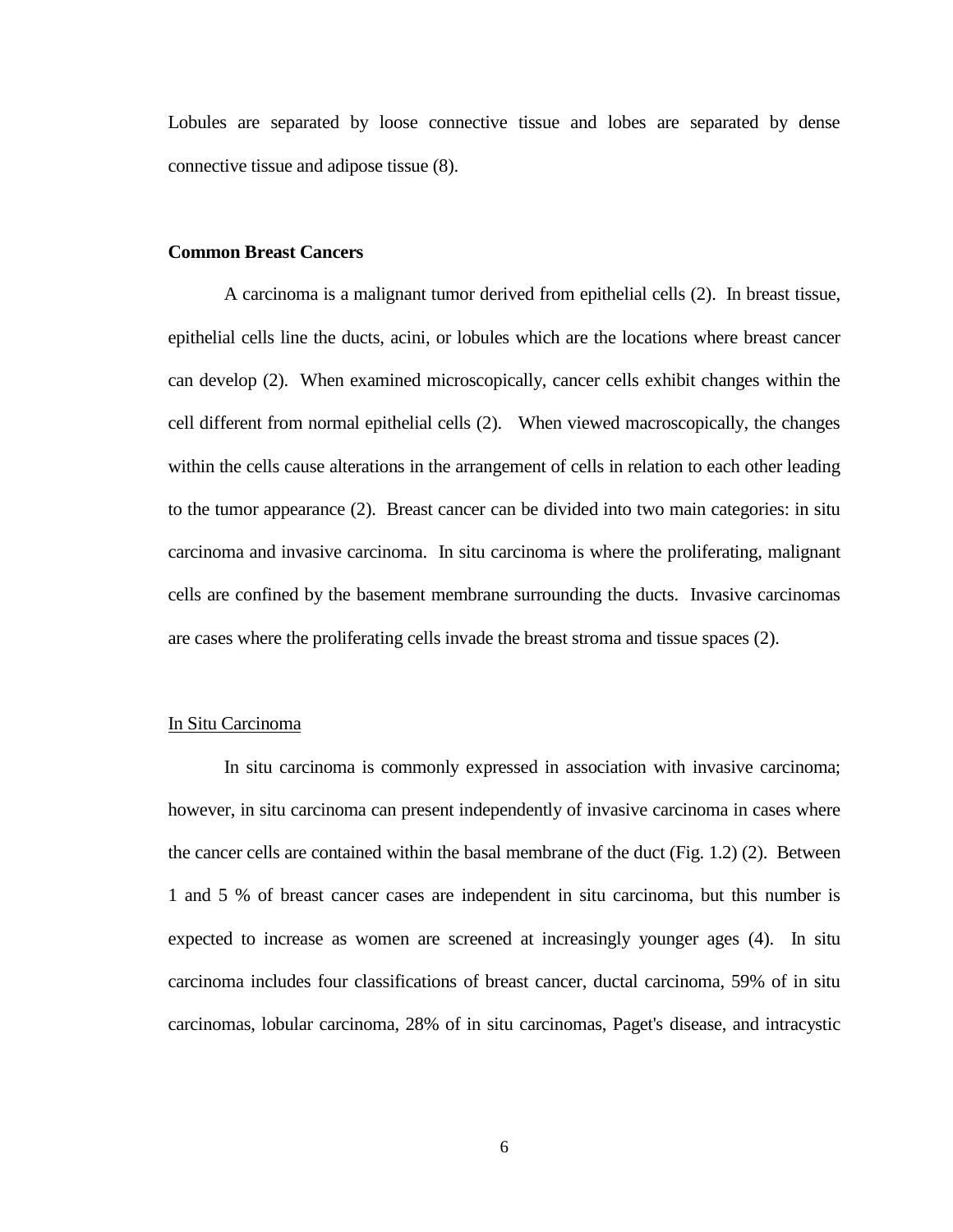carcinoma [\(2\)](#page-44-1). Often, mixed ductal and lobular carcinomas are observed in the same breast [\(1\)](#page-44-0).



**Figure 1.2**: **Carcinoma in situ**. In ductal carcinoma in situ, diseased tumor cells are confined by the duct [\(7\)](#page-44-6).

Histologically, ductal carcinoma tissue can appear normal or nodular with the involved ducts dilated, indurated, or containing a gray secretion [\(2\)](#page-44-1). Ductal carcinoma can be found in any duct of the breast and often multiple ducts present with cancerous cells [\(7\)](#page-44-6). The involved ducts are noticeably enlarged and may appear distorted but preserve a welldefined contour. As an in situ carcinoma, ductal carcinomas are surrounded by the basement membrane and confined to the ducts.



**Figure 1.3: Invasive carcinoma.** Invasive carcinoma cells outgrow the duct and spread into the surrounding tissue [\(7\)](#page-44-6).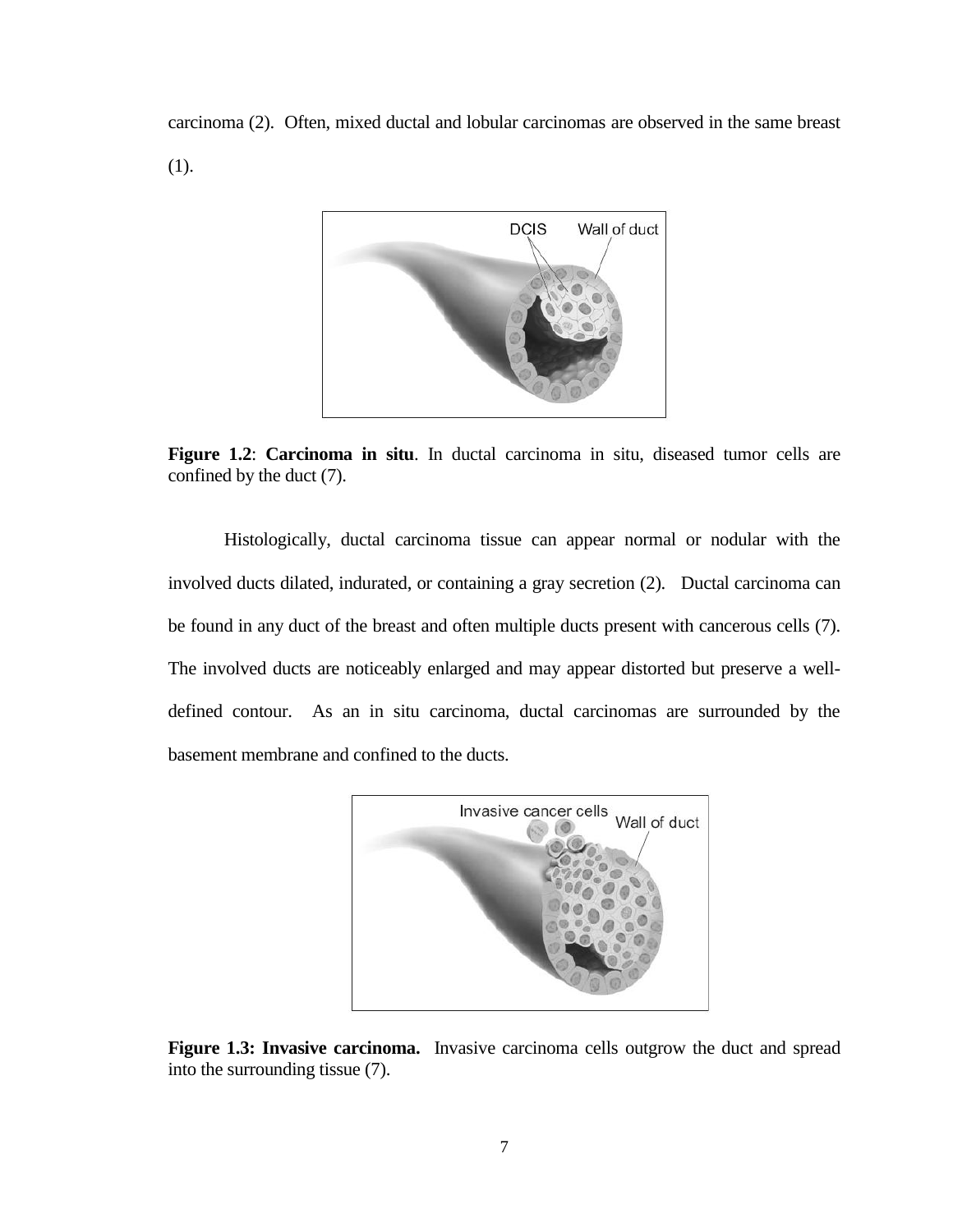### Invasive Carcinoma

When the cancer cells spread outside of the duct, the cancer is called invasive carcinoma (Fig. 1.3). The most common form of breast cancer is invasive ductal carcinoma which affects about 77% of all breast cancer cases [\(2\)](#page-44-1). While these tumors have large variation in shape, size, and physiology; generally, invasive ductal carcinoma tumors include glandular structures and are separated by a fibrous membrane [\(4\)](#page-44-3). Additional forms of invasive breast cancer include invasive lobular carcinoma, medullary carcinoma, mucinous carcinoma, among others; however, invasive carcinomas are more generally classified by stage to determine best treatment.

### **Role of Receptors**

## Estrogen Receptor (ER)

The estrogen receptor is not typically expressed in normal breast cells. The estrogen receptor is a transcription factor, meaning that upon activation by estrogen, the transcription of certain genes is increased [\(9\)](#page-44-8). Estrogen receptors are found on the cells of many different organs including the endometrium and hypothalamus [\(10\)](#page-44-9).

The estrogen receptor has several functions in breast cancer tumors. The estrogen receptor can act as a transcription factor. In this pathway, estrogen binds to the estrogen receptor causing it to phosphorylate, which dissociates several attached proteins such as heat shock protein 90 (HSP-90), resulting in an estrogen receptor with a different conformation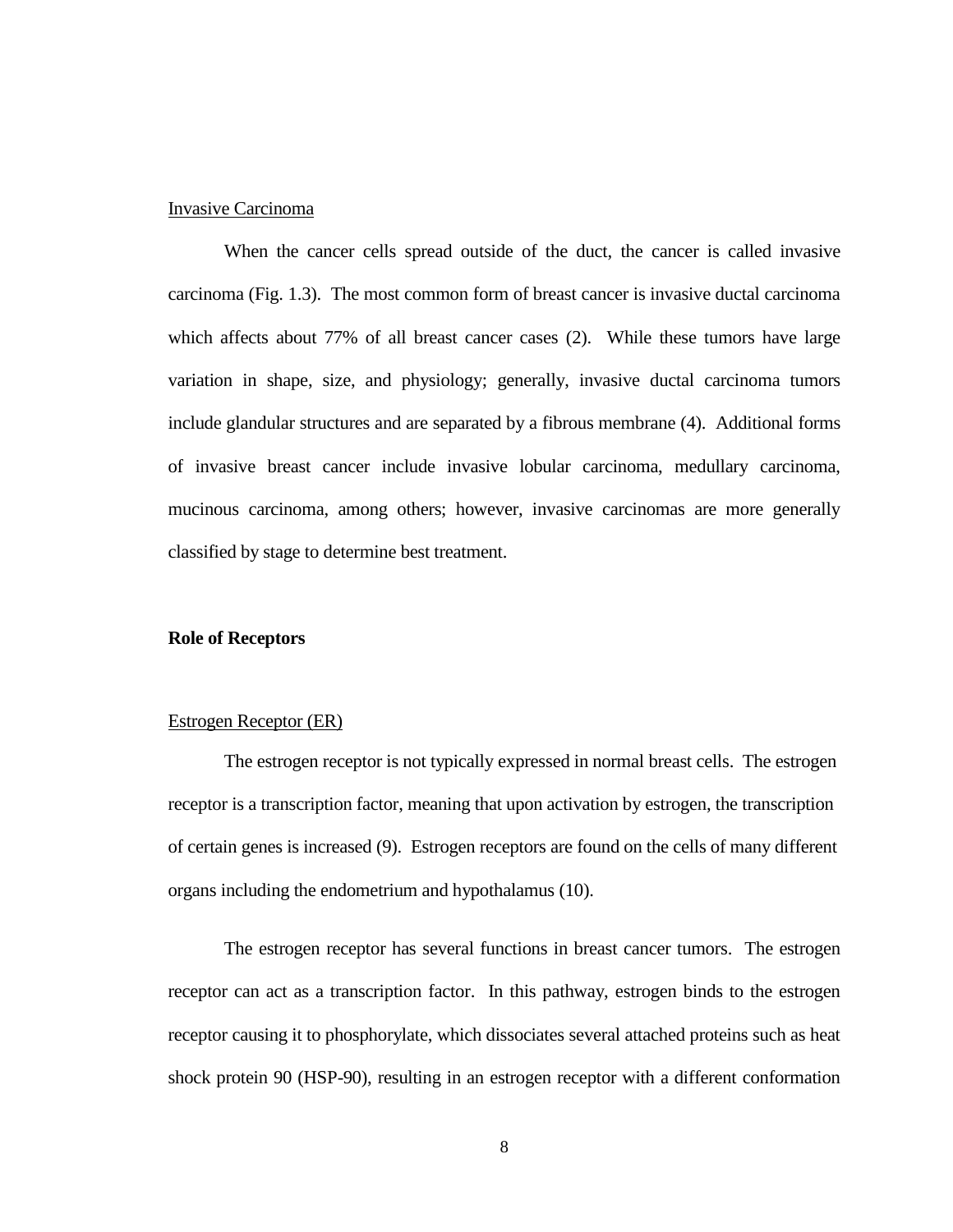in an active form [\(11\)](#page-44-10). The activated estrogen receptor binds with other factors, coactivators or co-repressors, in the nucleus to moderate gene transcription [\(11\)](#page-44-10). Estrogen receptors can also activate non-genomic pathways in the cytoplasm. In one example, the activated estrogen receptor activates the mitogen-activated protein kinase pathway (MAPK) which increases cellular metabolism and promotes cell growth  $(11)$ . Hormonal therapies, such as tamoxifen, bind ER without activating it, reducing the oncogenic effects of ER signaling.



## Human Epidermal Growth Factor Receptor 2 (HER2)

**Figure 1.4: HER2 and PI3K pathway.** HER2 pathway activation increases metabolism and glucose uptake through activation of PI3K and AKT [\(12\)](#page-44-11).

HER2 is overexpressed in approximately 30% of primary breast cancer tumors and is associated with more aggressive tumors, increased recurrence, and poor patient outcomes [\(13\)](#page-44-12). HER2 is commonly expressed in breast tissue, including non-cancerous cells; thus, overexpression beyond the basal expression of normal tissue is clinically monitored. Breast tumors are tested for HER2 overexpression by fluorescence in situ hybridization which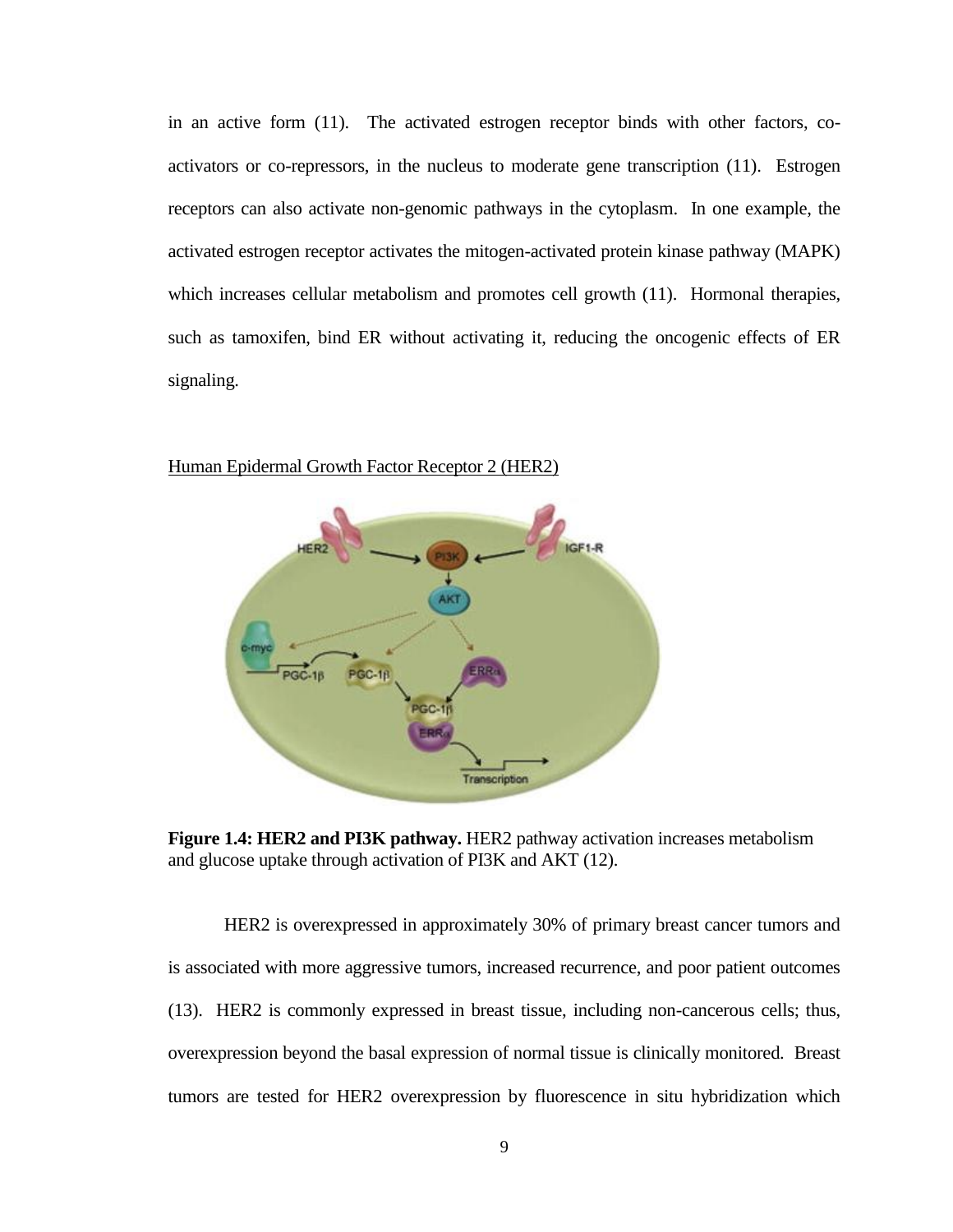labels copies of the HER2 gene with fluorescence tags [\(14\)](#page-44-13). The HER2 pathway is thought to activate PI3K, a major driver of cellular metabolism (Fig. 1.4). HER2 inhibitors prolong survival in responsive patients by impairing the oncogenic effects of HER2 signaling [\(15\)](#page-45-0).

## **Current Treatments**

#### Introduction

Core needle biopsy, fine-needle aspiration cytology, and histological confirmation are used to determine the malignancy of the tumor. A biopsy provides receptor status which guides treatment decisions [\(16\)](#page-45-1). Mastectomy is a complete surgical removal of the infected breast. Common surgical management includes breast-conserving surgery paired with radiation therapy, mastectomy and reconstruction, and mastectomy without reconstruction. During surgery, lymph nodes are removed and dissected to determine whether metastases from the breast cancer tumors have migrated to the lymph nodes and throughout the body.

Treatments for breast cancer include surgical intervention, chemotherapy, radiation, and targeted therapeutics. Often, breast cancer treatment involves a multimodal approach, using several different therapies to combat different aspects of the disease. Age, menopausal state, disease stage, histology, and receptor expression influence the selection of therapy to optimize treatment to each specific cancer.

Doctors utilize a variety of treatments for ductal in situ carcinoma. Until recently, mastectomy was the most common surgical intervention and treatment of ductal in situ carcinoma [\(17\)](#page-45-2). Mastectomy was preferred because other surgical interventions, such as partial removals, removing only the suspicious lesion, had a high recurrence, 25-50% while only 1-2% of mastectomy patients had recurrence; however lumpectomy, removal of the suspicious lesion plus a safety margin, procedures have greatly improved [\(17\)](#page-45-2). Current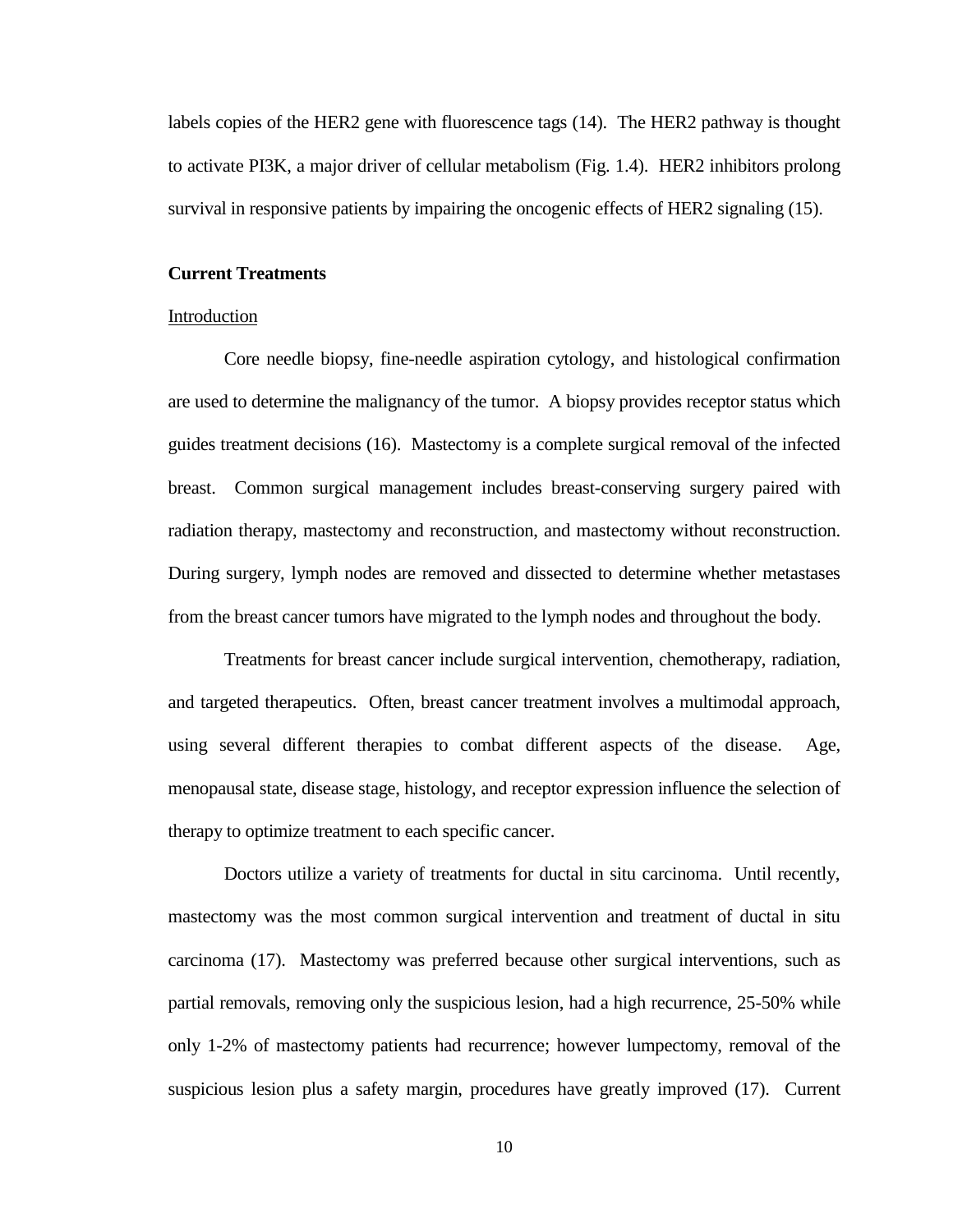treatments for ductal in situ carcinoma involve a combination approach, attacking the cancer in several manners. The combined approach of tamoxifen therapy and surgery reduces same breast recurrence at 5 years and reduces contralateral occurrence [\(18,](#page-45-3) [19\)](#page-45-4). The combined drug and surgery regimen seeks to remove the primary tumor and selectively kill remaining cancer cells.

Likewise, lobular in situ carcinoma is treated with a variety of treatment options. Lobular in situ carcinoma is not malignant but an indication that a women is at increased risk for the development of invasive cancer [\(1\)](#page-44-0). Tamoxifen is a common treatment for reducing the risk of developing breast cancer in women with lobular in situ carcinoma [\(20\)](#page-45-5).

The treatment of late-stage or inflammatory breast cancer is a similar multimodal approach. A biopsy first provides histology of the breast cancer revealing ER status, progesterone receptor status, and HER2 status. Radiation, hormonal, and chemotherapy treatments are attempted initially [\(1\)](#page-44-0). Upon favorable prognosis with the initial therapy, surgery will be performed [\(1\)](#page-44-0). Stage IV, recurrent, and metastatic breast cancer is combated with a variety of surgical, radiation, and hormonal therapies. Traditionally, tamoxifen is used as a hormonal treatment for ER positive tumors.

## Targeted Breast Cancer Therapies

Recent breast cancer research has focused on therapeutic agents targeting specific pathways within the cancerous cell. Breast cancers expressing the estrogen receptor (ER) are often treated with tamoxifen, an ER antagonist. Breast tumors which overexpress the human epidermal growth factor receptor 2 gene (HER2), which accounts for approximately 30% of all breast cancer patients, display more aggressive cancer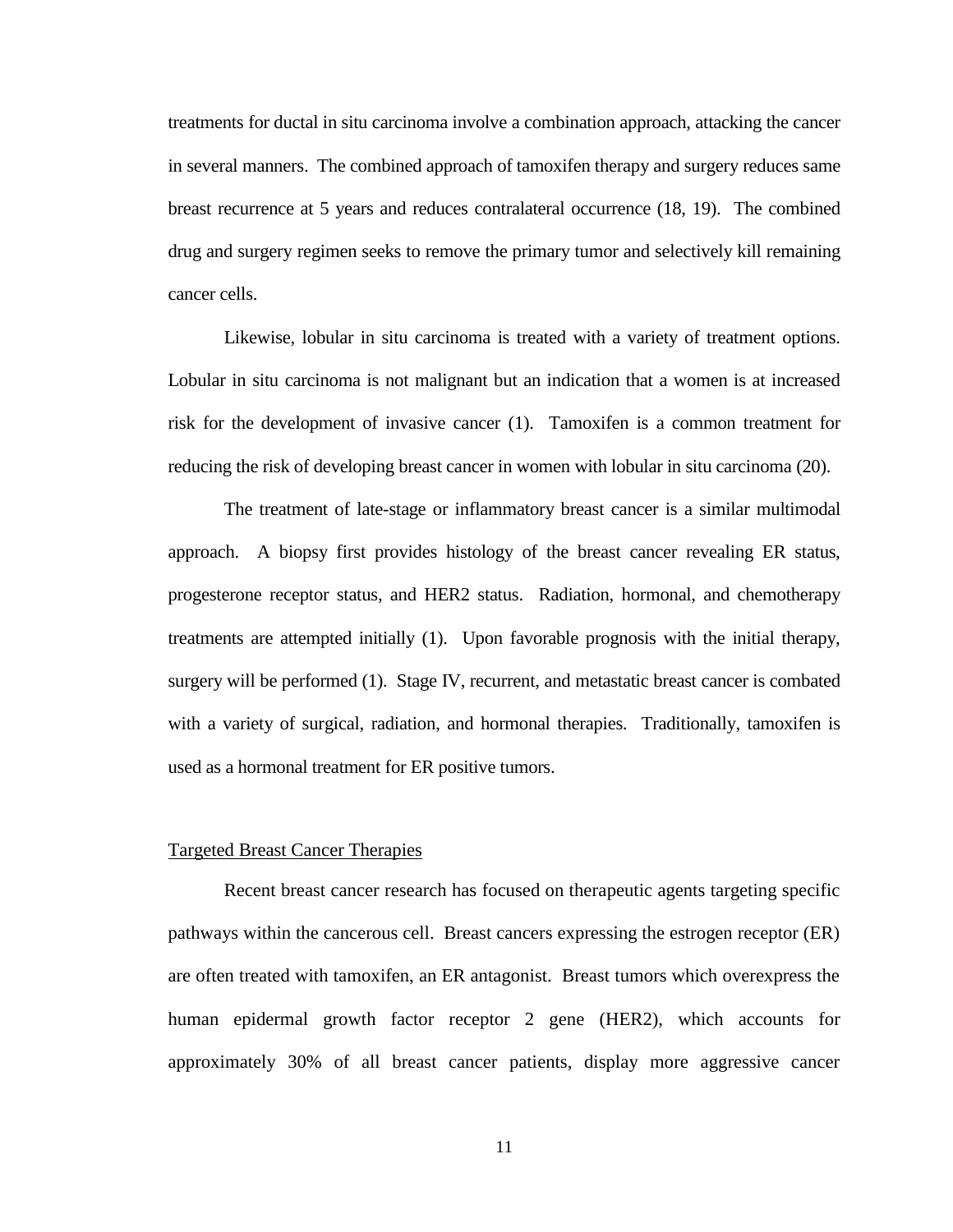progression [\(13\)](#page-44-12). Trastuzumab and lapatinib, two therapeutic agents that inhibit HER2, prolong survival in patients with HER2-overexpressing breast cancers [\(15,](#page-45-0) [21,](#page-45-6) [22\)](#page-45-7).

Recent studies have proven that tamoxifen is an effective hormonal drug for the systemic treatment of breast cancer [\(22\)](#page-45-7). An analysis of 80,273 women in 71 trials of tamoxifen found that after five years, the death rate by breast cancer was reduced by 31% [\(22\)](#page-45-7). In this analysis, worse outcomes were associated with ER-negative receptor status and a longer duration of treatment [\(22\)](#page-45-7). Current recommendations are that tamoxifen treatment be terminated after five years due to the development of tamoxifen resistant tumors [\(23,](#page-45-8) [24\)](#page-45-9). Tamoxifen can be an advantageous anti-cancer agent for breast cancer cases of ER-positive tumors. Currently several estrogen receptor inhibitors are in clinical trials as possible alternatives to tamoxifen [\(1\)](#page-44-0).

Breast cancers that overexpress HER2 are treated with HER2 inhibitors such as lapatinib and trastuzumab. A high concentration of HER2 receptors expressed by breast cancer cells is associated with increased tumor progression and metastases [\(14\)](#page-44-13). Trastuzumab is a monoclonal antibody that inhibits HER2 receptors. Additionally, the antibodies decrease the expression of HER2 in malignant cells which reduces tumor progression and metastases [\(14\)](#page-44-13). Lapatinib is a small molecule inhibitor which binds HER2 and prevents the formation of activated HER2 dimers, preventing the activation of the HER2 cascade and reducing the oncogenic effects of HER2 signaling [\(21\)](#page-45-6).

| Jrug                    | <b>Receptor Target</b> | <b>vpe</b>               |
|-------------------------|------------------------|--------------------------|
| Tamoxifen               | ER                     | Hormone                  |
| Lapatinib               | HFR2                   | Small molecule inhibitor |
| Trastuzumab (Herceptin) | HER <sub>2</sub>       | Antibody                 |

Table 1.1: Commonly used targeted therapies for breast cancer patients.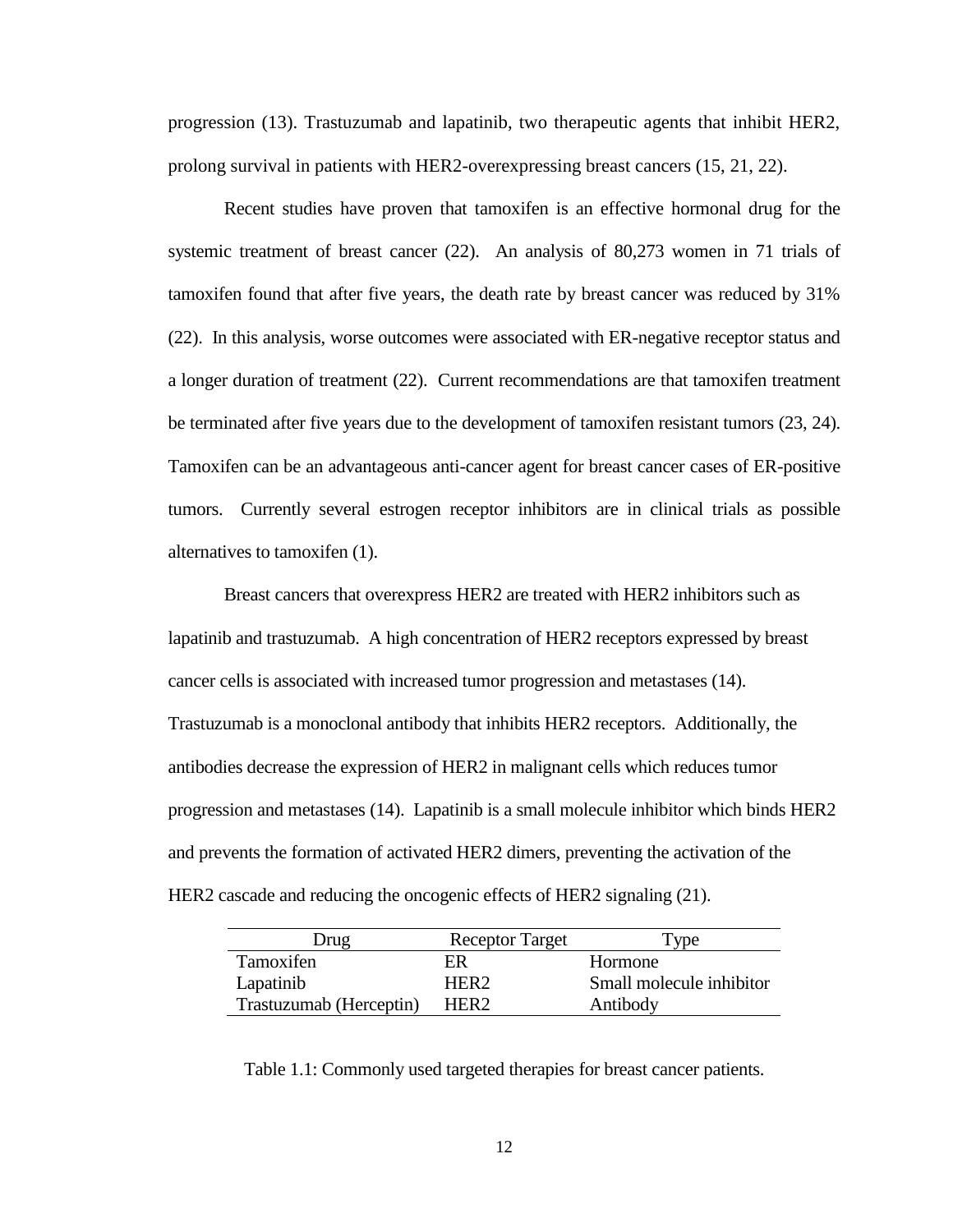Due to the importance of choosing the correct treatment for breast cancer patients, tumors are screened for hormone receptors. Currently, malignancy, ER, and HER2 expression is determined by histology staining and fluorescence in situ hybridization (FISH). Both of these methods are time-consuming, relatively subjective, and costly due to the need for tissue slicing, processing and staining before expert evaluation. Development of a technology that could be used in the clinic to quickly and accurately quantify malignancy and receptor expression will enable earlier initiation of treatment, guide selection of effective treatment, and reduce health care costs.

#### Resistance

Another factor influencing treatment decisions and ultimately limiting the clinical outcome of breast cancers is resistance to targeted therapies. Only 57% of patients with ER-positive breast cancers respond to tamoxifen therapy [\(25\)](#page-45-10). Similarly, approximately one-third of breast tumors that overexpress HER2 do not respond to trastuzumab and lapatinib therapy [\(26\)](#page-46-0). However, novel therapeutics are in development to overcome clinical resistance to these therapeutic inhibitors [\(15\)](#page-45-0). Early identification of the tumors that will respond to targeted therapies versus those that are resistant, will expedite clinical decisions regarding course of treatment, and will improve the clinical outcomes of breast cancer patients. Methods currently under development to determine tumor response to therapy include positron emission tomography (PET), CT and magnetic resonance imaging (MRI) [\(27-29\)](#page-46-1). Evidence that tumor response to targeted inhibitors can be visualized was demonstrated with the use of fluoro-deoxyglocose (FDG)-PET, which is capable of detecting focused areas of high glucose uptake, such as is seen in many solid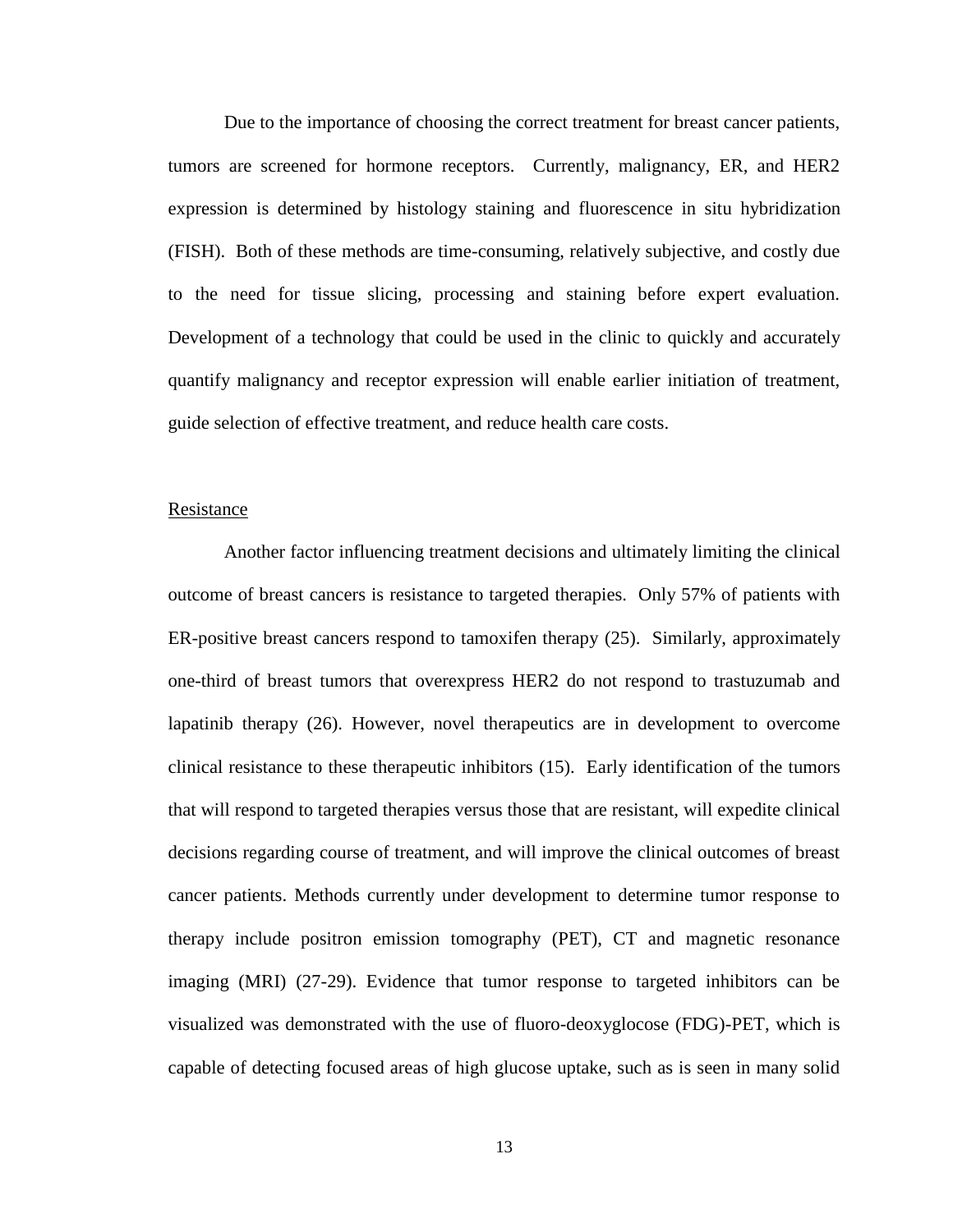tumors [\(30\)](#page-46-2). A preliminary study of lapatinib-treated breast cancers showed changes in cellular metabolism, as measured by FDG-PET, after 1 month of lapatinib treatment [\(31\)](#page-46-3). Yet, these currently available technologies provide only low resolution images, often require the use of radioactive contrast agents, and do not offer any information regarding HER2 or ER expression. Given the high cost of these procedures, it is unlikely that these will be adopted as standard of care, underscoring the need for more efficient, accurate, and cost-effective methods of identifying receptor expression and therapeutic response.

## **Cellular Metabolism of Breast Cancer**

Cellular metabolism is a potentially powerful biomarker for tissue biopsy analysis. Unlike normal cells that rely on oxidative phosphorylation to generate ATP, or that use glycolysis under anaerobic conditions, cancer cells often generate ATP through aerobic glycolysis [\(32\)](#page-46-4). This observation is generally described as the Warburg effect. Interestingly, ER and HER2 signaling in breast cancer cells drives aerobic glycolysis. ER increases glucose transport and glycolysis [\(33,](#page-46-5) [34\)](#page-46-6). Similarly, HER2 activated pathways may increase glucose transport into the cell and increase glycolysis [\(35,](#page-46-7) [36\)](#page-46-8). Furthermore, resistance to therapeutic agents, including the HER2 inhibitors lapatinib and trastuzumab, activates hypoxia signaling in the presence of adequate oxygen, consistent with the activation of aerobic glycolysis. Furthermore, PI3K pathway activation, which is a major driver of aerobic glycolysis, is often elevated in trastuzumab- or lapatinibresistant breast cancer cells [\(37-40\)](#page-47-0).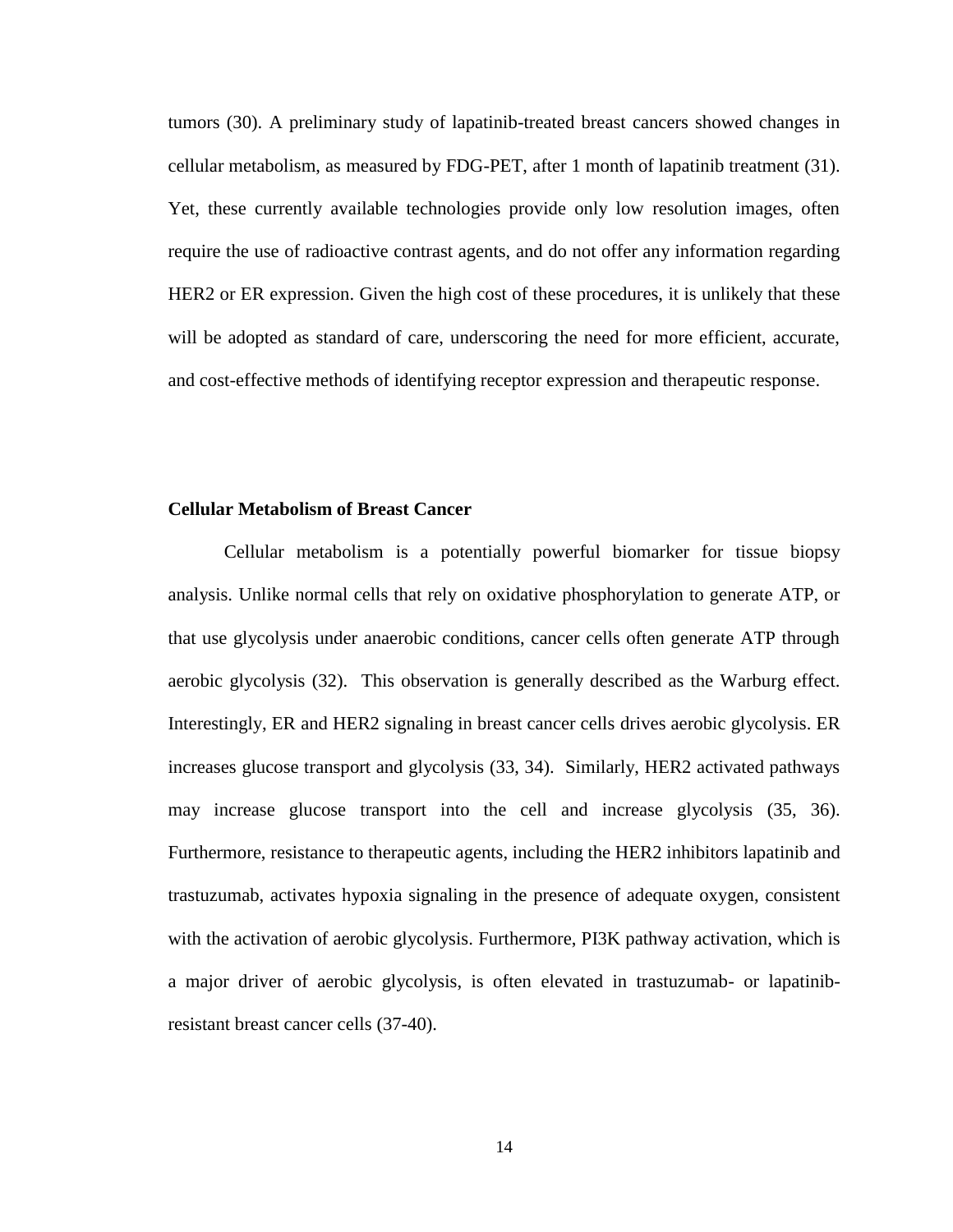#### Motivation

A clinical need exists for a technology capable of predicting targeted therapy response by breast cancer cells and monitoring therapy effectiveness. This study tests the hypothesis that optical imaging of cellular metabolism can illuminate metabolic differences among cancerous cells and monitor therapy effectiveness and seeks to define the design parameters for a clinical device capable of monitoring therapy response. Optical imaging of metabolism may identify those cancer cells exhibiting the Warburg effect in response to ER and HER2 signaling. Metabolism imaging may identify those tumors exhibiting resistance to therapeutic inhibitors of these receptor pathways. Currently, FDG-PET is used to determine therapy response in vivo, yet is expensive, requires the injection of radioactive agents, and cannot be repeated frequently. Optical imaging has the potential to be developed as a tool to monitor cellular metabolism and therapy response.

## **Fluorescence Imaging**

Particular molecules, called fluorophores, are capable of emitting a photon of longer wavelength when excited by a photon of an optimal energy. This phenomenon is illustrated in the Jablonski diagram (Fig. 1.5). Several biomolecules are natural fluorophores, including collagen, tryptophan, NADH, FAD, and elastin. These fluorophores are often referred to as 'auto-fluorescent' because the addition of fluorescent dyes or antibodies is not required.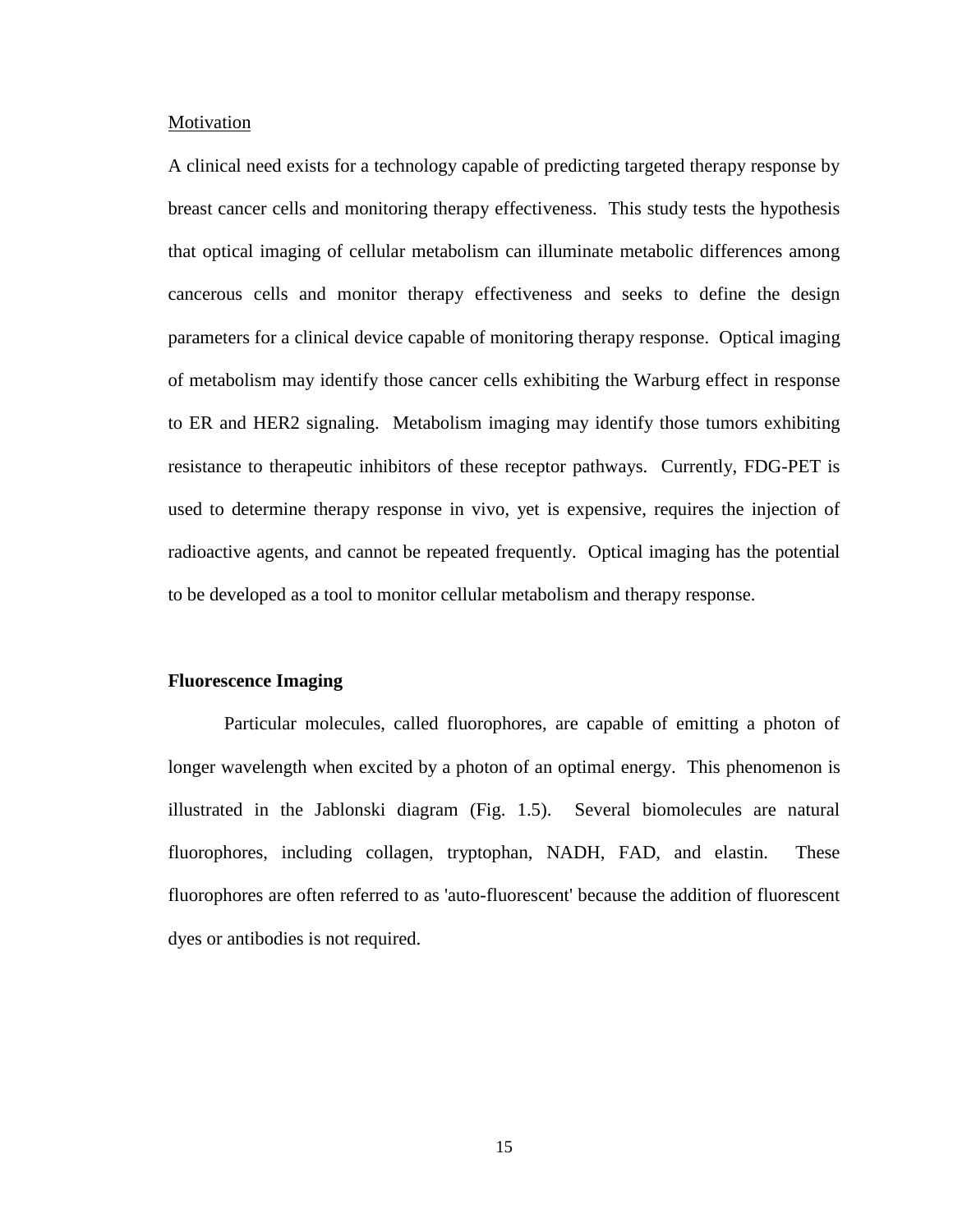

**Figure 1.5: Jablonski diagram of fluorescence.** When a fluorophore is excited by a photon (hv<sub>excitation</sub>), the fluorophore enters and excited state. Sometime later, the fluorophore returns to ground state and emits a photon (hv<sub>emission</sub>) [\(41\)](#page-47-1).

## Optical Imaging of Metabolism

Optical imaging is an ideal modality for probing chemical specificity and molecular contrast within tissues, including auto-fluorescence imaging of NADH and FAD, which allows quantitative measurements of cellular metabolism. In oxidative phosphorylation, NADH is oxidized to NAD+ and FAD is reduced to  $FADH<sub>2</sub>$  (Fig. 1.6). In glycolysis, NAD+ is reduced to NADH (Fig. 6). Because fluorescence intensity is proportional to fluorophore concentration, the optical redox ratio (NADH fluorescence intensity divided by FAD fluorescence intensity) represents relative amounts of glycolysis and oxidative phosphorylation within a cell [\(42\)](#page-47-2).



**Figure 1.6: Optical redox ratio.** The optical redox ratio is the relative intensity of cellular NADH fluorescence to FAD fluorescence.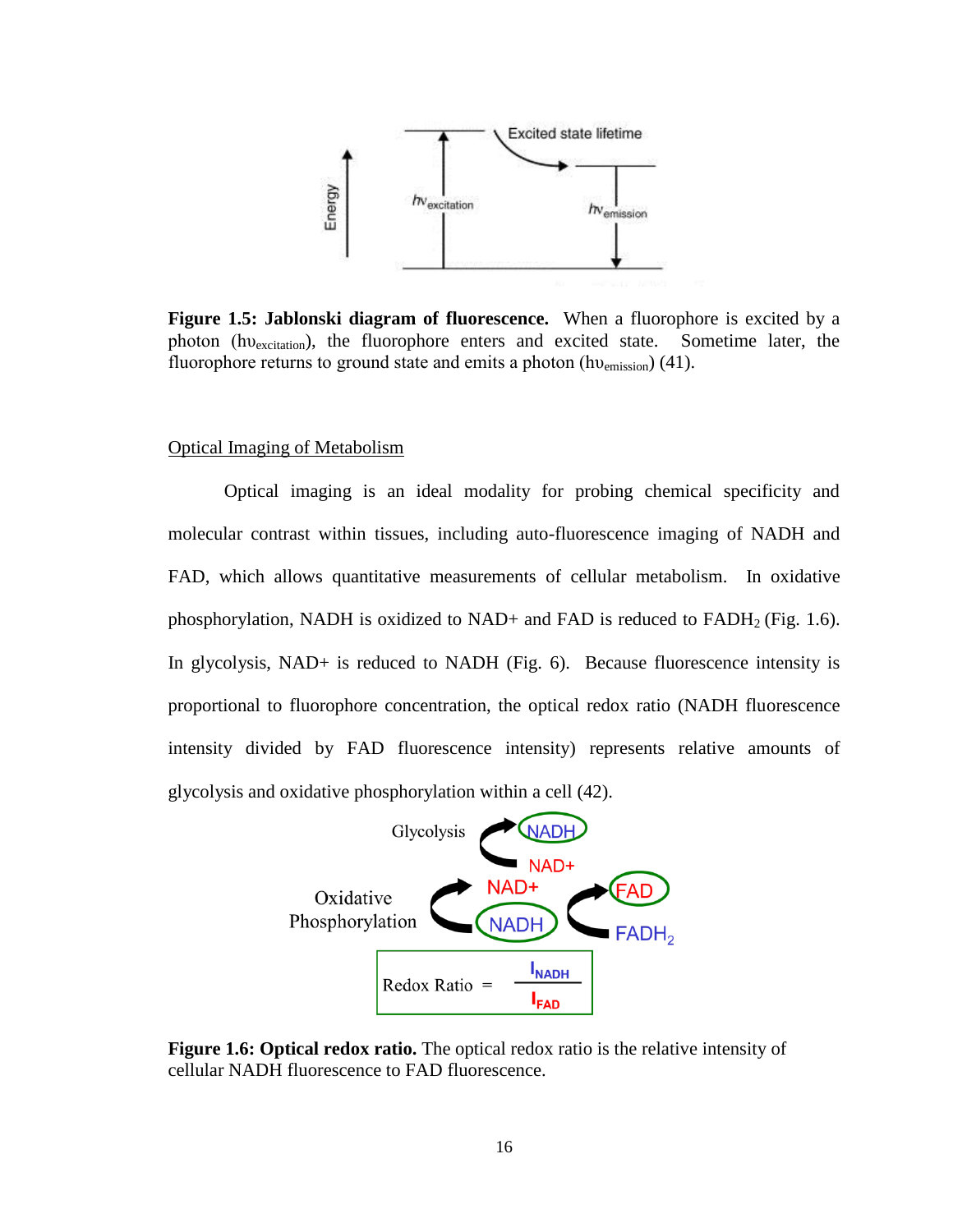The optical redox ratio is a proven method of probing cellular metabolism and has been used to differentiate cancerous from non-cancerous tissues in a variety of models including oral and breast cancer [\(42-48\)](#page-47-2). Ostrander et al. showed the optical redox ratio is sensitive to ER expression in breast cancer cell cultures and that treatment with tamoxifen decreased the redox ratio of those cells that were responsive to tamoxifen, but not those that were resistant [\(48\)](#page-47-3). The optical redox ratio is used in Chapter 2 to examine the changes in cellular metabolism due to HER2 expression and cellular response to HER2 targeted therapies.

#### Selection of Imaging Parameters

Particular excitation wavelengths and emission filters were chosen to ensure adequate isolation of NADH and FAD fluorescence. The peak excitation wavelength for NADH is near 350 nm and emission spans 400-500 nm (Fig. 1.7) [\(49\)](#page-48-0). FAD excitation peak is near 450 nm. FAD emission spans 500-600 nm (Fig. 1.7) [\(49\)](#page-48-0). For this study, NADH was excited at 405 nm, the lowest available excitation wavelength on the Olympus FV-1000 microscope. FAD was excited at 488 nm. Emission between 410-510 nm was collected for NADH, with the assumption that FAD excitation at 405 nm is negligible and FAD emission need not be filtered from the NADH emission. For FAD, 500-600 nm emission light was collected.

Isolation of NADH and FAD was verified by a cyanide experiment. Cyanide disrupts the electron transport chain preventing the conversion of NADH to NAD and FAD to FADH2. Upon treatment with cyanide, an increase in NADH and a decrease in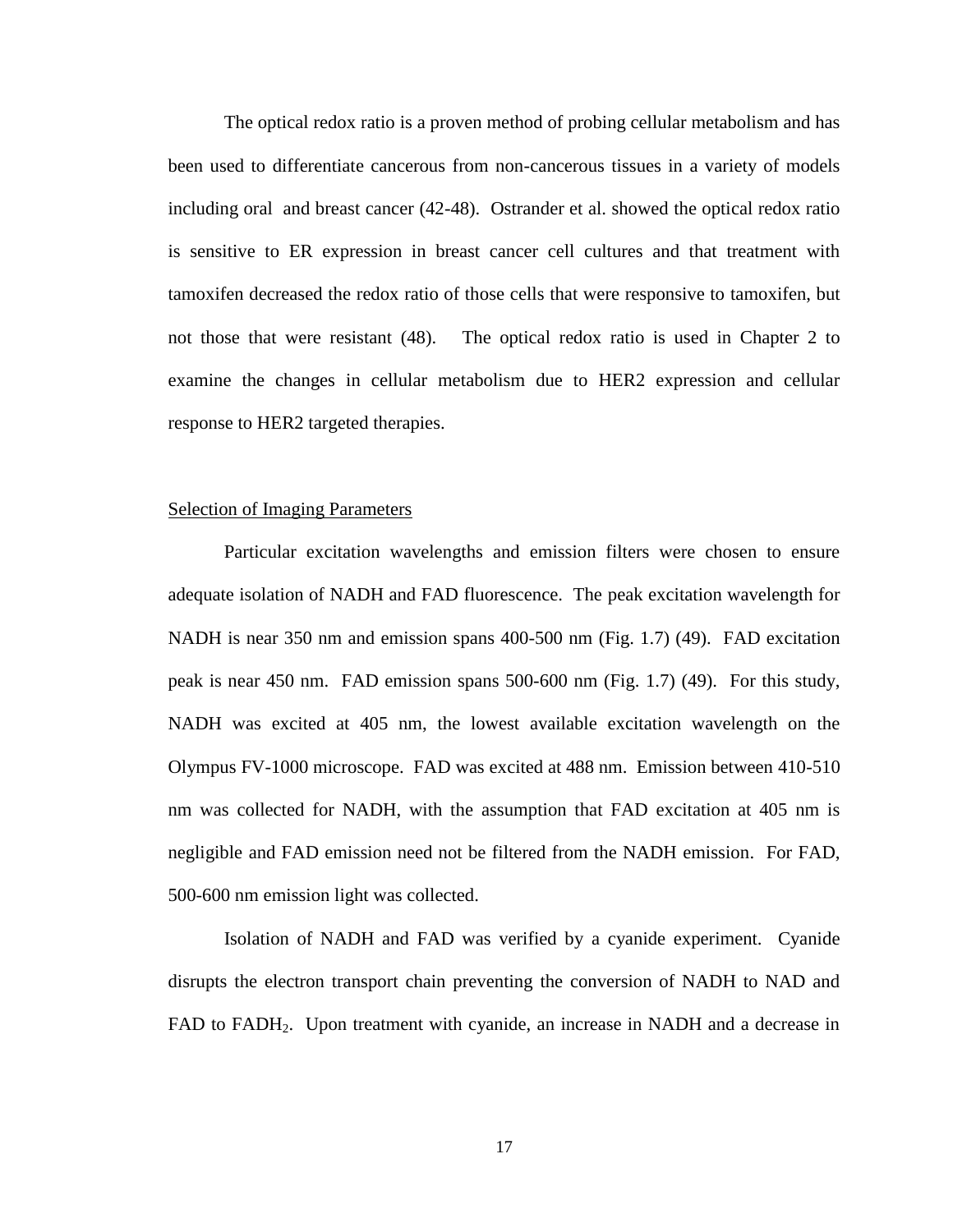FAD should be observed. The results of the cyanide experiment are presented in Chapter

2.



**Figure 1.7. NADH and FAD fluorescence emission spectra.** Fluorescence emission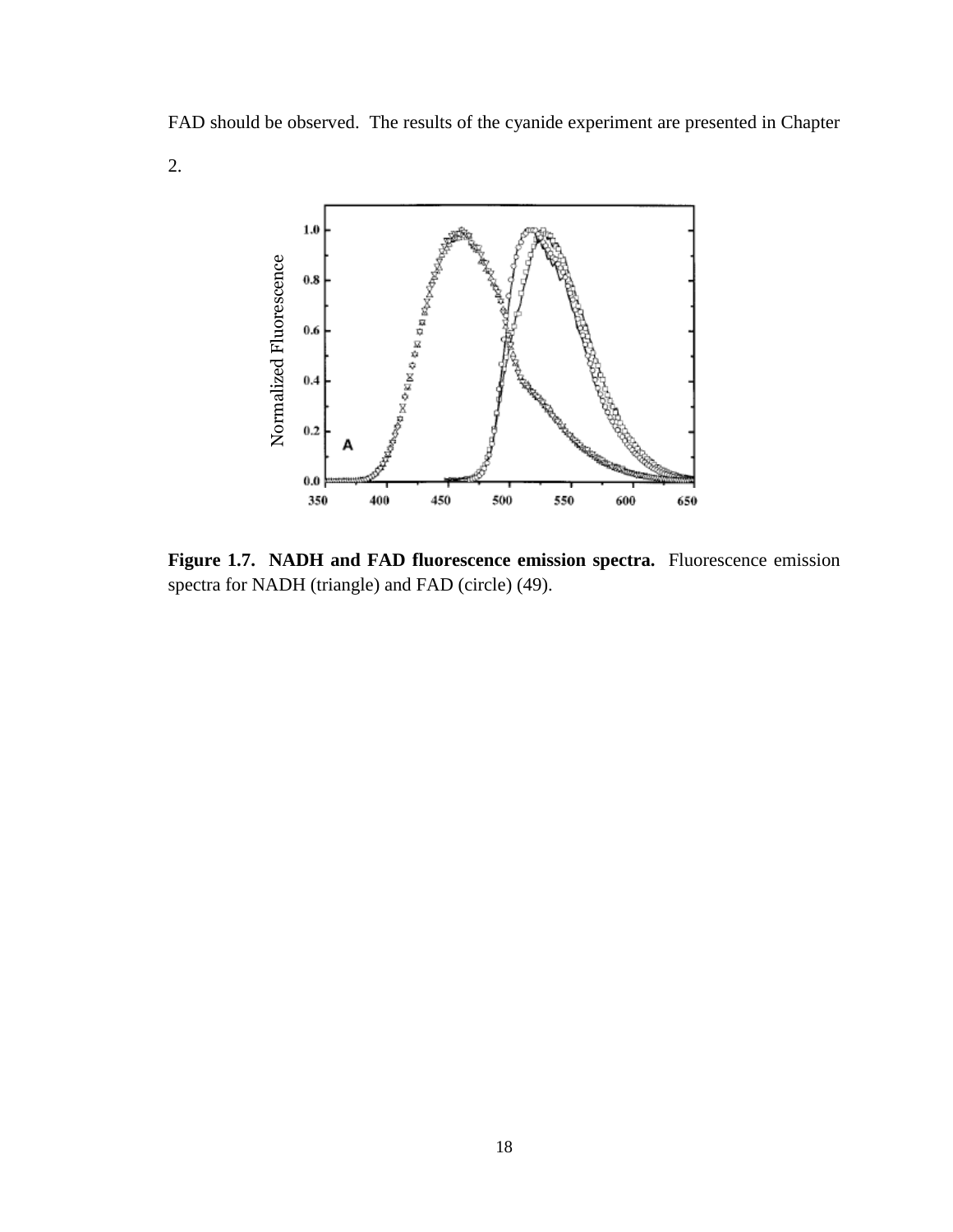## CHAPTER 2

# OPTICAL IMAGING OF METABOLISM IN HER2 OVEREXPRESSING BREAST CANCER CELLS

# **Introduction**

The course of breast cancer treatment increasingly relies on the molecular phenotype of the tumor. For example, breast cancers that overexpress the estrogen receptor (ER) are often treated with ER-antagonists such as tamoxifen, while those that overexpress human epidermal growth factor receptor 2 (HER2) are often treated with HER2-inhibitors (e.g., trastuzumab, lapatinib). HER2 overexpressing tumors display aggressive cancer progression [\(13\)](#page-44-12) and account for approximately 30% of all breast cancer patients. Treatment with trastuzumab (a monoclonal antibody which binds HER2) and lapatinib (a dual tyrosine kinase inhibitor that binds both HER2 and the epidermal growth factor receptor) has been shown to prolong survival in patients with HER2 overexpressing breast cancers [\(21,](#page-45-6) [26,](#page-46-0) [50\)](#page-48-1). Due to the importance of choosing the correct treatment for breast cancer patients, breast tumors are routinely screened for expression of ER and HER2. Currently, ER and HER2 expression are determined by immunohistochemistry (IHC) and fluorescence in situ hybridization (FISH).

Unfortunately, approximately one-third of breast tumors that overexpress HER2 do not respond to trastuzumab and lapatinib therapy [\(26\)](#page-46-0). Similarly, only 57% of patients with ER-positive breast cancers respond to tamoxifen therapy [\(25\)](#page-45-10). However, there are reasons to remain optimistic, as novel therapeutics are in development to overcome clinical resistance to these therapeutic inhibitors [\(15\)](#page-45-0). Early identification of those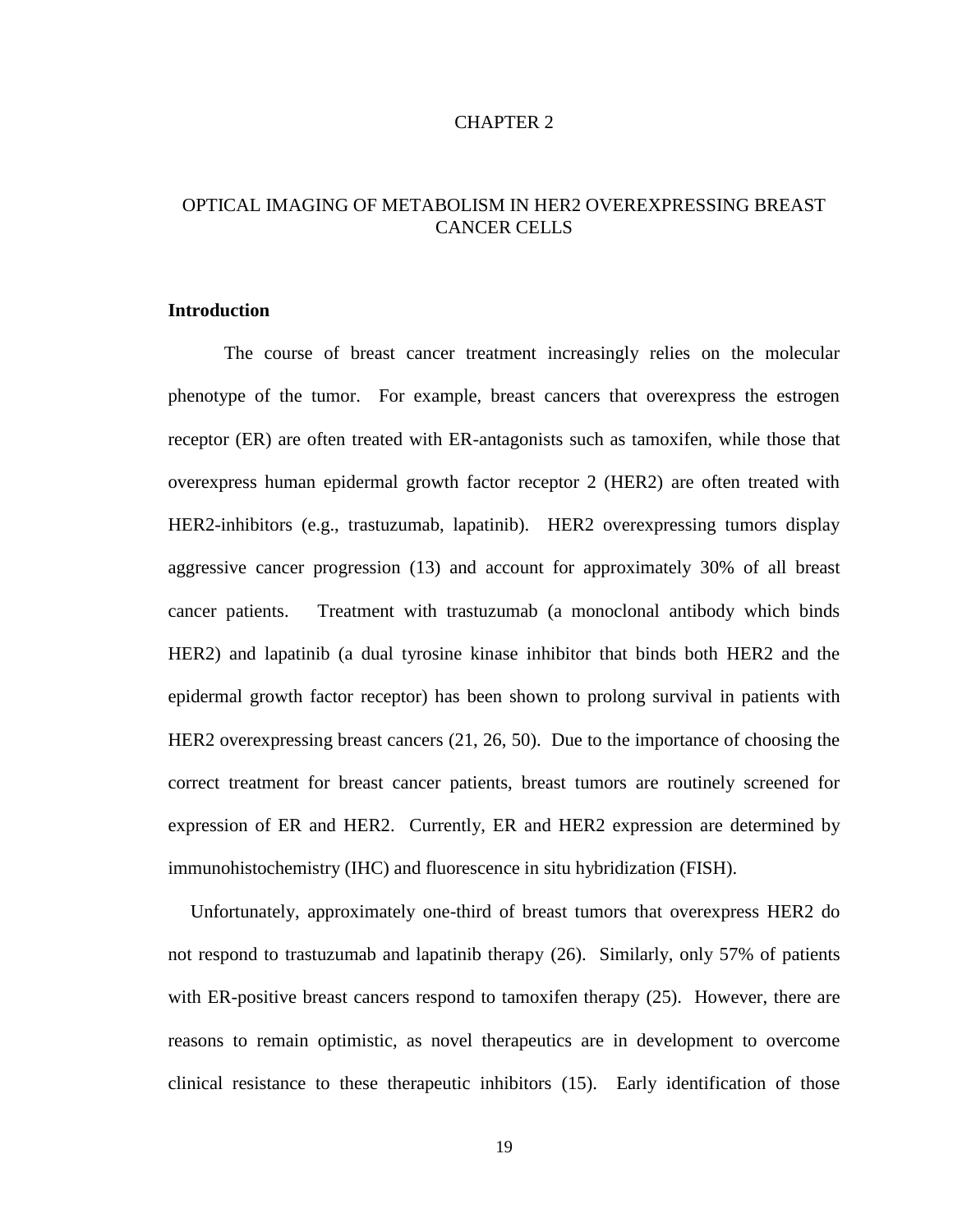cancers that respond to targeted therapies versus those that are resistant will expedite clinical decisions regarding the course of treatment and will improve the clinical outcomes of breast cancer patients.

Methods currently under development to determine tumor response to therapy include positron emission tomography (PET), x-ray computed tomography (CT) and magnetic resonance imaging (MRI) [\(27-29\)](#page-46-1). Evidence that tumor response to targeted inhibitors can be visualized was demonstrated with the use of fluoro-deoxyglucose (FDG)-PET, which is capable of detecting focused areas of high glucose uptake that are often seen in solid tumors. A preliminary clinical study of lapatinib-treated breast cancers showed changes in tumor metabolism after 1 month of lapatinib treatment [\(31\)](#page-46-3). Yet, these currently available technologies provide only low resolution images, are non-portable, and usually require the use of radioactive contrast agents. Given the high cost of these procedures, it is unlikely that these will be adopted as standard of care, underscoring the need for more efficient, accurate, and cost-effective methods of identifying receptor expression and therapeutic response.

Cellular metabolism is a potentially powerful biomarker for tumor analysis. Unlike normal cells that rely on oxidative phosphorylation to generate ATP, or that use glycolysis under anaerobic conditions, cancer cells often generate ATP through aerobic glycolysis [\(32\)](#page-46-4). Interestingly, signaling through the HER2 and ER pathways in breast cancer cells is thought to promote aerobic glycolysis. ER increases glucose transport and glycolysis [\(33,](#page-46-5) [34\)](#page-46-6). Similarly, HER2 activated pathways may increase glucose transport into the cell and glycolysis [\(35,](#page-46-7) [36\)](#page-46-8). HER2 signaling activates phosphatidyl inositol 3 kinase (PI3K) a major driver of aerobic glycolysis [\(37-40\)](#page-47-0). In mouse models of HER2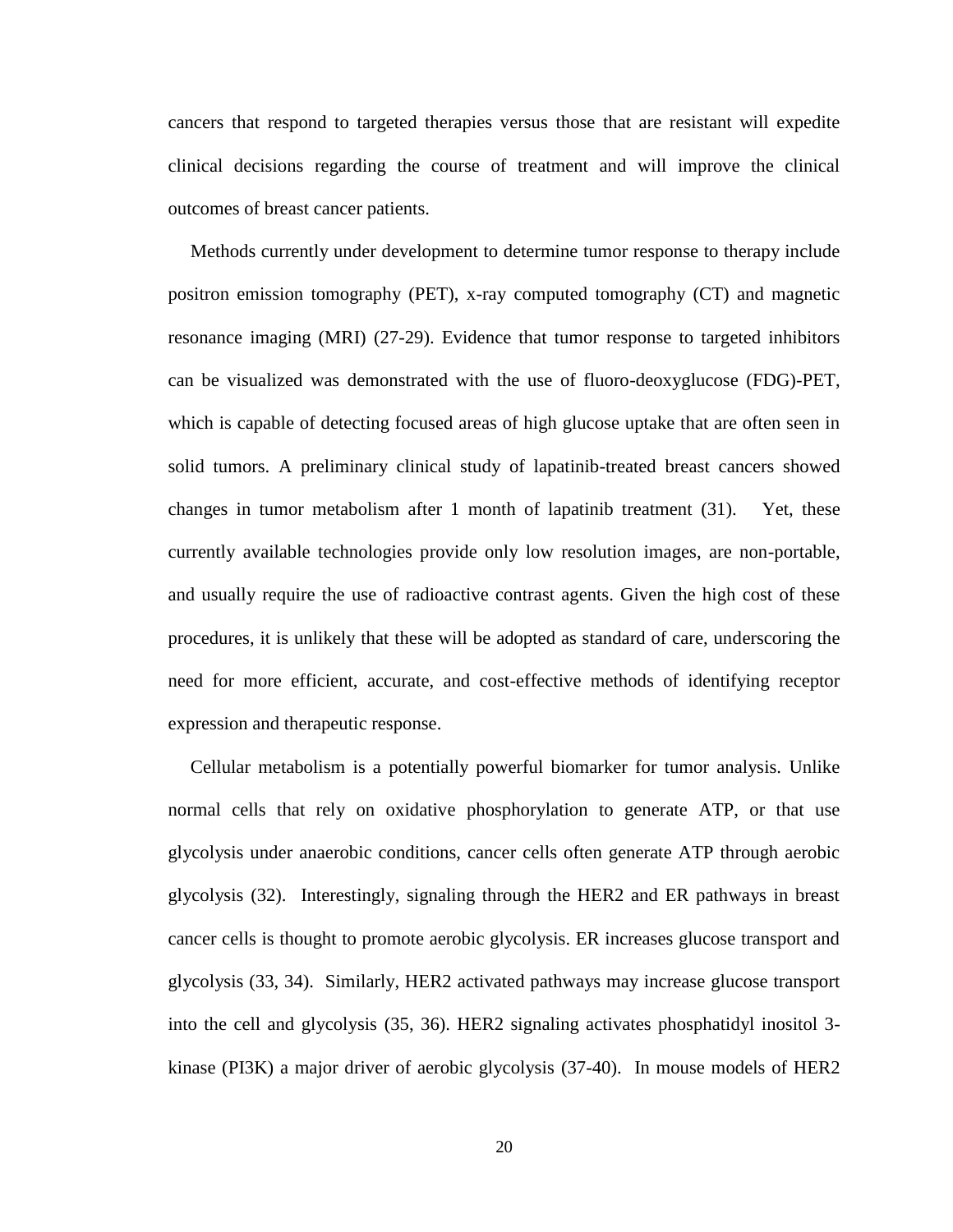overexpressing breast cancer, trastuzumab and lapatinib inhibited PI3K activity and decreased glucose uptake as measured by FDG-PET imaging [\(51\)](#page-48-2). Conversely, breast tumor cells exhibiting resistance to HER2 inhibitors display aberrantly increased PI3K activity and active hypoxia signaling despite the presence of adequate oxygen [\(39\)](#page-47-4). These studies suggest that differences in aerobic glycolysis may reflect not only oncogenedriven metabolic characteristics of the tumor cell, but also the effect of therapeutic inhibitors on tumor metabolism, and could therefore be used to distinguish tumors that are responsive to therapeutic inhibitors from those that are resistant.

During oxidative phosphorylation, NADH is oxidized to NAD+ and FAD is reduced to FADH2. However, the process of glycolysis causes NAD+ to be reduced to NADH. Therefore, the ratio of NADH to FAD is a measurement of the balance between glycolysis (seen in tumor cells) and oxidative phosphorylation (seen in untransformed cells). NADH and FAD can be measured *in situ* using autofluorescence optical imaging techniques. The optical redox ratio (NADH fluorescence intensity divided by FAD fluorescence intensity) is a proven method of probing cellular metabolism and has been used to differentiate cancerous from non-cancerous tissues in a variety of models including oral and breast cancer [\(42-48\)](#page-47-2). Ostrander et al. showed the optical redox ratio is also sensitive to ER expression in breast cancer cell cultures, and that treatment with tamoxifen decreased the optical redox ratio of tamoxifen-sensitive cells, but not tamoxifen-resistant cells [\(48\)](#page-47-3).

The purpose of this study was to determine the effect of HER2 overexpression on the metabolism of breast cancer cells as measured by the optical redox ratio to determine if optical redox monitoring can be used as a simple, effective, low-cost biomarker for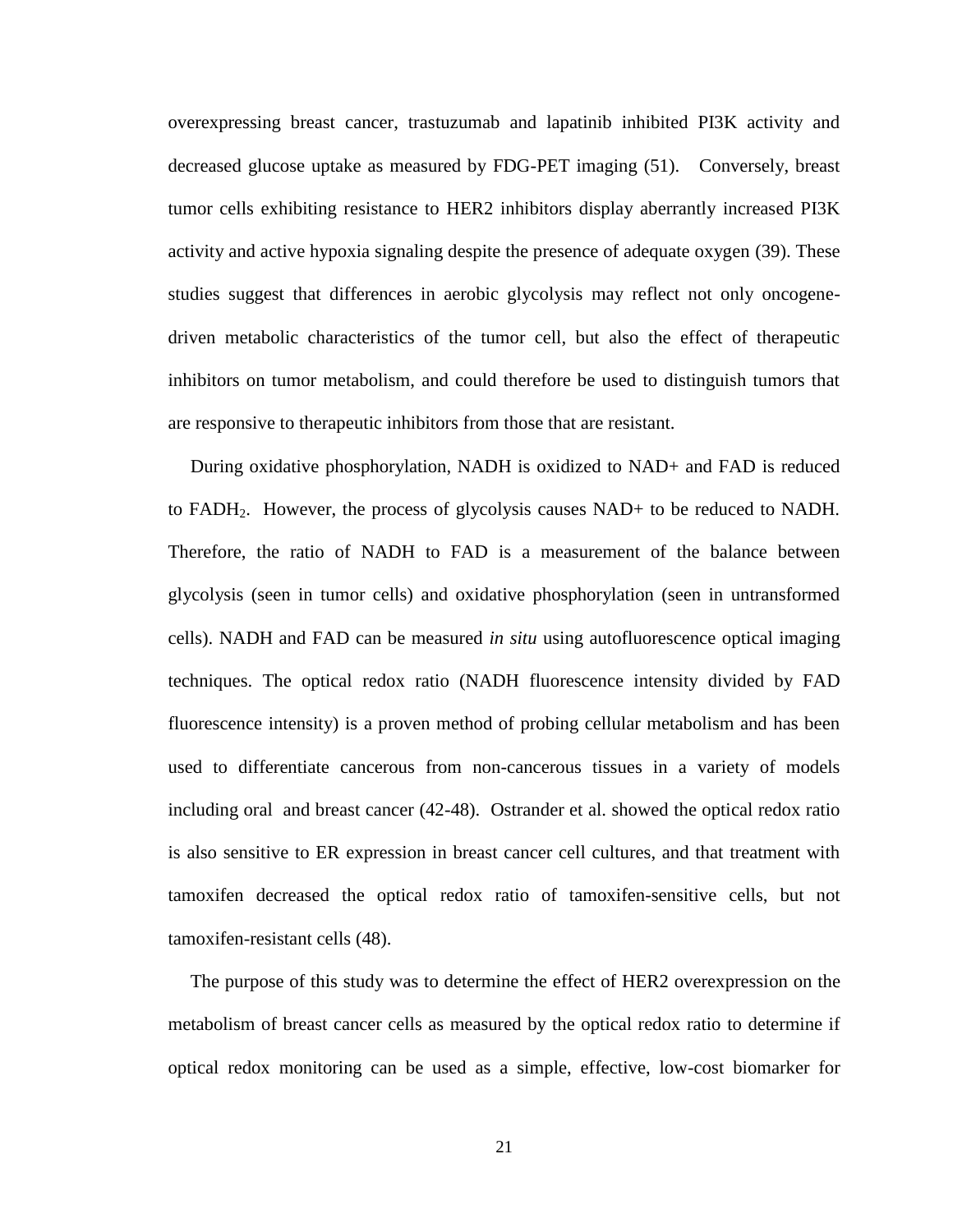monitoring HER2 status. The hypothesis that HER2 overexpression influences cellular redox ratios independently of ER expression was tested. Additionally, the impact of HER2 inhibition on the redox ratio in HER2 overexpressing breast cancer cells was measured. Finally, we determined if therapeutic resistance to HER2 inhibitors reflected on redox ratio measurements as a failure to reduce redox ratios in response to HER2 inhibition. HER2 overexpression was found to increase the redox ratio, independently of ER expression. While HER2 inhibition decreased the optical redox ratios in HER2 overexpressing cells, the HER2 inhibitor, trastuzumab, had no impact on redox ratios in trastuzumab resistant cells, despite continued overexpression of HER2.

#### **Materials and methods**

#### Cell Culture

MCF10A cells were cultured in Mammary Epithelial Cell Growth Medium (MEGM, Lonza, Walkersville, MD) excluding the gentamycin-amphotericin B mix and supplemented with 100 ng/ml cholera toxin and 1% penicillin:streptomycin. The BT474, MDA-MB-231, MCF7, and SKBr3 cells were grown in DMEM (Invitrogen, Carlsbad, CA), supplemented with 10% fetal bovine serum and 1% penicillin:streptomycin, hereafter referred to as DMEM+. The resistant cell lines were grown in the DMEM+ at levels of the corresponding drug to maintain resistance. The lapatinib resistant cells were grown at 1 µM lapatinib (LC Laboratories, Woburn, MA) concentration and the trastuzumab resistant cells were grown at 25 µg/ml.

For imaging, all cell lines were plated at a density of  $1x10^5$  cells per 35 mm plate, 48 hours prior to imaging. Glass bottom dishes (MatTek Corporation, Ashland, MA)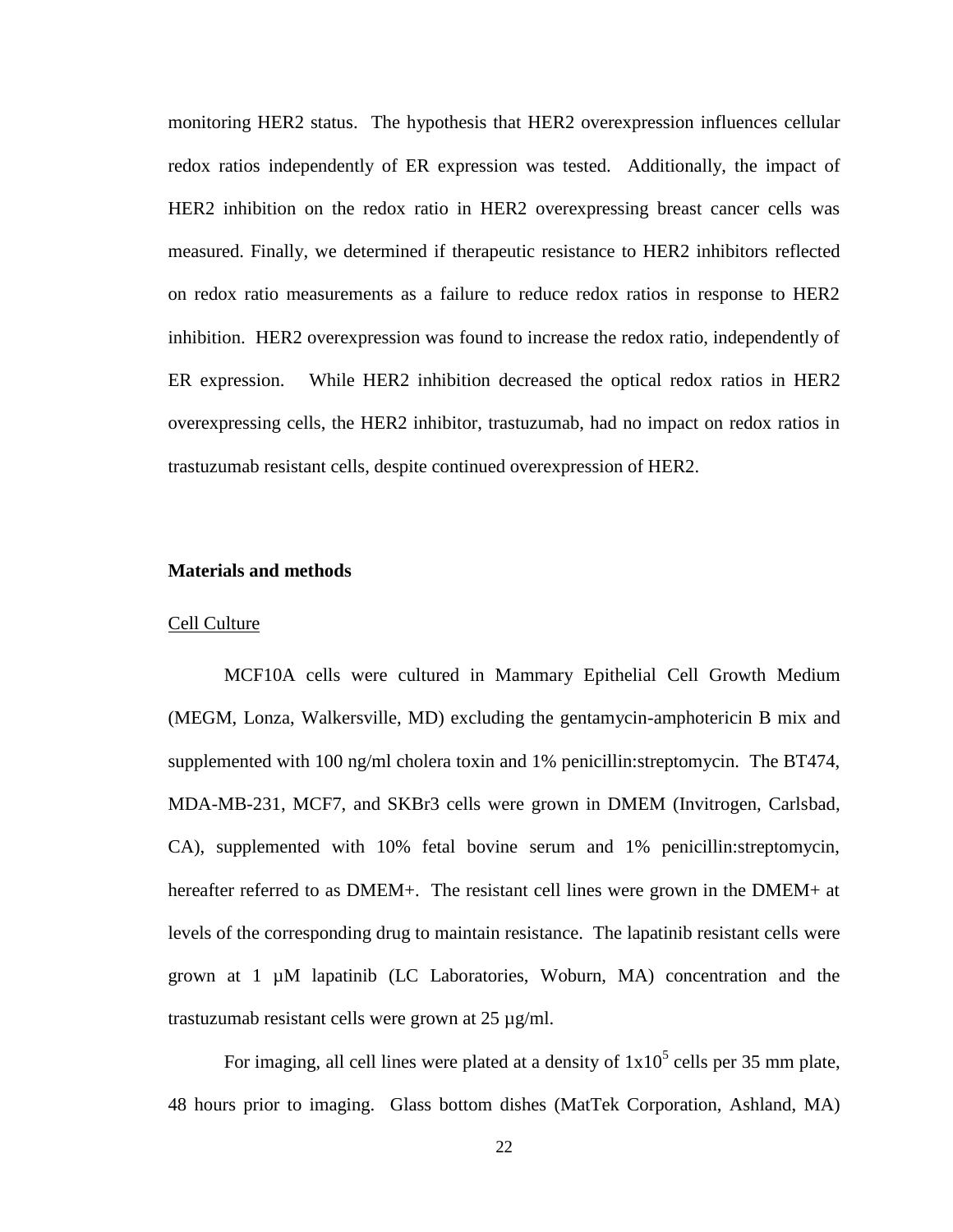were used to allow live cell imaging on an inverted, confocal microscope. The trastuzumab and lapatinib resistant cell redox ratio was determined from cells grown in trastuzumab and lapatinib supplemented media. For the drug perturbation experiments, the responsive BT474 cells were fed the drug supplemented media 24 hours prior to imaging. For the trastuzumab perturbation of the trastuzumab resistant cells, the cells were fed the DMEM+ media for the first 24 hours after plating and the DMEM+ with trastuzumab for the second 24 hours. Drug concentrations of the media were selected to mimic therapeutic drug dosage in patients, 25 µg/ml for trastuzumab (VUMC Pharmacy, Nashville, TN) and 2  $\mu$ M for tamoxifen (Sigma-Aldrich, St. Louis, MO) [\(51,](#page-48-2) [52\)](#page-48-3).

In order to verify isolation of NADH and FAD auto-fluorescence, a cyanide experiment was conducted. MCF10A cells were plated at 1 x  $10^5$  cells per plate, 48 hours prior to imaging. Cells were imaged before the addition of cyanide. After 3 images from a plate were acquired, the cell media was exchanged for growth media supplemented with 4 mM NaCN (Sigma-Aldrich, St. Louis, MO). The cells were given one minute to react with the cyanide; then, 3 different places of each plate were imaged.

Proliferation rates of MCF10A, MCF7, and BT474 cells were determined by antibody labeling of cells grown on parallel imaging plates. Mitotic cells were first marked using a Phospho-Histone H3 (Ser10) antibody (Cell Signaling Technology, Danvers, MA). Then, labeling of the primary antibody with Alexa Fluor 488 goat antirabbit IgG antibody (Invitrogen, Carlsbad, CA) allowed counting by flow cytometry of the highly fluorescent mitotic cells and the less-fluorescent unlabeled cells. The percentage of proliferating cells was determined by dividing the number of highly fluorescent cells into the total number of cells counted.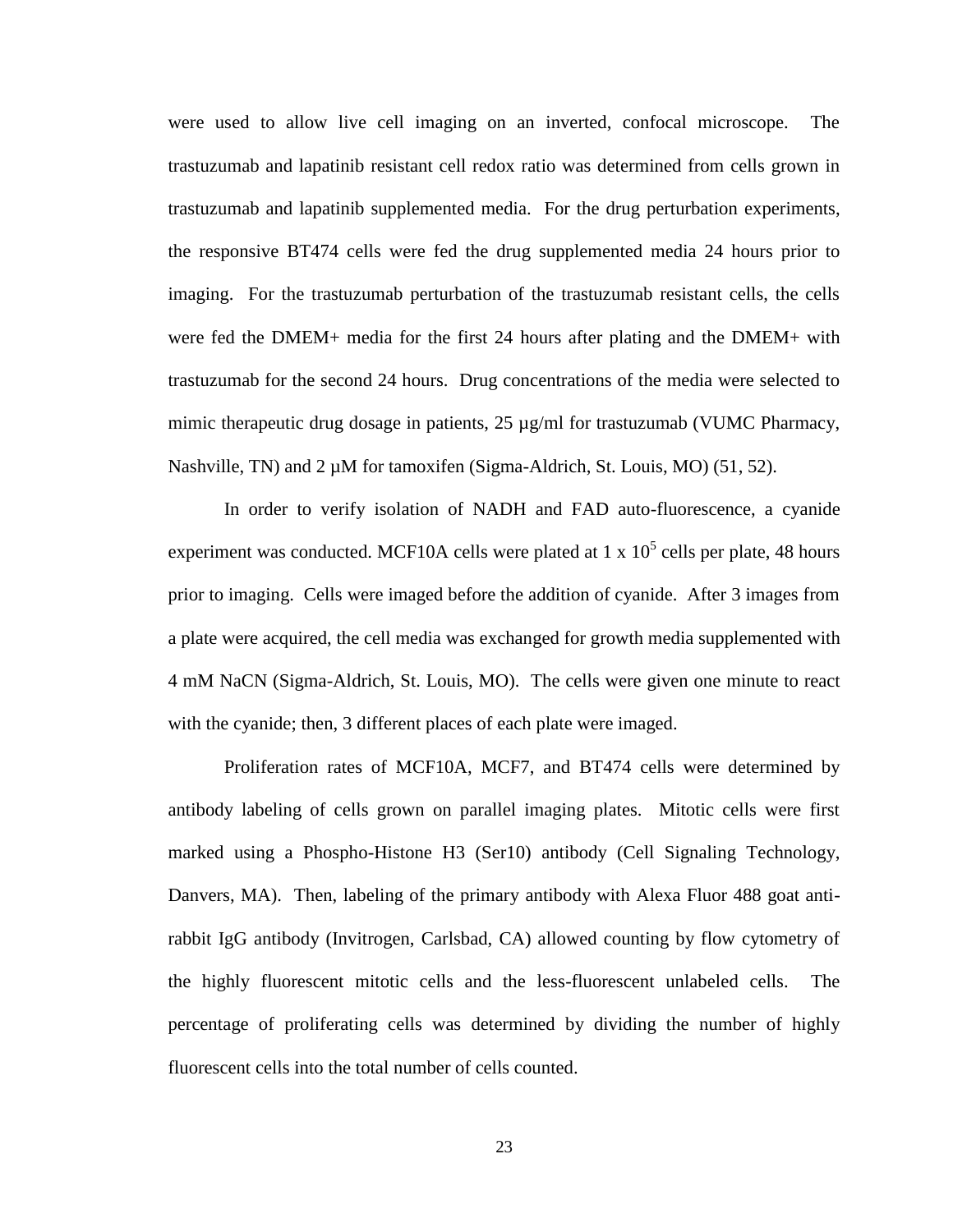## Verification of ER and HER2 Expression

Cells were homogenized in ice-cold lysis buffer [50 mM Tris pH 7.4, 100 mM NaF, 120 mM NaCl, 0.5% NP-40, 100 µM Na3VO4, 1X protease inhibitor cocktail (Roche)], sonicated for 10 s at  $4^{\circ}C$ , 13,000 x g for 5 min. Protein concentration was determined using the BCA assay (Pierce). Proteins were separated by SDS-PAGE and transferred to nitrocellulose membranes. Membranes were blocked in 3% gelatin in TBS-T [Trisbuffered saline, 0.1% Tween-20) for 1 h, incubated in primary antibody in 3% gelatin for 2 h at room temperature, washed with TBS-T, incubated in HRP-conjugated anti-rabbit or anti-mouse IgG, washed with TBS-T, and then developed using ECL substrate (Pierce). The following primary antibodies were used: ErbB2 (HER2) (Neomarkers, InVitrogen; 1:2000); ER-alpha (Santa Criz Biotechnologies; 1:1000); beta actin (Sigma-Aldrich; 1:5000).

## Confocal Imaging

Images were acquired using an Olympus FV-1000 Inverted Confocal Microscope with a 40X/1.3 NA oil-immersion objective. Confocal microscopy was chosen over widefield fluorescence to reduce background noise for ease of NADH and FAD autofluorescence measurement. Additionally, the redox ratio is sensitive to measurement volumes and confocal microscopy ensures that the NADH and FAD signals can be coregistered to the same volume. For NADH fluorescence, the cells were excited at 405 nm and 410-510 nm emission was collected. FAD was excited at 488 nm and 500-600 nm emission was collected. The two images were acquired simultaneously, with NADH and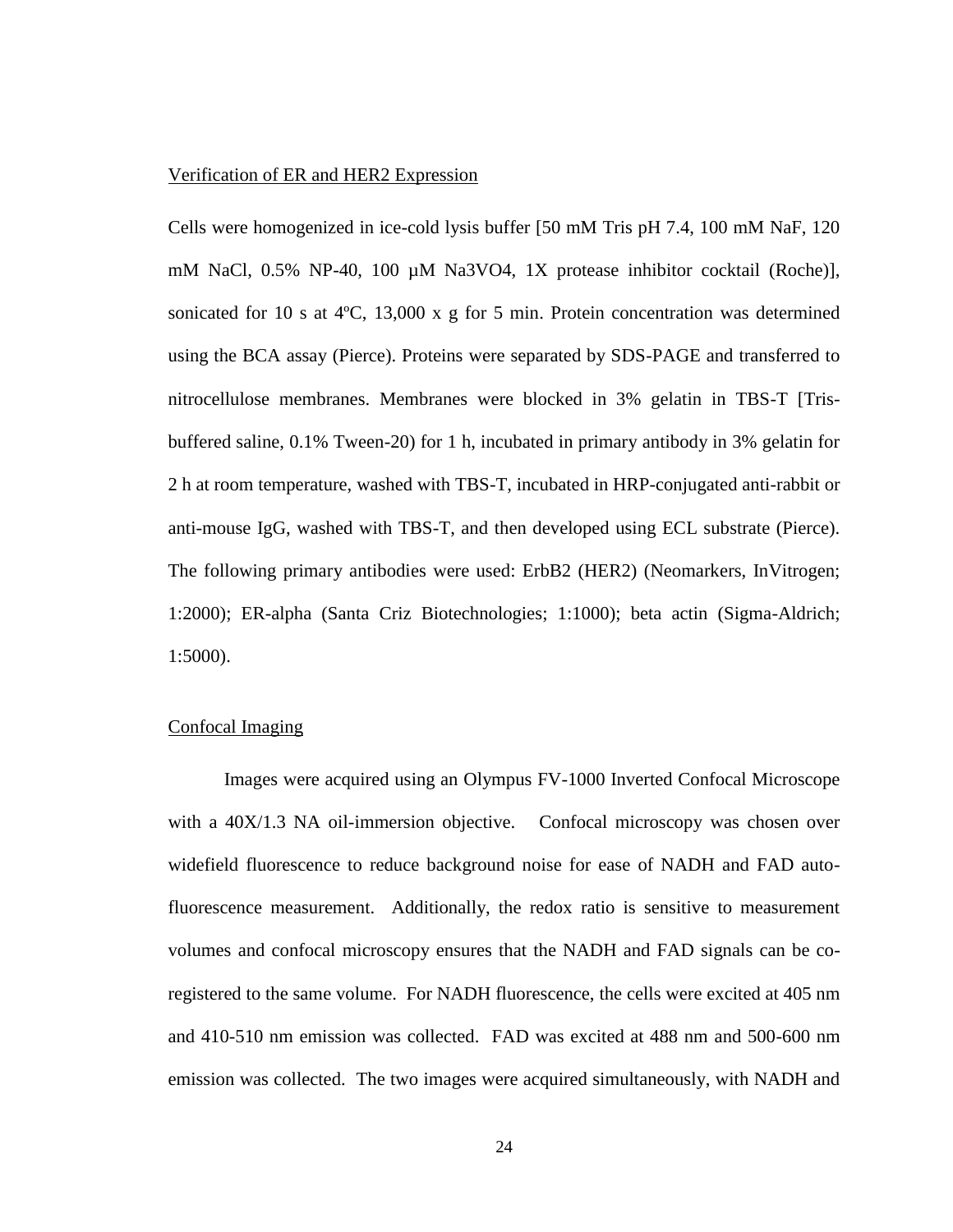FAD acquired sequentially for each pixel. A pixel dwell time of 2 µs was used. Each line was averaged 4 times to reduce noise. A single 1024x1024 pixel image required 39.0 s to acquire. To ensure the cells were not photobleaching, two images of the same field of view were acquired consecutively with no significant change in average pixel intensity. Settings for the gain, offset, and pinhole were maintained constant across all imaging sessions. To account for daily variations in laser power or instrumentation instability, the images were normalized to MCF10A cell measurements acquired during each imaging session. Each plate was imaged at 3 different, non-overlapping locations.

#### Image Analysis

The optical redox ratio, NADH fluorescence intensity divided by FAD fluorescence intensity, was computed for each cell in the image using ImageJ software (NIH). The fluorescence signal of non-cellular regions, or background signal, was removed to ensure the fluorescence comparisons were made only for the cells. NADH and FAD used for cellular metabolism are contained within the cytoplasm and mitochondria, and the fluorescence signal from the nucleus is not involved in cellular metabolism. Therefore, the fluorescence signal from the nucleus was also removed to ensure isolation of metabolic NADH and FAD and eliminate the possibility of nuclear size as a confounding factor. Next, a NADH/FAD per pixel image was computed and the redox ratio for each cell in the image was determined. The average redox ratio value from all cells in each image was computed and normalized to the corresponding session's MCF10A measurement. Standard error was computed from the mean redox ratio value across all images from each cell line. A rank sum test was used for all statistical comparisons.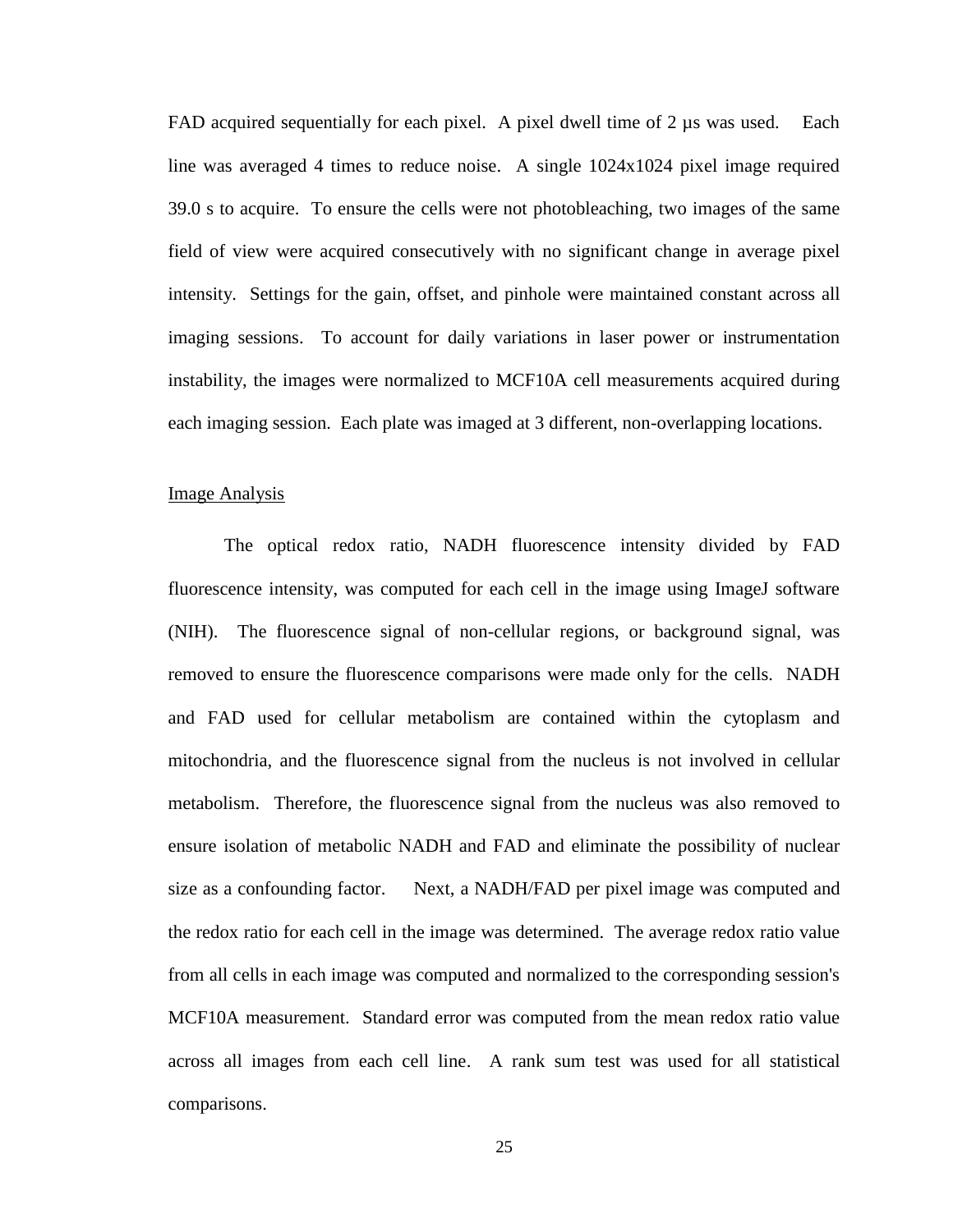# **Results**

The optical redox ratio of a panel of human breast-derived cell lines with varying expression of ER and HER2 were studied (Table 2.1, Fig. 1.1). MCF10A, a noncancerous breast cell line with negligible or low expression of ER and HER2 was used as a control for each analysis. Western blot analysis verified the expression of ER and HER2 (Fig. 1.1).

| <b>Cell line</b>            | <b>Cancerous</b> | <b>ER</b> status | HER <sub>2</sub> | n  |
|-----------------------------|------------------|------------------|------------------|----|
|                             |                  |                  | overexpression   |    |
| MCF-10A                     | $Non-$           | $-$ / low        | $-$ / low        | 30 |
|                             | cancerous        |                  |                  |    |
| <b>MDA-MB-231</b>           | Cancer           | Negative         | Negative         | 15 |
| MCF-7                       | Cancer           | Positive         | Negative         | 15 |
| <b>BT-474</b>               | Cancer           | Positive         | Positive         | 15 |
| SKBr3                       | Cancer           | Negative         | Positive         | 15 |
| (Trastuzumab<br>HR6         | Cancer           | Positive         | Positive         | 15 |
| <b>Resistant BT-474)</b>    |                  |                  |                  |    |
| (Lapatinib)<br><b>BT-LR</b> | Cancer           | Positive         | Positive         | 15 |
| <b>Resistant BT-474)</b>    |                  |                  |                  |    |

Table 2.1: Breast cancer cell lines with corresponding ER and HER2 expression.



**Figure 2.1: Expression of ER and HER2.** Western blot analysis demonstrates overexpression of HER2 in the SKBR3 and BT474 cells and expression of ER in the MCF7 and BT474 cells.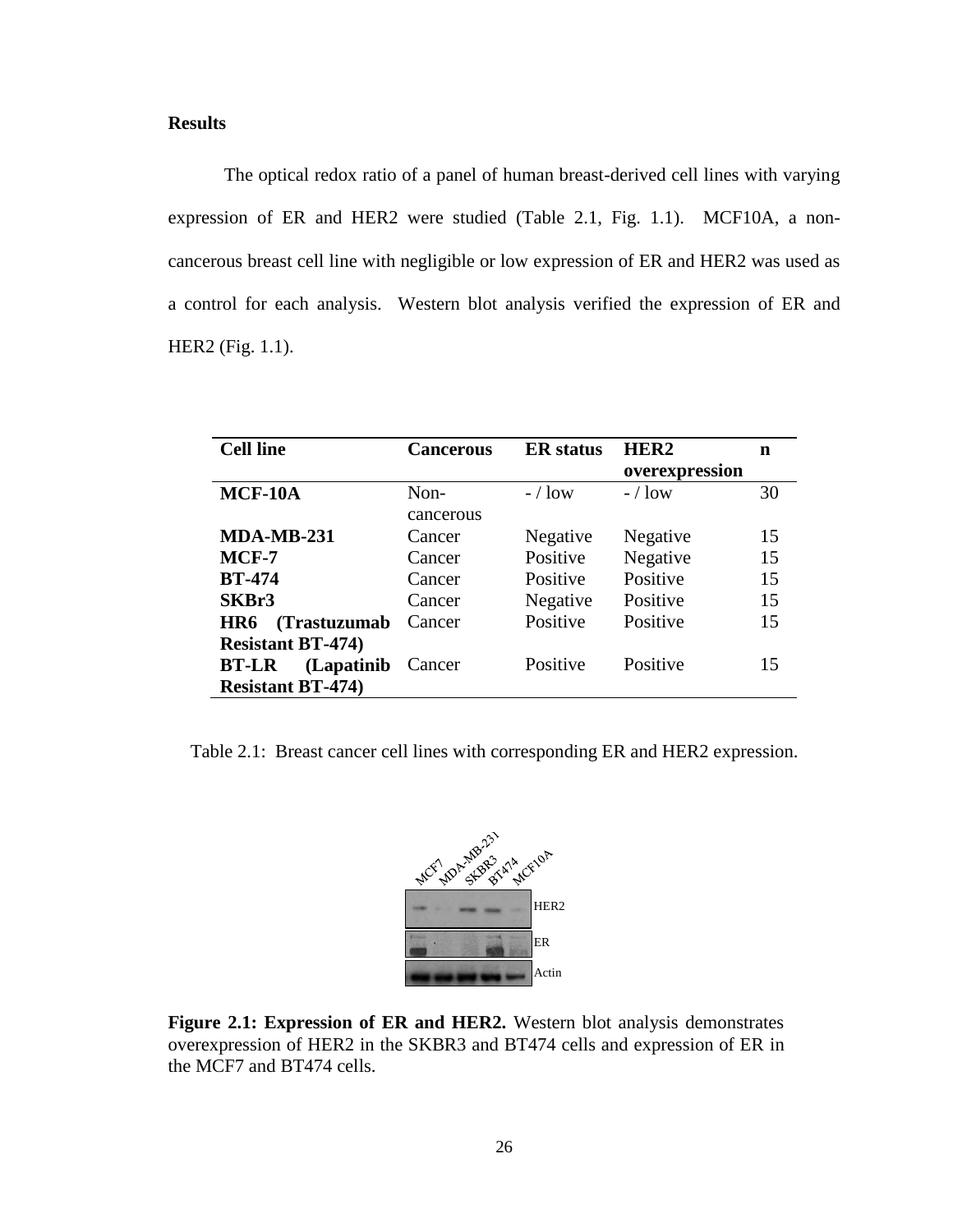### Verification of Optical Redox Ratio Measurement

To verify the use of optical imaging to measure the redox ratio, cyanide was used to disrupt the electron transport chain, thus preventing the conversion of NADH to NAD+ [\(53\)](#page-48-4). As predicted, MCF10A cells treated with cyanide exhibited increased NADH fluorescence ( $p < 0.01$ , Fig. 2.2) and decreased FAD fluorescence ( $p < 0.05$ ; Fig. 2.2). Therefore, the redox ratio was increased in cyanide-treated MCF10A cells as compared to untreated cells ( $p < 0.005$ , Fig. 2.2). These results confirm that our optical imaging methods accurately reflect the balance between glycolysis and oxidative phosphorylation, and can be used to assess the metabolic state of tumor cells.



**Figure 2.2. Cyanide perturbation.** Addition of CN to MCF10A cells (n = 6) results in an increase in redox ratio and NADH fluorescence and a decrease in FAD fluorescence. Bar height represents mean and error bars represent SE.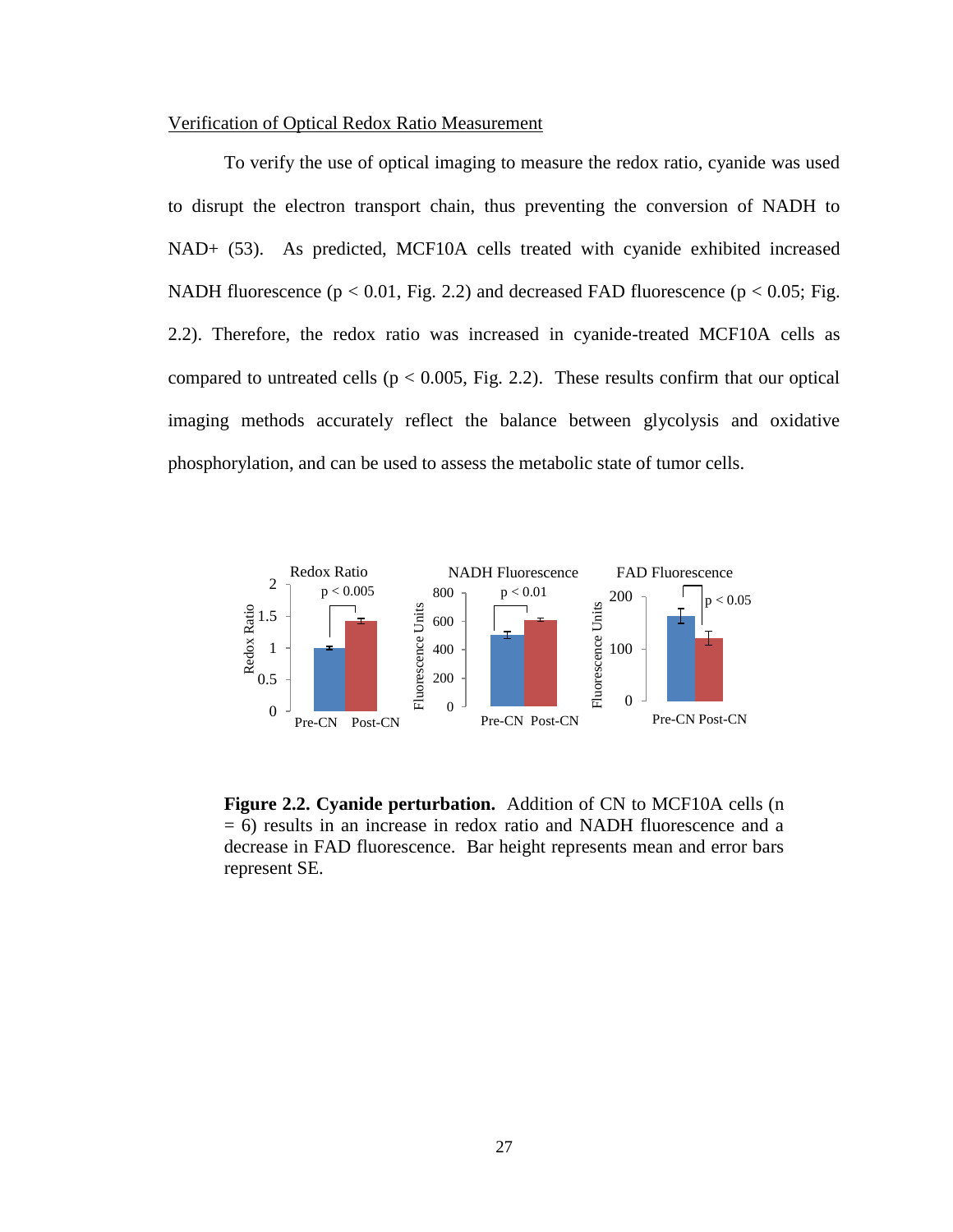## Redox Ratio of HER2 Overexpressing Cells



**Figure 2.3. Fluorescence and redox images.** Representative NADH, FAD, and redox ratio images for MCF10A, MDA-231, MCF7, BT474 and SKBr3 cells. Optical redox ratio increases with ER and HER2 expression.



**Figure 2.4. Redox ratio of malignant cells.** Quantitative representation (mean  $+/-$  SE) of the redox ratio values for the MCF10A  $(n=30)$ , MDA-MB-231  $(n=15)$ , MCF7  $(n=15)$ , BT474 (n=15), and SKBr3 cells (n=15). Redox ratio is elevated in cells overexpressing HER2.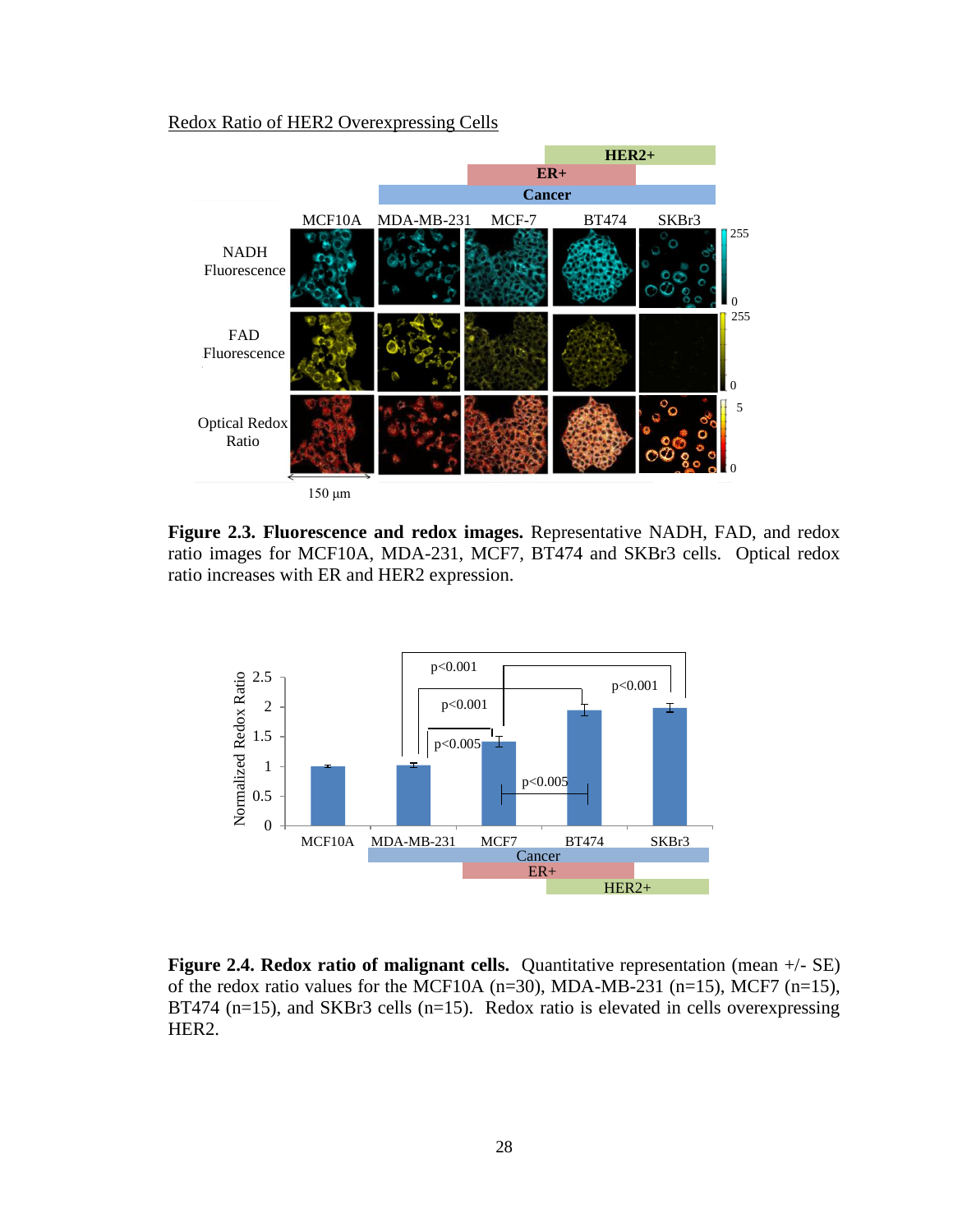We used optical imaging to capture NADH and FAD fluorescence in five breast derived cell lines (Fig. 2.3): MCF10A (untransformed breast epithelial cells), MDA-MB-231 (ER-/HER2-), MCF-7 (ER+/HER2-), SKBR3 (ER-/HER2+), and BT474 (ER+/HER2+). The fluorescence intensities were used to calculate the redox ratio per cell for each cell line (Fig. 2.4). While ER-/HER2- MDA-MB-231 cells displayed a redox ratio that was similar to what was seen in untransformed MCF10A cells, redox ratios were elevated in all other breast cancer cell lines ( $p < 0.005$ ). ER+/HER2- breast cancer cell lines displayed elevated redox ratios ( $p<0.005$ ), but not to the extent seen in HER2+ breast cancer cell lines  $(p<0.001)$ .



**Figure 2.5. Redox ratio normalized to proliferation rate.** Redox ratio divided by proliferation rate mean  $+/-$  SE for MCF10A (n=30), MCF7 (n = 15) and BT474 (n = 15) cells.

Controlling for differences in rates of proliferation among the MCF10A, MCF7, and BT474 cells did not reduce the significance of the redox ratio results shown in Fig. 2.4. In fact, controlling for proliferation (redox ratio divided by proliferation rate for each cell line) increases the differences between these three cell lines (Fig. 2.5).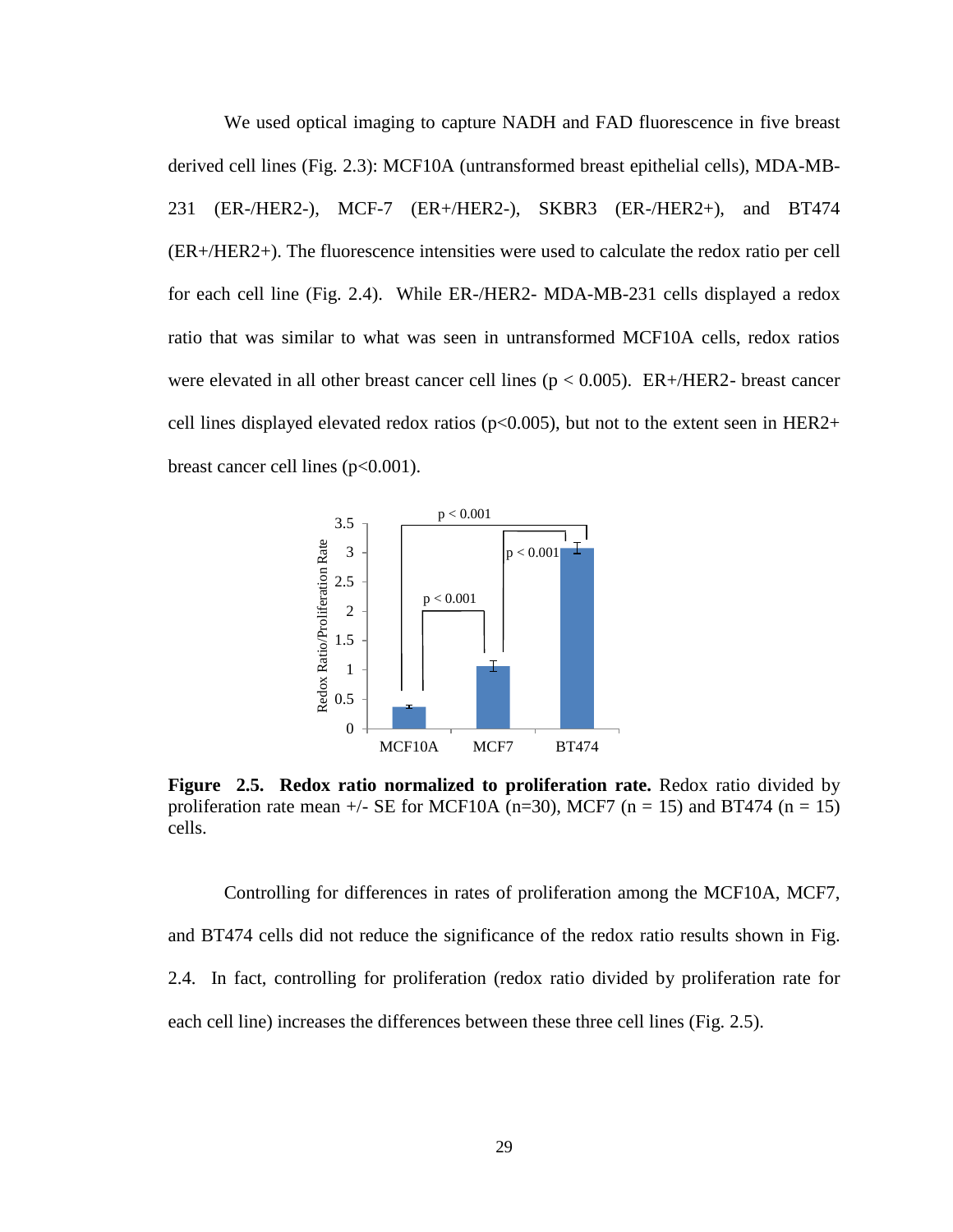#### Effect of HER2 Targeted Therapies



**Figure 2.6. Effect of HER2 inhibitors on resistant and responsive cells.** (A) The redox ratio (mean +/-SE) of responsive BT474 cells is different from the trastuzumab (HR6) and lapatinib ( $BT-LR$ ) resistant cells ( $n=15$ ), and there was no change in the redox ratio of trastuzumab-resistant HR6 cells with trastuzumab-treatment. (B) The redox ratio of responsive BT474 cells decreased with tamoxifen (2  $\mu$ M), trastuzumab (25  $\mu$ g/ml), and  $t$ amoxifen + trastuzumab treatment (n=15).

The redox ratio of both the trastuzumab resistant cell line, HR6, and the lapatinib resistant cell line, BT-LR, was lower than the redox ratio for the responsive parental BT474 cells (Fig. 2.6A). The HR6 cells are BT474-derived cells that continue to grow in the presence of trastuzumab [\(54\)](#page-48-5). Likewise, the BT-LR cells are BT474-derived cells that were selected in culture with increasing concentrations of lapatinib [\(55\)](#page-48-6). To investigate the contributions of the ER and HER2 signaling pathways to the redox ratio, BT474 cells (ER+/HER2+) were exposed to the ER antagonist tamoxifen and the anti-HER2 monoclonal antibody trastuzumab, (Fig. 2.6B). Trastuzumab significantly decreased the redox ratio in  $ER+/HER2+$  breast cancer cells ( $p<0.001$ ; Fig. 2.6B).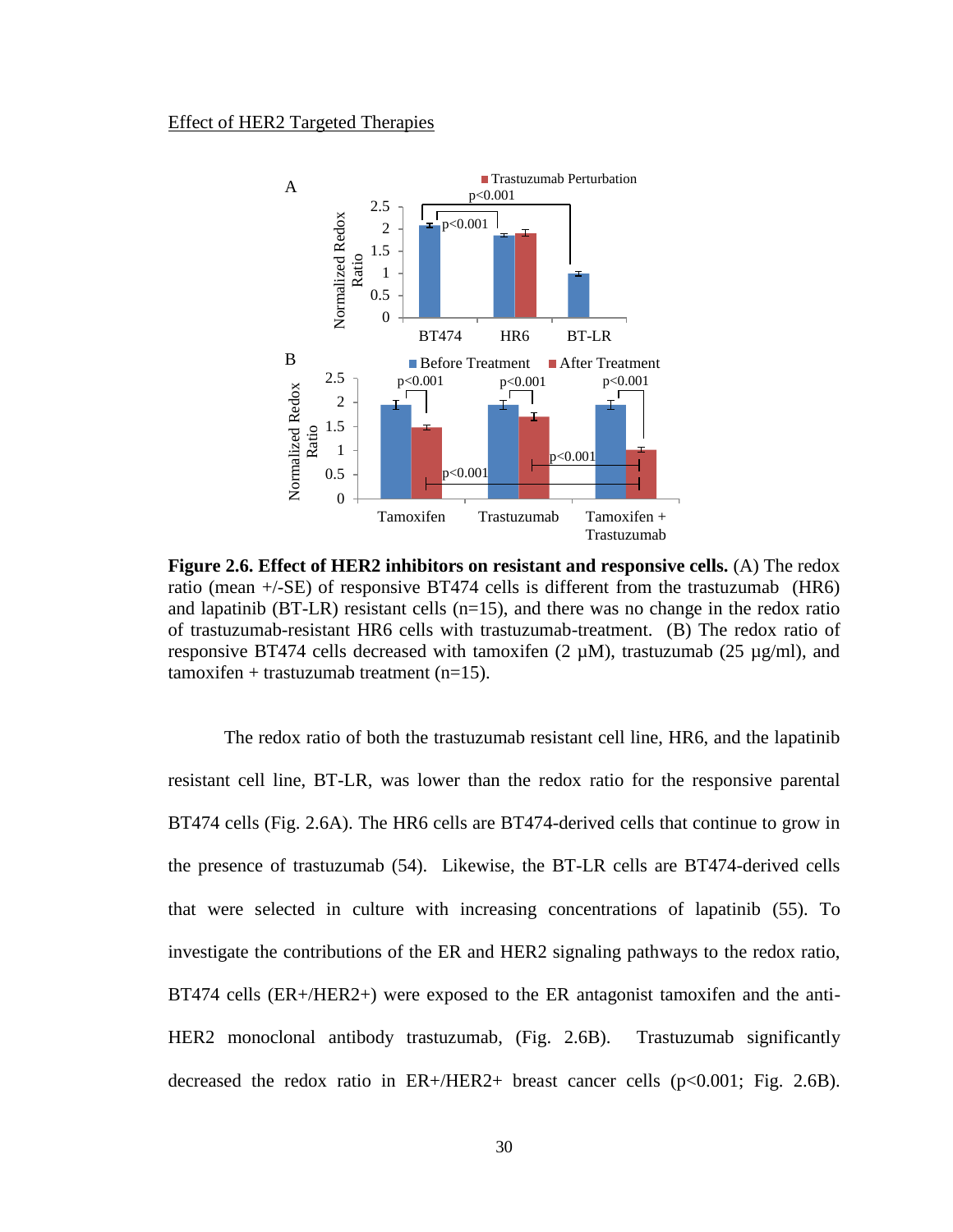Similarly, tamoxifen resulted in a decrease in redox ratio in the same cells  $(p<0.001, Fig.$ 2.6B). The combination of tamoxifen with trastuzumab decreased the redox ratio in BT474 cells (ER+/HER2+) to a greater extent than single agent tamoxifen ( $p<0.001$ ) or trastuzumab ( $p < 0.001$ ; Fig. 2.6B). Interestingly, treatment of HR6 cells with trastuzumab did not cause any alterations in the redox ratio (Fig. 2.6A). It is difficult to fully eliminate the influence of lapatinib on the BT-LR cells; and therefore, outside the scope of this study to robustly perform a comparison of pre- and post- lapatinib treatment in these cells.

#### **Discussion**

The selective use of aerobic glycolysis over oxidative phosphorylation by cancer cells has been known for over a century. We and others have shown that this characteristic of cancer cells can be monitored *in situ* using optical imaging to measure the redox ratio, or the ratio of glycolysis to oxidative metabolism. Furthermore, we show that "driver" oncogenes in breast cancer cells also drive aerobic glycolysis in these cells. Specifically, HER2 activity was required for maximal aerobic glycolysis in breast cells overexpressing HER2, while ER signaling was required for aerobic glycolysis in ER+ breast cancer cells. These results demonstrate the effect of the HER2 and ER signaling pathways on cancer cell metabolism, as measured by the optical redox ratio. These data support the conclusion that optical imaging of redox ratios can be used to measure the tumor cell response to therapeutic inhibitors *in situ*. Finally, using HER2 overexpressing breast cancer cells with acquired resistance to HER2 inhibitors, we demonstrated that loss of oncogene dependence was reflected in the optical redox ratio measurement, such that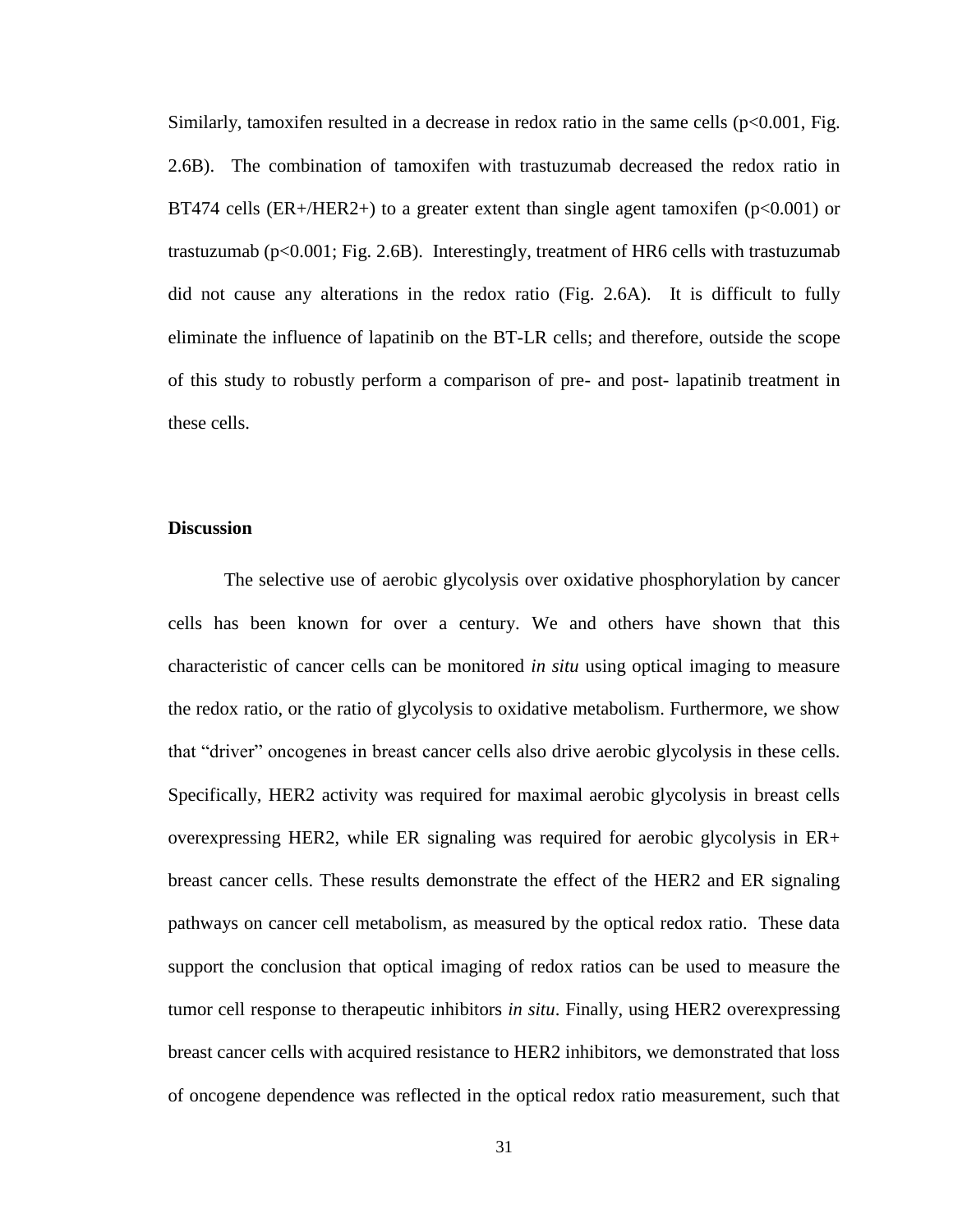HER2 inhibitors failed to decrease the redox ratio in a resistant cell line. Therefore, these findings could be applied to future studies using optical imaging of breast cells and tumors to predict their response to HER2 inhibitors, a development that would significantly inform clinical decisions regarding therapeutic strategies used to treat patients with HER2-positive breast cancers.

While this is the first study to correlate HER2 overexpression and activity to the redox ratio, a previous study similarly determined that ER+ breast cells exhibited a higher optical redox ratio than ER-negative cells [\(48\)](#page-47-3). The previous study differs from the results presented herein because the previous study suggested that MCF7 cells (ER+/HER2-) exhibited a similar redox ratio to BT474 cells (ER+/HER2+). However, our results suggest that BT474 cells have significantly higher redox ratios than MCF7 cells. Several experimental factors could explain the differing results, including different excitation wavelengths for NADH, differing emission filters, and different growth media. Ostrander et al. used media supplemented with 5% FBS versus 10% used in our studies, which may have increased cellular proliferation in our experiments versus those described earlier, thus affecting tumor cell metabolism [\(56\)](#page-48-7). However, when controlling for cell proliferation, the difference in the redox ratio between MCF7 and BT474 cells increased in the current study (Fig. 2.5). Different emission filters capture different areas of the NADH and FAD emission curves, affecting absolute fluorescence intensity which may change the redox ratio. The results of the cyanide experiment ensure measurement of NADH and FAD fluorescence for this study (Fig 9).

The results show that redox ratios in triple-negative MDA-MB-231 cells were similar to what was seen in MCF10A cells, which was less than the redox ratio seen in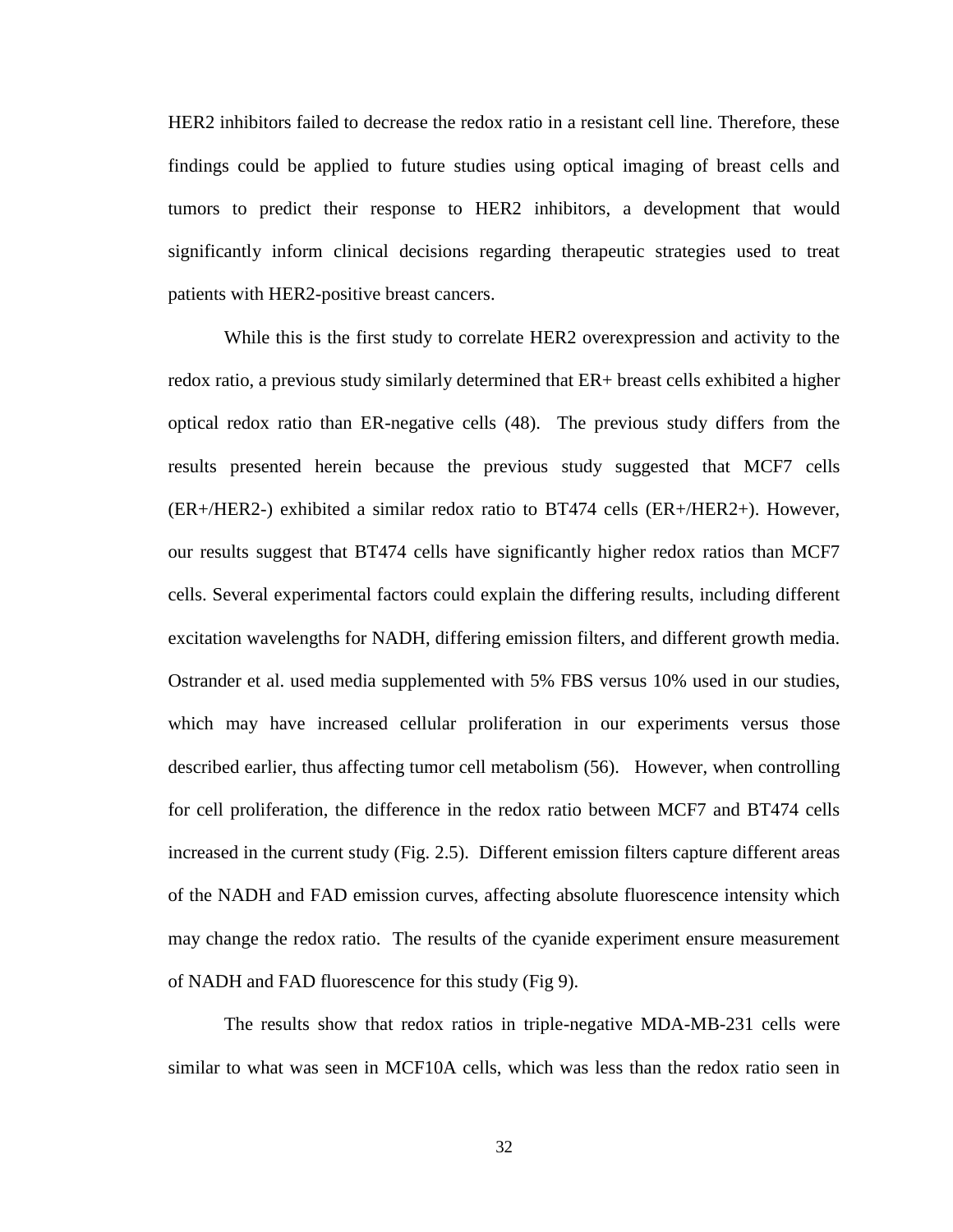HER2+ or ER+ breast cancer cells. Triple-negative breast cancers (TNBC) lack HER2, ER, and PR, so they are difficult to target and no molecular targeted therapies exist for these breast cancers. Several FDG-PET studies in TNBC, ER+, and HER2+ tumors report high variability in the glucose uptake of triple negative cells [\(57,](#page-48-8) [58\)](#page-48-9). Note that FDG-PET imaging illuminates different aspects of cellular metabolism (glucose uptake) than the optical redox ratio (relative concentrations of NADH and FAD, end products of metabolism). However, these previous reports indicate that the metabolism of TNBC is complex and heterogeneous, so a full characterization of this tumor subtype will likely require a more concentrated study.

The highest redox ratios were measured in breast cancer cell lines with HER2 overexpression. The higher redox ratio of HER2 overexpressing cells suggests that the HER2 pathway may affect cellular metabolism. Indeed, studies have found increased concentrations of glucose transporters and glycolytic enzymes present in HER2 overexpressing cells versus cells with low expression of HER2 [\(35,](#page-46-7) [36\)](#page-46-8).

We found that HER2 inhibition with trastuzumab decreased the redox ratio of HER2 overexpressing breast cancer cells  $(p< 0.001$ , Fig. 2.6B). This is consistent with several studies reporting reduced glucose uptake, decreased lactate secretion, and decreased glycolysis, in responsive HER2 overexpressing breast cancer cells treated with trastuzumab [\(59,](#page-49-0) [60\)](#page-49-1). Treatment with both trastuzumab and tamoxifen decreased the redox ratio of responsive BT474 cells to levels seen in the non-cancerous MCF10A cell line (Fig. 2.6B). These results suggest that both ER and HER2 signaling affects tumor cell metabolism in breast cancer cells. Mechanistic studies of receptor expression support this result. Cells expressing ER overexpress glucose transporters and have higher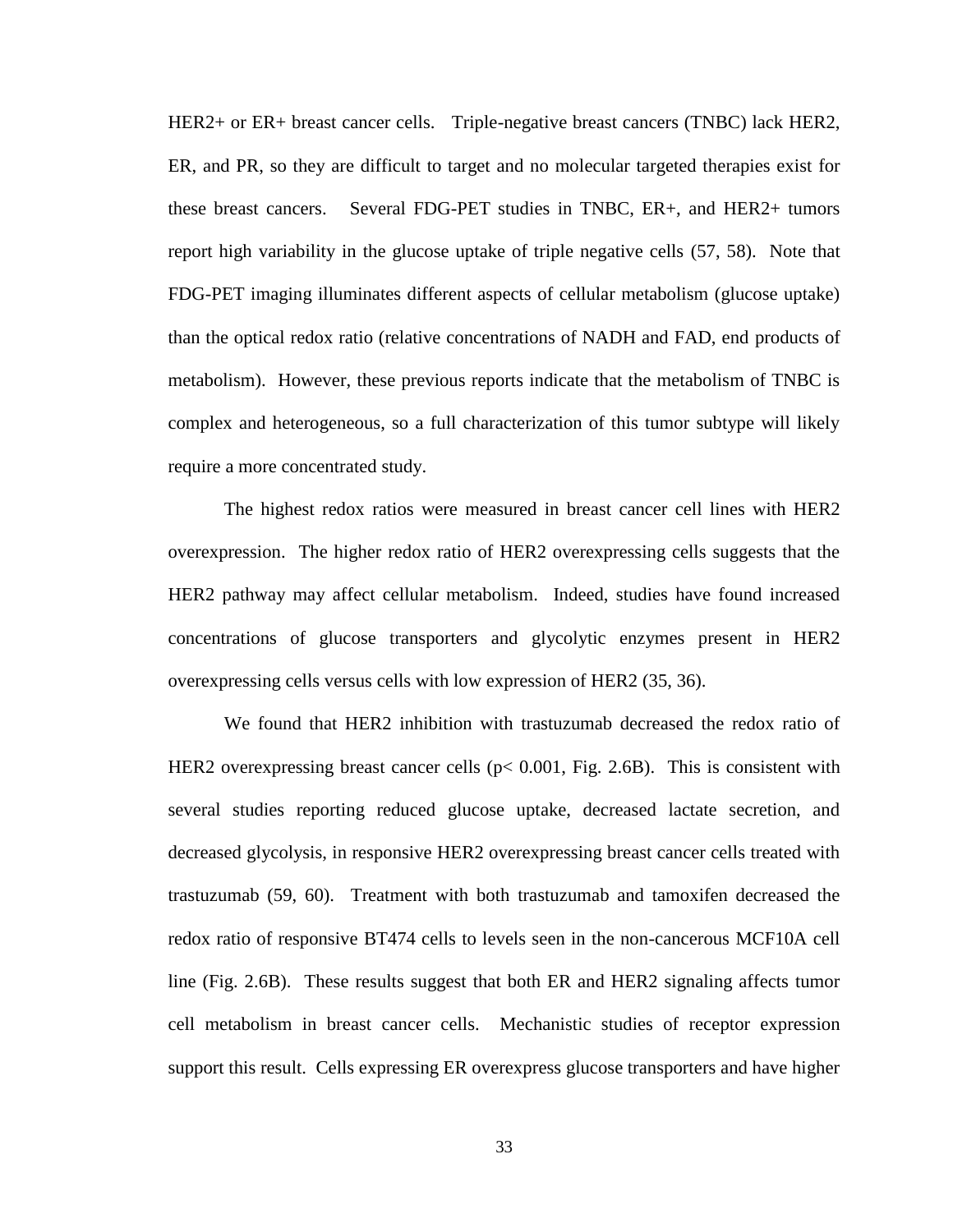reported rates of glycolysis [\(33,](#page-46-5) [34\)](#page-46-6). Similarly, HER2 overexpression is linked with increased glucose transport into cells and increased glycolysis [\(35,](#page-46-7) [36\)](#page-46-8).

Innate and acquired resistance to HER2 inhibitors limits their current clinical success. Nearly all HER2-amplified breast cancers treated with trastuzumab or lapatinib will ultimately develop resistance to these targeted inhibitors. We examined trastuzumabresistant cells, demonstrating that trastuzumab failed to reduce the redox ratio in the resistant cells (Fig. 2.6A). These results are the first of its kind, but are consistent with an FDG-PET study of trastuzumab responsive and non-responsive breast cancer xenographs, demonstrating that HER2 inhibitors failed to reduce FDG uptake in those tumors whose growth was unaffected by trastuzumab [\(61\)](#page-49-2). Interestingly, the redox ratio of the trastuzumab and lapatinib resistant cells are different from the pre-treatment redox ratio value of responsive BT474 cells,  $p<0.001$  (Fig. 2.6A). These results open up the possibility of screening HER2-inhibitor resistance with the optical redox ratio.

Future *in vivo* studies are needed to verify the influence of ER and HER2 expression on cellular metabolism. Increasing research is elucidating the importance of metabolism in cancer cells and its relationship with drug resistance. Here, upon treatment with receptor targeted therapies, the change in metabolism of resistant cells is shown to be negligible, while the metabolism of responsive cells is significant. Additionally, basal redox ratios are different in resistant versus responsive cells. Therefore, cellular redox ratios may prove an invaluable tool for research and clinical identification of receptor expression, tumor resistance to targeted therapies, and for monitoring treatment efficacy.

34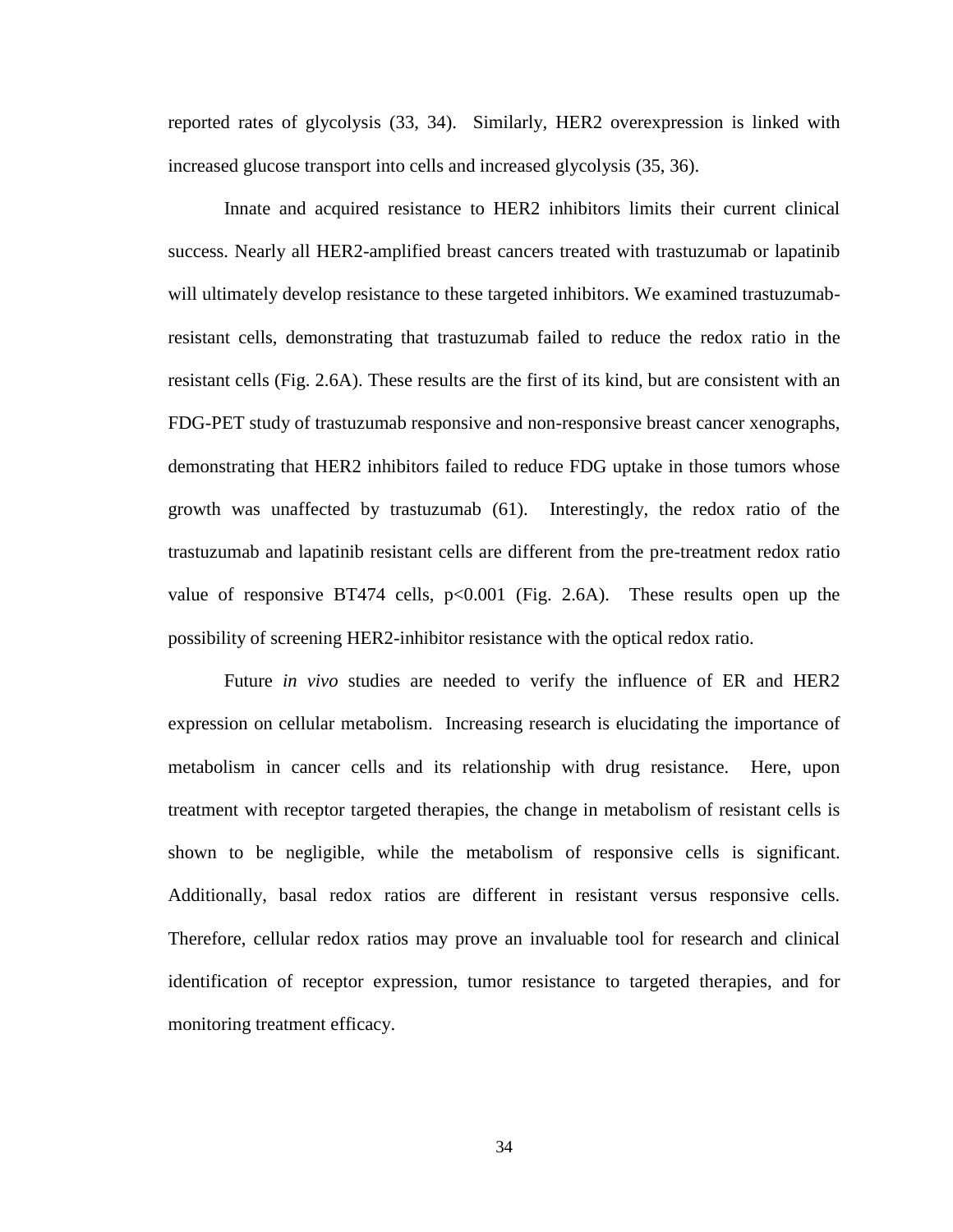## CHAPTER 3

## CONCLUSION AND FUTURE DIRECTIONS

Increased optical redox ratios were found in breast cancer cells overexpressing HER2. Upon treatment of responsive cells with HER2 targeted therapies, the redox ratio was reduced, supporting research that has correlated HER2 overexpression with increased glycolysis. Cells overexpressing HER2 but resistant to HER2 targeted therapies expressed reduced optical redox ratios compared to HER2-therapy responsive cells. These results suggest that the optical redox ratio may be further developed as a tool for predicting response to therapy and monitoring therapy effect on cellular metabolism.

#### **Pre-clinical System Design**

The optical redox ratio results presented in Chapter 2 indicate that a pre-clinical device may be developed to monitor therapy response in pre-clinical drug studies. Currently, to monitor drug efficacy in pre-clinical models such as mice xenograft tumors, the mice are sacked at certain hours post-treatment for histological and immunohistochemical analysis of the tumor response. Optical redox imaging may be used non-invasively through the mouse skin or an implanted window chamber to image the tumor's metabolic response non-invasively. Currently PET is utilized in such a manner; however, PET shows no different between responders and non-responders until seven days post-treatment [\(30\)](#page-46-2). Additionally, PET measurements require lengthy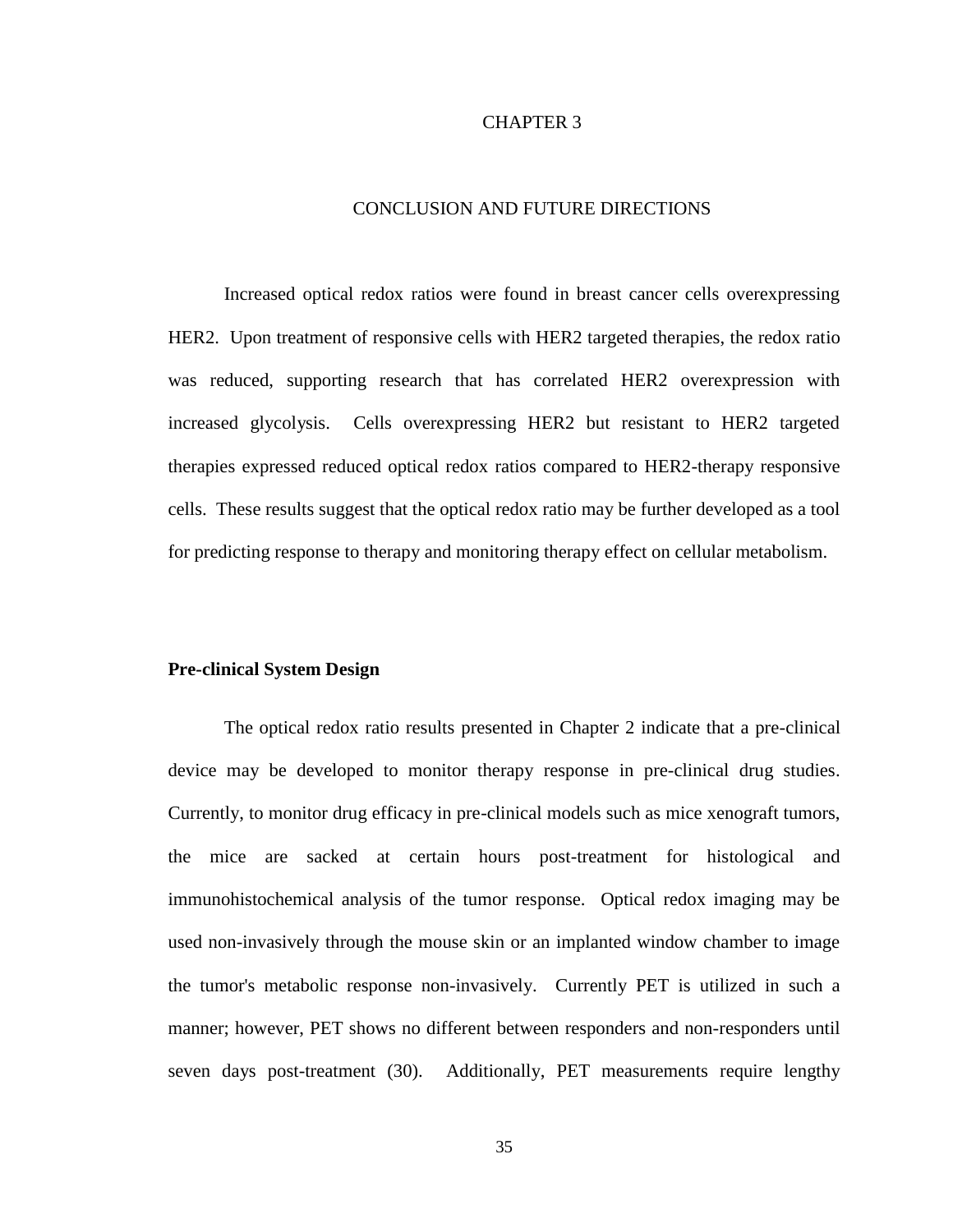recovery times due to the high radiation exposure and the time for the dye to wash through the mouse. Optical techniques are not limited by radiation or dyes and thus can be used at any time of interest.

A pre-clinical system design would require a fluorescence microscope capable of isolating NADH and FAD fluorescence emission. NADH can be excited around 350 nm and FAD around 480 nm. Emission filters can isolate NADH emission, 400-500 nm, and FAD emission 500-600 nm. For pre-clinical mouse studies, the device can image tumors through window chambers which allow utilization of a normal microscope. As the results presented in Chapter 2 show, such a device would need to be sensitive to optical redox ratio changes of at least 30% to effectively monitor metabolism.

A sub-cellular resolution is required of a pre-clinical system. Sub-cellular resolution allows isolation of different sub-populations of tumor cells with different responses to therapy. Several current microscopic techniques, such as confocal microscopy and two-photon fluorescence imaging allow sub-cellular resolution and could be implemented in the pre-clinical system.

## **Clinical System Design**

In addition to development as a pre-clinical tool, the optical redox ratio has the potential to be developed as a simple, effective, low cost method for identifying HER2 overexpressing tissue and monitoring therapy in patients. Based on the results presented in Chapter 2, such a device may be capable of identifying HER2 overexpressing tumors,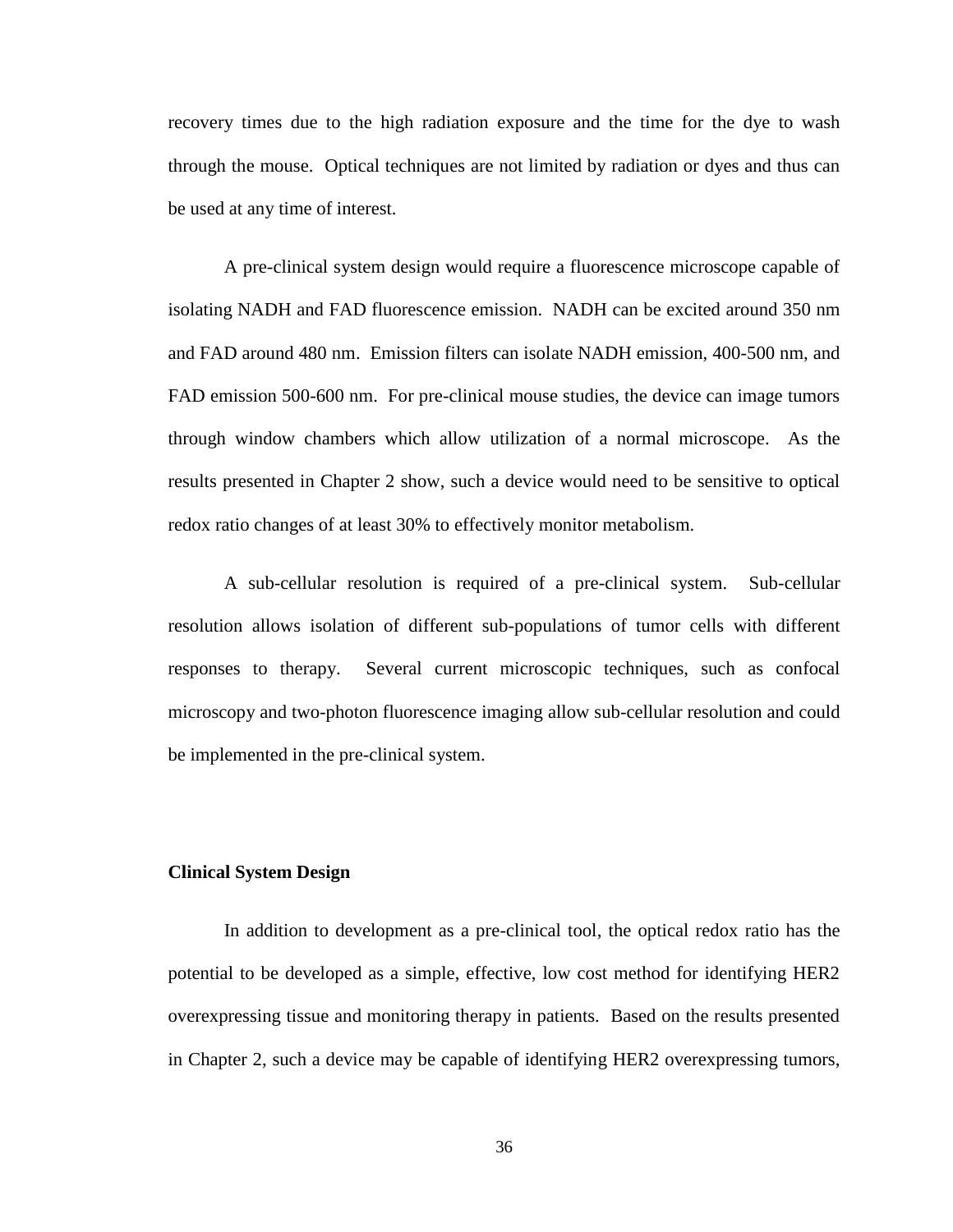predicting drug response, and with repeated measurements over time, monitoring therapy response. Table 3.1 illustrates several of the design parameters for such a device.

| Feature               | <b>Design Constraints</b> | Justification                   |
|-----------------------|---------------------------|---------------------------------|
| <b>Excite NADH</b>    | $\sim$ 350 nm             | Measure NADH auto-              |
|                       |                           | fluorescence                    |
| <b>Excite FAD</b>     | $\sim$ 480 nm             | Measure FAD auto-               |
|                       |                           | fluorescence                    |
| Isolate NADH from FAD | $\sim$ 400-500 nm / ~500- | Need isolation of NADH and      |
| emission              | $600 \text{ nm}$          | FAD fluorescence                |
| Resolution            | Cellular                  | Sub-populations of cells may    |
|                       |                           | respond differently             |
| Depth                 | Best possible             | Sampling core and inner tumor   |
|                       |                           | may have different redox states |
| Sensitivity           | Must measure $\sim$ 30%   | This is the difference observed |
|                       | difference                | in the $ER+ / HER2$ - cells     |
| <b>Size</b>           | Fit into core needle      | Clinical measurements           |

Table 3.1 Design parameters for clinical optical metabolic monitoring system.

A clinical system would need to be capable of exciting and isolating NADH and FAD auto-fluorescence. Excitation for NADH can be achieved around 350 nm and around 480 nm for FAD. Filters can be used to isolate the two emission signals, with NADH emission between 400 and 500 nm and FAD between 500 and 600 nm. Cellular resolution may be required as tumors are thought to be composed of sub-populations of cells with different gene expression which enables some cells to develop resistance to therapeutic agents [\(15\)](#page-45-0). The device must be able to measure changes in redox ratio of at least 30%, as that is the difference between normal and ER+/HER2+ cells found in Chapter 2. Additional filters to block excitation light and room light from reaching the detector will help increase device sensitivity.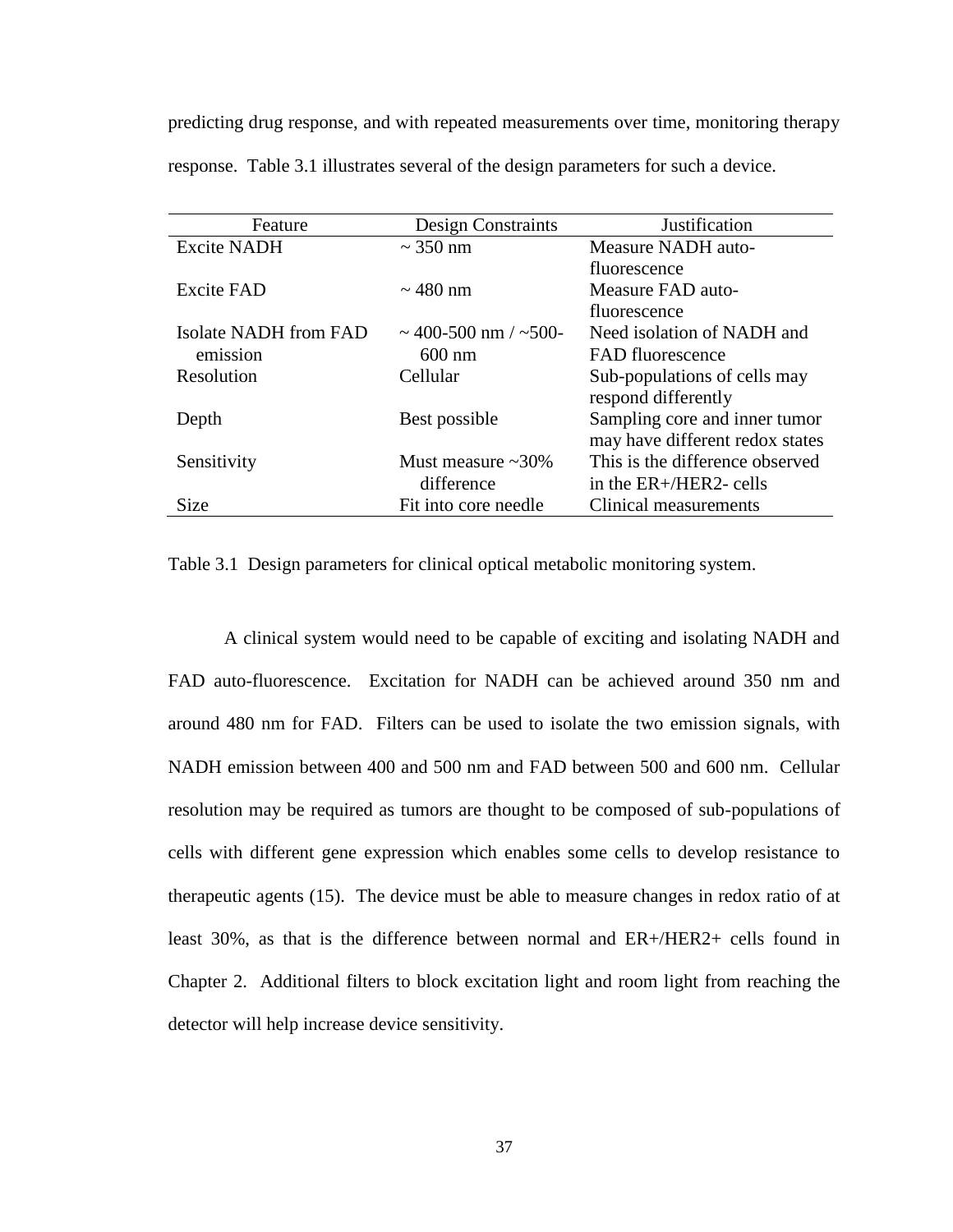A large device, such as incorporation of fluorescence components into a surgical microscope, would require invasive procedures such as surgery to expose the tumor. Repeated measurements over time would not be possible from a surgical microscope. A clinical device would be most utilized if it may fit within a core needle to obtain measurements before core needle biopsy procedures. A micro-imaging system would allow multiple measurements during minimally invasive procedures. This design would also allow measurements at the time of diagnosis, during surgery, and post-surgery to monitor therapy response.

Several different fluorescence microscope designs can be used to isolate z-depth information from tissue including confocal microscopy, two-photon fluorescence microscopy, and wide-field fluorescence with structured illumination. A wide-field fluorescence microscope using structured illumination for depth resolution can be implemented to isolate the z-direction without the need for a confocal design. Wide-field microscopes are advantageous due to image acquisition speed.

## **Future Directions**

Further studies are necessary for the development of the optical redox ratio for clinical use. Measurements from breast tumors are required to verify that the redox ratio remains sensitive to metabolic changes within a diverse patient population. These studies will further define the parameters of a clinical system. Furthermore, other optical techniques, such as the fluorescence lifetime of NADH and FAD, may provide important metabolic information and should be investigated.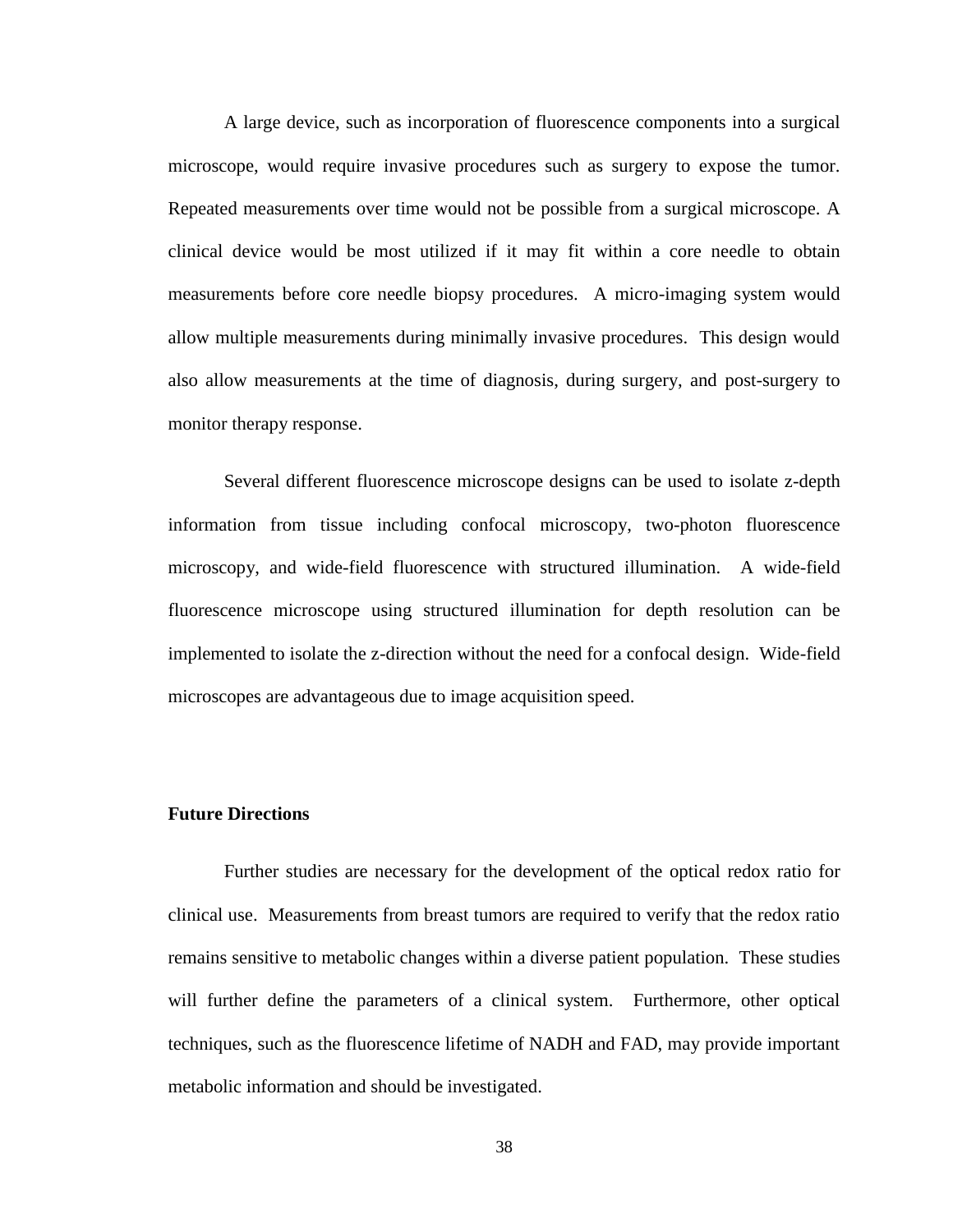### REFERENCES

- <span id="page-44-0"></span>1. Breast Cancer Treatment: US Institutes of Health.
- <span id="page-44-1"></span>2. Hoogstraten J, George W, Bloom H. *Breast Cancer.* Berlin: Springer-Verlag; 1989.
- <span id="page-44-2"></span>3. Schairer C, Mink PJ, Carroll L, Devesa SS. Probabilities of death from breast cancer and other causes among female breast cancer patients. J Natl Cancer Inst. 2004;96(17):1311-21.
- <span id="page-44-3"></span>4. Dickson R, Lippman ME, McGuire W. *Breast Cancer: Cellular and Molecular Biology*. Boston: Kluwer Academic Publishers; 1988.
- <span id="page-44-4"></span>5. Blackwood MA, Weber BL. BRCA1 and BRCA2: from molecular genetics to clinical medicine. J Clin Oncol. 1998;16(5):1969-77.
- <span id="page-44-5"></span>6. Incidence and Mortality Rate Trends: National Cancer Institute.
- <span id="page-44-6"></span>7. Breast Cancer: National Institutes of Health; 2009.
- <span id="page-44-7"></span>8. Wheater PR, Burkitt HG, Daniels VG. *Functional Histology.* 2 ed. New York: Churchill Livingstone; 1987.
- <span id="page-44-8"></span>9. Levin ER. Integration of the extranuclear and nuclear actions of estrogen. Mol Endocrinol. 2005;19(8):1951-9. PMCID: 1249516.
- <span id="page-44-9"></span>10. Yaghmaie F, Saeed O, Garan SA, Freitag W, Timiras PS, Sternberg H. Caloric restriction reduces cell loss and maintains estrogen receptor-alpha immunoreactivity in the pre-optic hypothalamus of female B6D2F1 mice. Neuro Endocrinol Lett. 2005;26(3):197-203.
- <span id="page-44-10"></span>11. Eroles P, Bosch A, Bermejo B, Lluch A. Mechanisms of resistance to hormonal treatment in breast cancer. Clin Transl Oncol. 2010;12(4):246-52.
- <span id="page-44-11"></span>12. Chang CY, Kazmin D, Jasper JS, Kunder R, Zuercher WJ, McDonnell DP. The metabolic regulator ERRalpha, a downstream target of HER2/IGF-1R, as a therapeutic target in breast cancer. Cancer Cell. 2011;20(4):500-10. PMCID: 3199323.
- <span id="page-44-12"></span>13. Ross JS, Fletcher JA. The HER-2/neu oncogene in breast cancer: prognostic factor, predictive factor, and target for therapy. Stem Cells. 1998;16(6):413-28.
- <span id="page-44-13"></span>14. Freudenberg JA, Wang Q, Katsumata M, Drebin J, Nagatomo I, Greene MI. The role of HER2 in early breast cancer metastasis and the origins of resistance to HER2-targeted therapies. Exp Mol Pathol. 2009;87(1):1-11. PMCID: 2735009.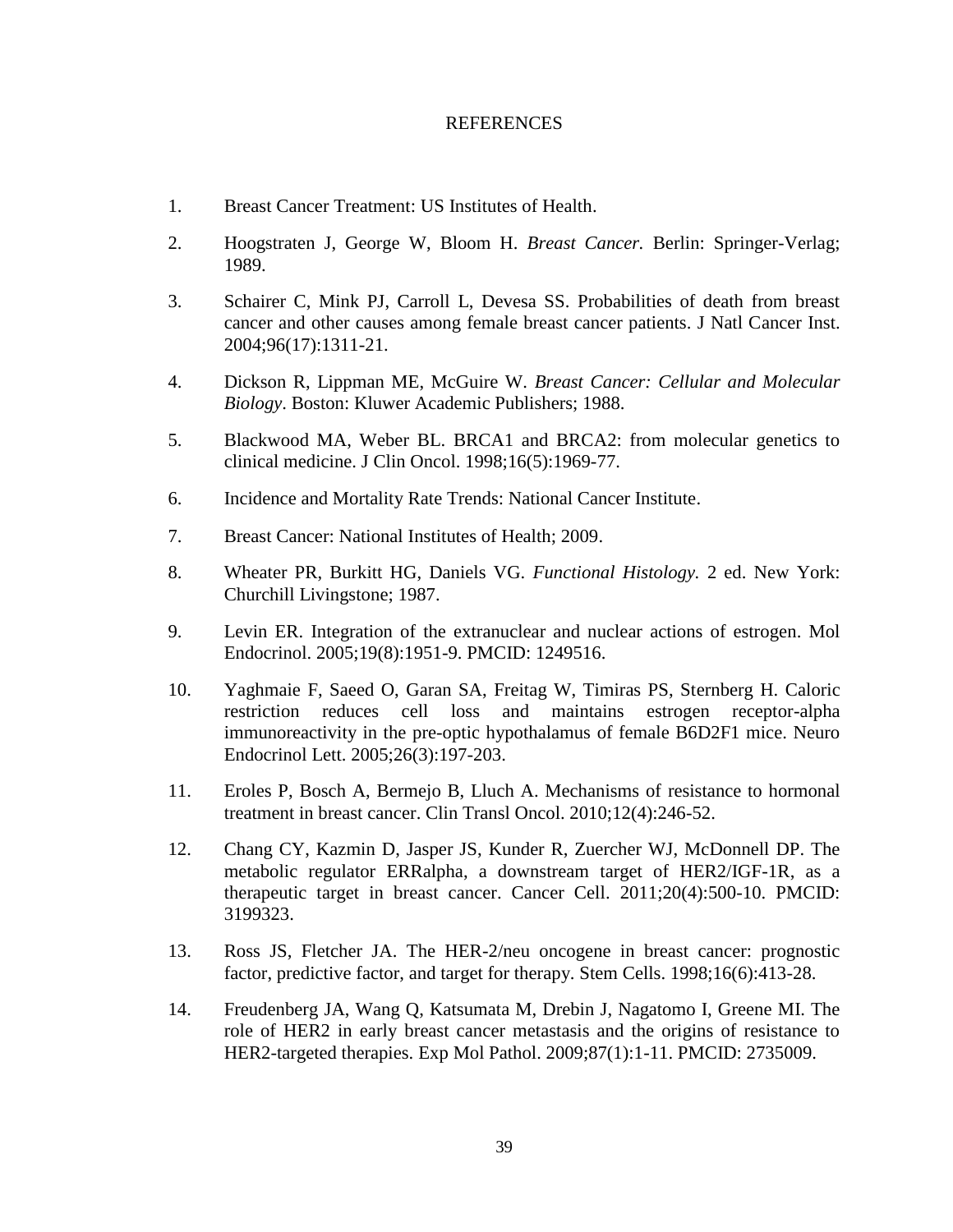- <span id="page-45-0"></span>15. Esteva FJ, Yu DH, Hung MC, Hortobagyi GN. Molecular predictors of response to trastuzumab and lapatinib in breast cancer. Nat Rev Clin Oncol. 2010;7(2):98- 107.
- <span id="page-45-1"></span>16. Fisher B, Fisher ER, Redmond C, Brown A. Tumor nuclear grade, estrogen receptor, and progesterone receptor: their value alone or in combination as indicators of outcome following adjuvant therapy for breast cancer. Breast Cancer Res Treat. 1986;7(3):147-60.
- <span id="page-45-2"></span>17. Fonseca R, Hartmann LC, Petersen IA, Donohue JH, Crotty TB, Gisvold JJ. Ductal carcinoma in situ of the breast. Ann Intern Med. 1997;127(11):1013-22.
- <span id="page-45-3"></span>18. Fisher B, Dignam J, Wolmark N, Wickerham DL, Fisher ER, Mamounas E, et al. Tamoxifen in treatment of intraductal breast cancer: National Surgical Adjuvant Breast and Bowel Project B-24 randomised controlled trial. Lancet. 1999;353(9169):1993-2000.
- <span id="page-45-4"></span>19. Houghton J, George WD, Cuzick J, Duggan C, Fentiman IS, Spittle M. Radiotherapy and tamoxifen in women with completely excised ductal carcinoma in situ of the breast in the UK, Australia, and New Zealand: randomised controlled trial. Lancet. 2003;362(9378):95-102.
- <span id="page-45-5"></span>20. Fisher B, Costantino JP, Wickerham DL, Redmond CK, Kavanah M, Cronin WM, et al. Tamoxifen for prevention of breast cancer: report of the National Surgical Adjuvant Breast and Bowel Project P-1 Study. J Natl Cancer Inst. 1998;90(18):1371-88.
- <span id="page-45-6"></span>21. Burris HA, Hurwitz HI, Dees EC, Dowlati A, Blackwell KL, O'Neil B, et al. Phase I safety, pharmacokinetics, and clinical activity study of lapatinib (GW572016), a reversible dual inhibitor of epidermal growth factor receptor tyrosine kinases, in heavily pretreated patients with metastatic carcinomas. J Clin Oncol. 2005;23(23):5305-13.
- <span id="page-45-7"></span>22. Effects of chemotherapy and hormonal therapy for early breast cancer on recurrence and 15-year survival: an overview of the randomised trials. Lancet. 2005;365(9472):1687-717.
- <span id="page-45-8"></span>23. Tormey DC, Gray R, Falkson HC. Postchemotherapy adjuvant tamoxifen therapy beyond five years in patients with lymph node-positive breast cancer. Eastern Cooperative Oncology Group. J Natl Cancer Inst. 1996;88(24):1828-33.
- <span id="page-45-9"></span>24. Swain SM. Tamoxifen: the long and short of it. J Natl Cancer Inst. 1996;88(21):1510-2.
- <span id="page-45-10"></span>25. Chang J, Powles TJ, Allred DC, Ashley SE, Makris A, Gregory RK, et al. Prediction of clinical outcome from primary tamoxifen by expression of biologic markers in breast cancer patients. Clin Cancer Res. 2000;6(2):616-21.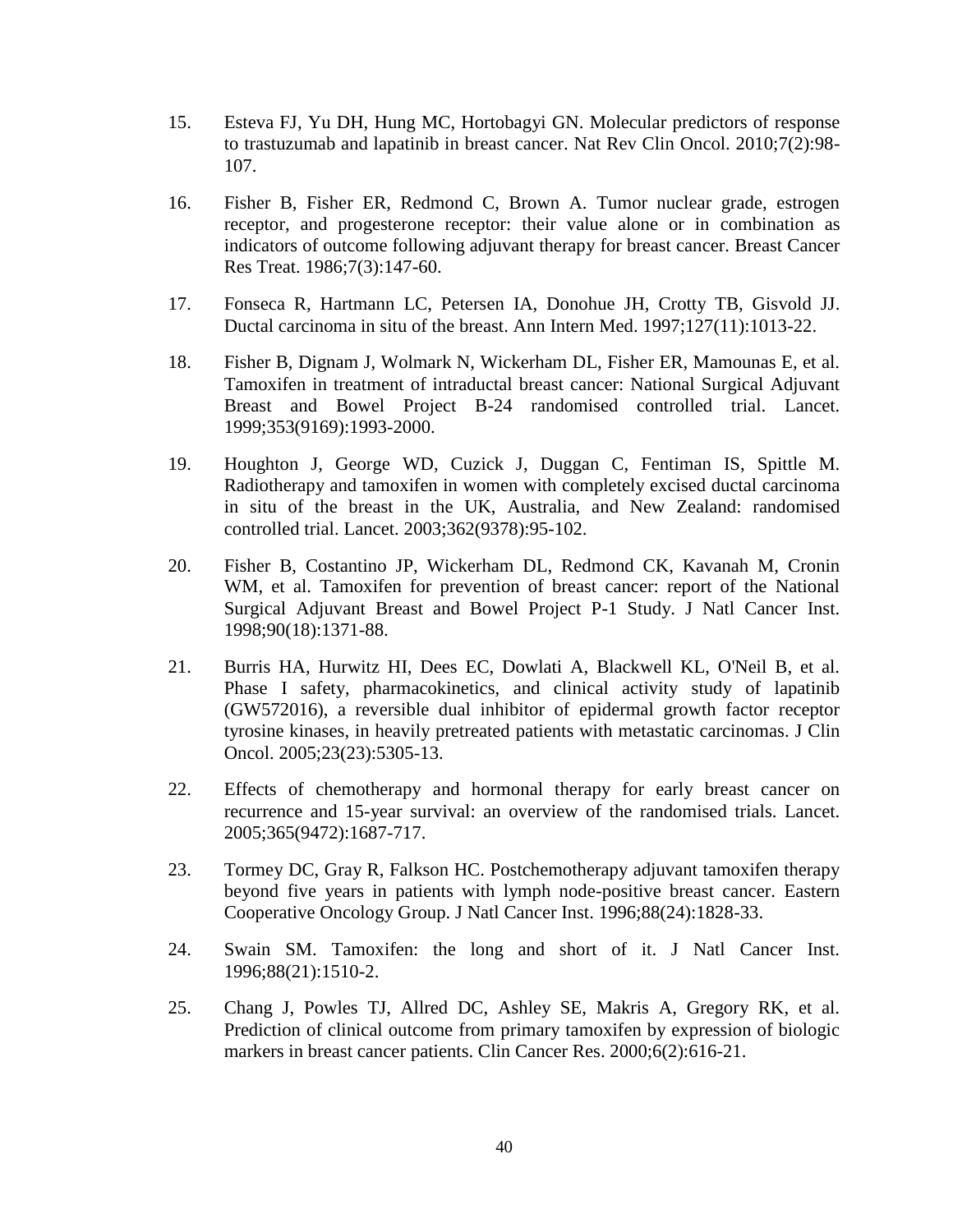- <span id="page-46-0"></span>26. Vogel CL, Cobleigh MA, Tripathy D, Gutheil JC, Harris LN, Fehrenbacher L, et al. Efficacy and safety of trastuzumab as a single agent in first-line treatment of HER2-overexpressing metastatic breast cancer. Journal of Clinical Oncology. 2002;20(3):719-26.
- <span id="page-46-1"></span>27. Jacobs MA, Ouwerkerk R, Wolff AC, Gabrielson E, Warzecha H, Jeter S, et al. Monitoring of neoadjuvant chemotherapy using multiparametric, (23)Na sodium MR, and multimodality (PET/CT/MRI) imaging in locally advanced breast cancer. Breast Cancer Res Tr. 2011;128(1):119-26.
- 28. Mankoff DA, Dunnwald LD, L. K., Doot RK, Specht JM, Gralow JR, Ellis GK, et al. PET Tumor Metabolism in Locally Advanced Breast Cancer Patients Undergoing Neoadjuvant Chemotherapy: Value of Static versus Kinetic Measures of Fluorodeoxyglucose Uptake. Clinical Cancer Research. 2011;17(8):2400-9.
- 29. Li SP, Makris A, Beresford MJ, Taylor NJ, Ah-See MLW, Stirling JJ, et al. Use of Dynamic Contrast-enhanced MR Imaging to Predict Survival in Patients with Primary Breast Cancer Undergoing Neoadjuvant Chemotherapy. Radiology. 2011;260(1):68-78.
- <span id="page-46-2"></span>30. Benard F, Aliaga A, Rousseau JA, Cadorette J, Croteau E, van Lier JE, et al. A small animal positron emission tomography study of the effect of chemotherapy and hormonal therapy on the uptake of 2-deoxy-2-[F-18]fluoro-D-glucose in murine models of breast cancer. Mol Imaging Biol. 2007;9(3):144-50.
- <span id="page-46-3"></span>31. Minami H, Kawada K, Murakami K, Sato T, Kojima Y, Ebi H, et al. Prospective study of positron emission tomography for evaluation of the activity of lapatinib, a dual inhibitor of the ErbB1 and ErbB2 tyrosine kinases, in patients with advanced tumors. Jpn J Clin Oncol. 2007;37(1):44-8.
- <span id="page-46-4"></span>32. Warburg O. On the origin of cancer cells. Science. 1956;123(3191):309-14.
- <span id="page-46-5"></span>33. Furman E, Rushkin E, Margalit R, Bendel P, Degani H. Tamoxifen induced changes in MCF7 human breast cancer: in vitro and in vivo studies using nuclear magnetic resonance spectroscopy and imaging. J Steroid Biochem Mol Biol. 1992;43(1-3):189-95.
- <span id="page-46-6"></span>34. Cheng CM, Cohen M, Wang J, Bondy CA. Estrogen augments glucose transporter and IGF1 expression in primate cerebral cortex. FASEB J. 2001;15(6):907-15.
- <span id="page-46-7"></span>35. Suarez E, Bach D, Cadefau J, Palacin M, Zorzano A, Guma A. A novel role of neuregulin in skeletal muscle. Neuregulin stimulates glucose uptake, glucose transporter translocation, and transporter expression in muscle cells. J Biol Chem. 2001;276(21):18257-64.
- <span id="page-46-8"></span>36. Zhang D, Tai LK, Wong LL, Chiu LL, Sethi SK, Koay ES. Proteomic study reveals that proteins involved in metabolic and detoxification pathways are highly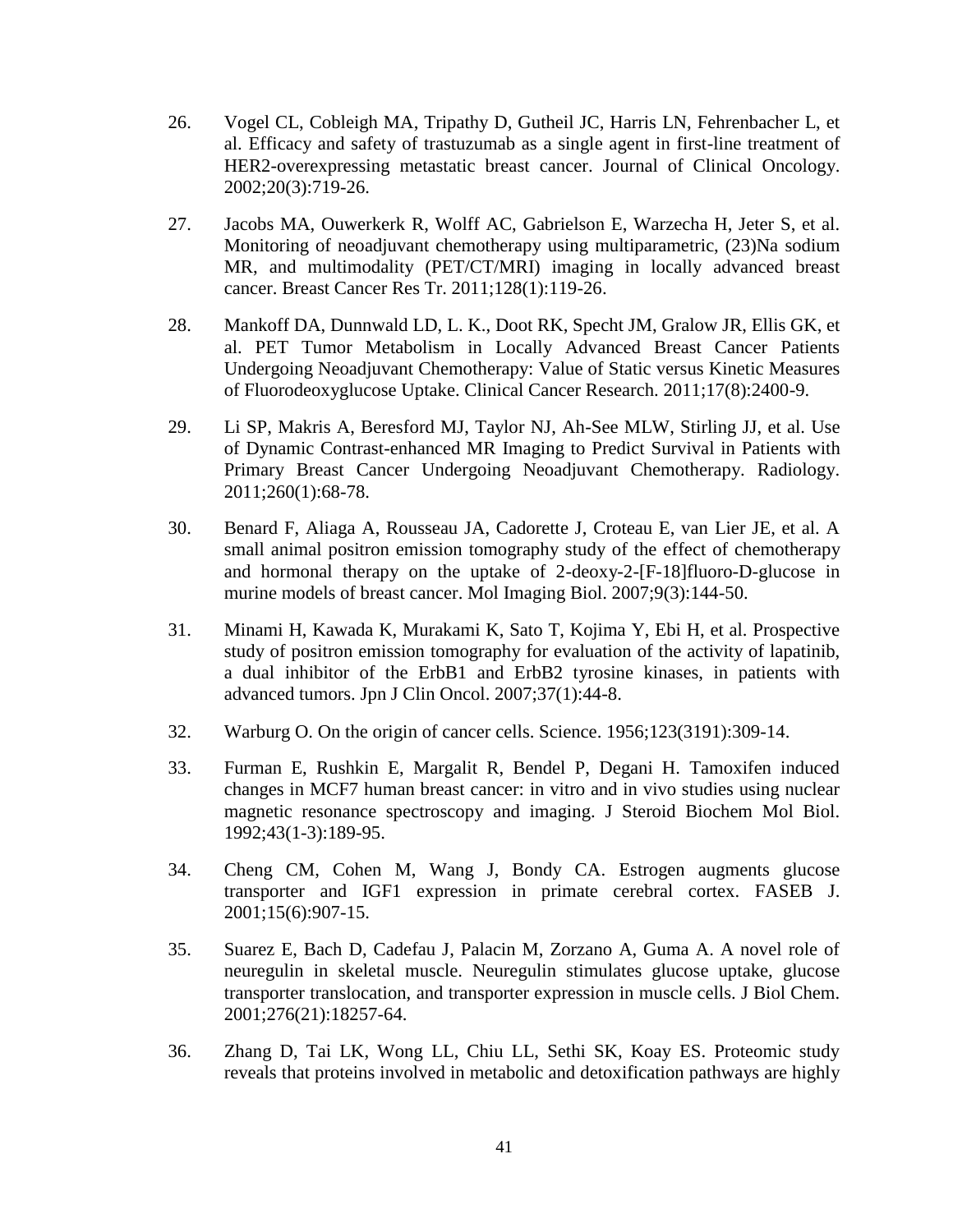expressed in HER-2/neu-positive breast cancer. Mol Cell Proteomics. 2005;4(11):1686-96.

- <span id="page-47-0"></span>37. Engelman JA, Luo J, Cantley LC. The evolution of phosphatidylinositol 3-kinases as regulators of growth and metabolism. Nat Rev Genet. 2006;7(8):606-19.
- 38. Wang L, Zhang Q, Zhang J, Sun S, Guo H, Jia Z, et al. PI3K pathway activation results in low efficacy of both trastuzumab and lapatinib. BMC Cancer. 2011;11(1):248.
- <span id="page-47-4"></span>39. Berns K, Horlings HM, Hennessy BT, Madiredjo M, Hijmans EM, Beelen K, et al. A functional genetic approach identifies the PI3K pathway as a major determinant of trastuzumab resistance in breast cancer. Cancer Cell. 2007;12(4):395-402.
- 40. Cooper C, Liu GY, Niu YL, Santos S, Murphy LC, Watson PH. Intermittent hypoxia induces proteasome-dependent down-regulation of estrogen receptor alpha in human breast carcinoma. Clin Cancer Res. 2004;10(24):8720-7.
- <span id="page-47-1"></span>41. Emptage NJ. Fluorescent imaging in living systems. Curr Opin Pharmacol. 2001;1(5):521-5.
- <span id="page-47-2"></span>42. Chance B, Schoener B, Oshino R, Itshak F, Nakase Y. Oxidation-reduction ratio studies of mitochondria in freeze-trapped samples. NADH and flavoprotein fluorescence signals. J Biol Chem. 1979;254(11):4764-71.
- 43. Drezek R, Brookner C, Pavlova I, Boiko I, Malpica A, Lotan R, et al. Autofluorescence microscopy of fresh cervical-tissue sections reveals alterations in tissue biochemistry with dysplasia. Photochem Photobiol. 2001;73(6):636-41.
- 44. Gulledge CJ, Dewhirst MW. Tumor oxygenation: a matter of supply and demand. Anticancer Res. 1996;16(2):741-9.
- 45. Kirkpatrick ND, Zou C, Brewer MA, Brands WR, Drezek RA, Utzinger U. Endogenous fluorescence spectroscopy of cell suspensions for chemopreventive drug monitoring. Photochem Photobiol. 2005;81(1):125-34.
- 46. Mujat C, Greiner C, Baldwin A, Levitt JM, Tian F, Stucenski LA, et al. Endogenous optical biomarkers of normal and human papillomavirus immortalized epithelial cells. Int J Cancer. 2008;122(2):363-71.
- 47. Skala MC, Riching KM, Gendron-Fitzpatrick A, Eickhoff J, Eliceiri KW, White JG, et al. In vivo multiphoton microscopy of NADH and FAD redox states, fluorescence lifetimes, and cellular morphology in precancerous epithelia. P Natl Acad Sci USA. 2007;104(49):19494-9.
- <span id="page-47-3"></span>48. Ostrander JH, McMahon CM, Lem S, Millon SR, Brown JQ, Seewaldt VL, et al. Optical redox ratio differentiates breast cancer cell lines based on estrogen receptor status. Cancer Res. 2010;70(11):4759-66.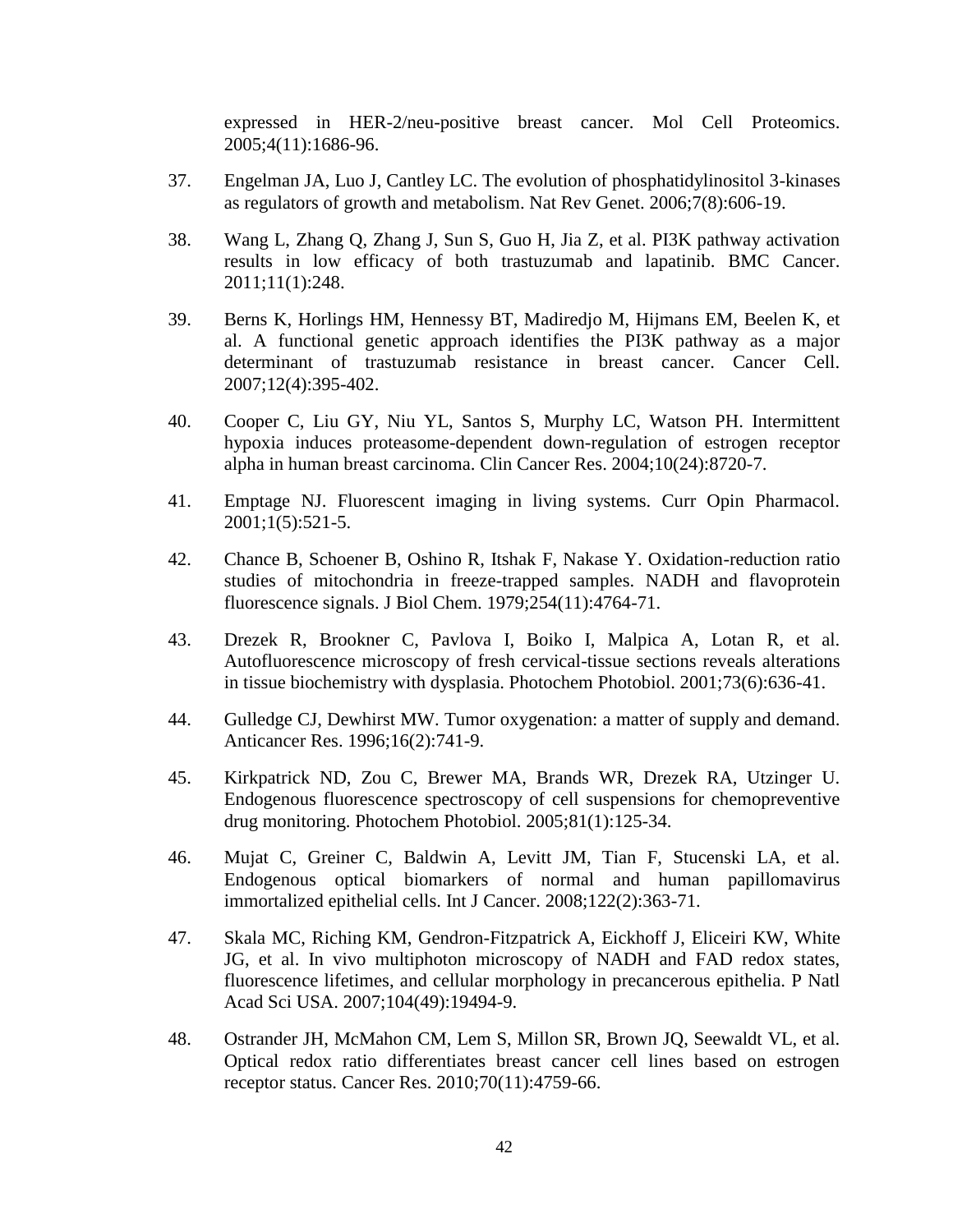- <span id="page-48-0"></span>49. Huang S, Heikal AA, Webb WW. Two-photon fluorescence spectroscopy and microscopy of NAD(P)H and flavoprotein. Biophys J. 2002;82(5):2811-25. PMCID: 1302068.
- <span id="page-48-1"></span>50. Piccart-Gebhart MJ, Procter M, Leyland-Jones B, Goldhirsch A, Untch M, Smith I, et al. Trastuzumab after adjuvant chemotherapy in HER2-positive breast cancer. N Engl J Med. 2005;353(16):1659-72.
- <span id="page-48-2"></span>51. Miller TW, Forbes JT, Shah C, Wyatt SK, Manning HC, Olivares MG, et al. Inhibition of mammalian target of rapamycin is required for optimal antitumor effect of HER2 inhibitors against HER2-overexpressing cancer cells. Clin Cancer Res. 2009;15(23):7266-76. PMCID: 2787848.
- <span id="page-48-3"></span>52. Xia W, Bacus S, Hegde P, Husain I, Strum J, Liu L, et al. A model of acquired autoresistance to a potent ErbB2 tyrosine kinase inhibitor and a therapeutic strategy to prevent its onset in breast cancer. Proc Natl Acad Sci U S A. 2006;103(20):7795-800. PMCID: 1472524.
- <span id="page-48-4"></span>53. Eng J, Lynch RM, Balaban RS. Nicotinamide adenine dinucleotide fluorescence spectroscopy and imaging of isolated cardiac myocytes. Biophys J. 1989;55(4):621-30. PMCID: 1330544.
- <span id="page-48-5"></span>54. Ritter CA, Perez-Torres M, Rinehart C, Guix M, Dugger T, Engelman JA, et al. Human breast cancer cells selected for resistance to trastuzumab in vivo overexpress epidermal growth factor receptor and ErbB ligands and remain dependent on the ErbB receptor network. Clin Cancer Res. 2007;13(16):4909-19.
- <span id="page-48-6"></span>55. Rexer BN, Ham AJ, Rinehart C, Hill S, de Matos Granja-Ingram N, Gonzalez-Angulo AM, et al. Phosphoproteomic mass spectrometry profiling links Src family kinases to escape from HER2 tyrosine kinase inhibition. Oncogene. 2011;30(40):4163-74.
- <span id="page-48-7"></span>56. Griffith.Jb. Role of Serum, Insulin and Amino-Acid Concentration in Contact Inhibition of Growth of Human Cells in Culture. Exp Cell Res. 1972;75(1):47-&.
- <span id="page-48-8"></span>57. Specht JM, Kurland BF, Montgomery SK, Dunnwald LK, Doot RK, Gralow JR, et al. Tumor Metabolism and Blood Flow as Assessed by Positron Emission Tomography Varies by Tumor Subtype in Locally Advanced Breast Cancer. Clinical Cancer Research. 2010;16(10):2803-10.
- <span id="page-48-9"></span>58. Basu S, Chen W, Tchou J, Mavi A, Cermik T, Czerniecki B, et al. Comparison of triple-negative and estrogen receptor-positive/progesterone receptorpositive/HER2-negative breast carcinoma using quantitative fluorine-18 fluorodeoxyglucose/positron emission tomography imaging parameters: a potentially useful method for disease characterization. Cancer. 2008;112(5):995- 1000.